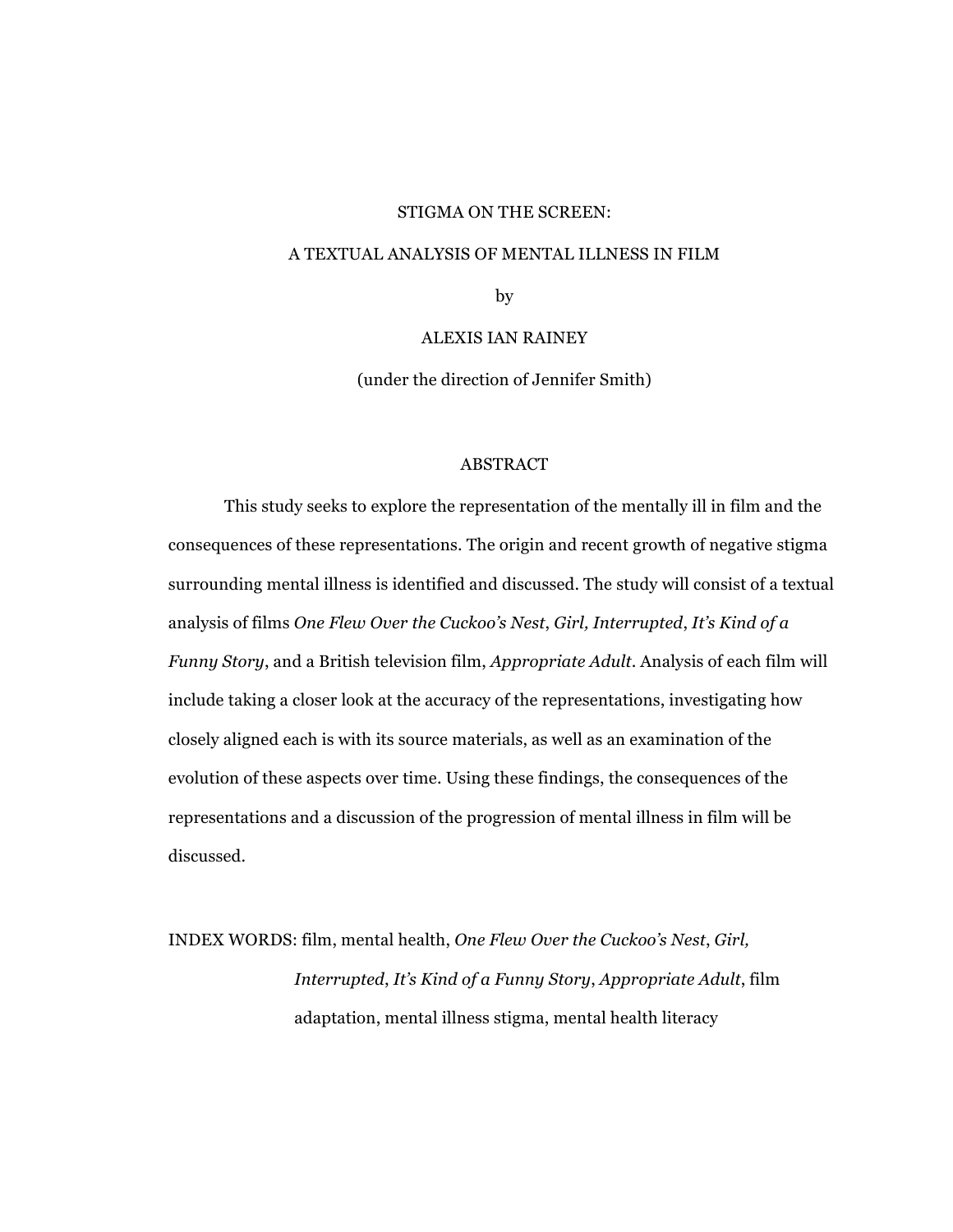# STIGMA ON THE SCREEN:

# A TEXTUAL ANALYSIS OF MENTAL ILLNESS IN FILM

by

ALEXIS IAN RAINEY BS, University of Georgia, 2012 AB, University of Georgia, 2012

A Thesis Submitted to the Graduate Faculty of The University of Georgia in Partial Fulfillment of the Requirements for the Degree

MASTER OF ARTS

ATHENS, GEORGIA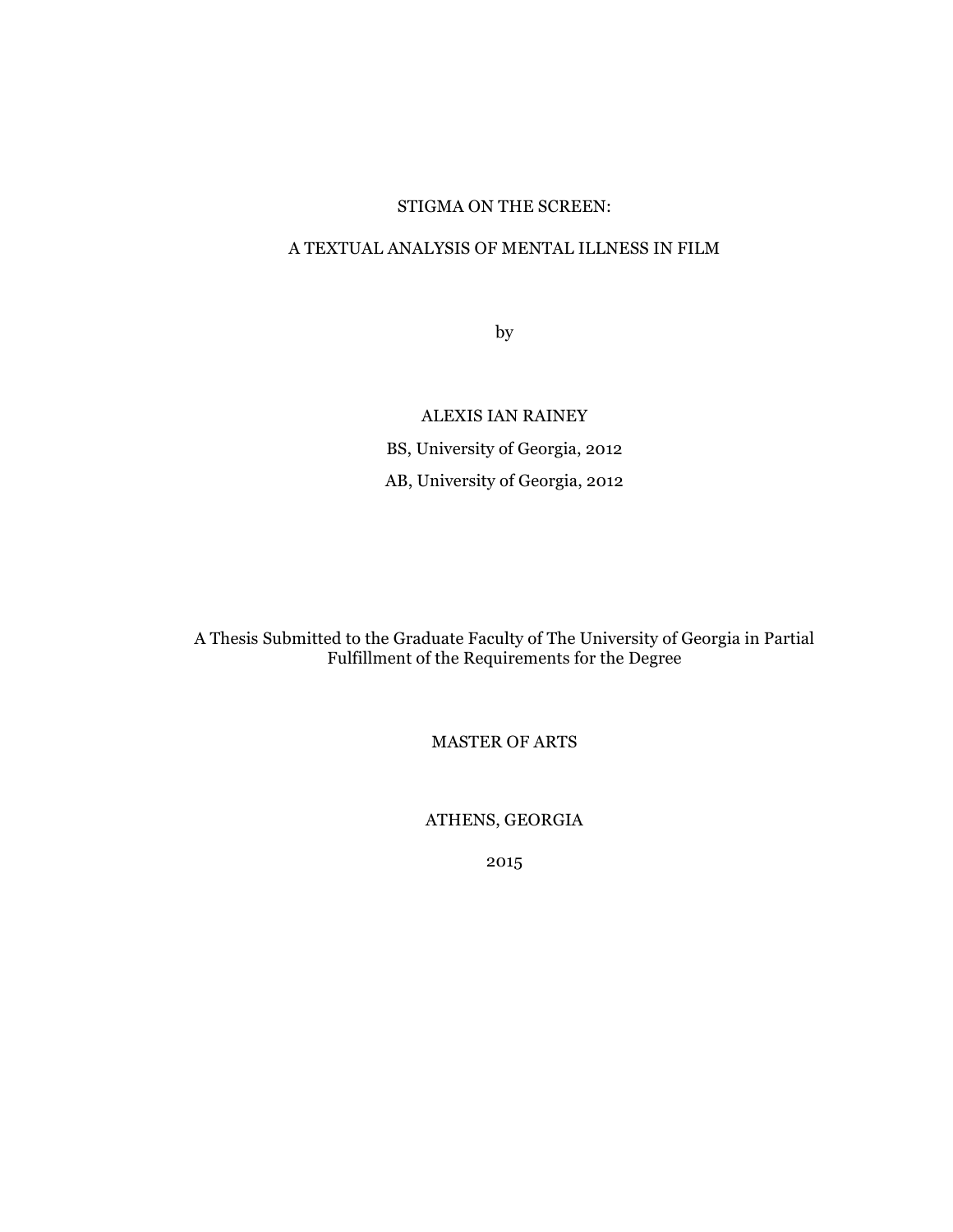© 2015

Alexis Ian Rainey

All Rights Reserved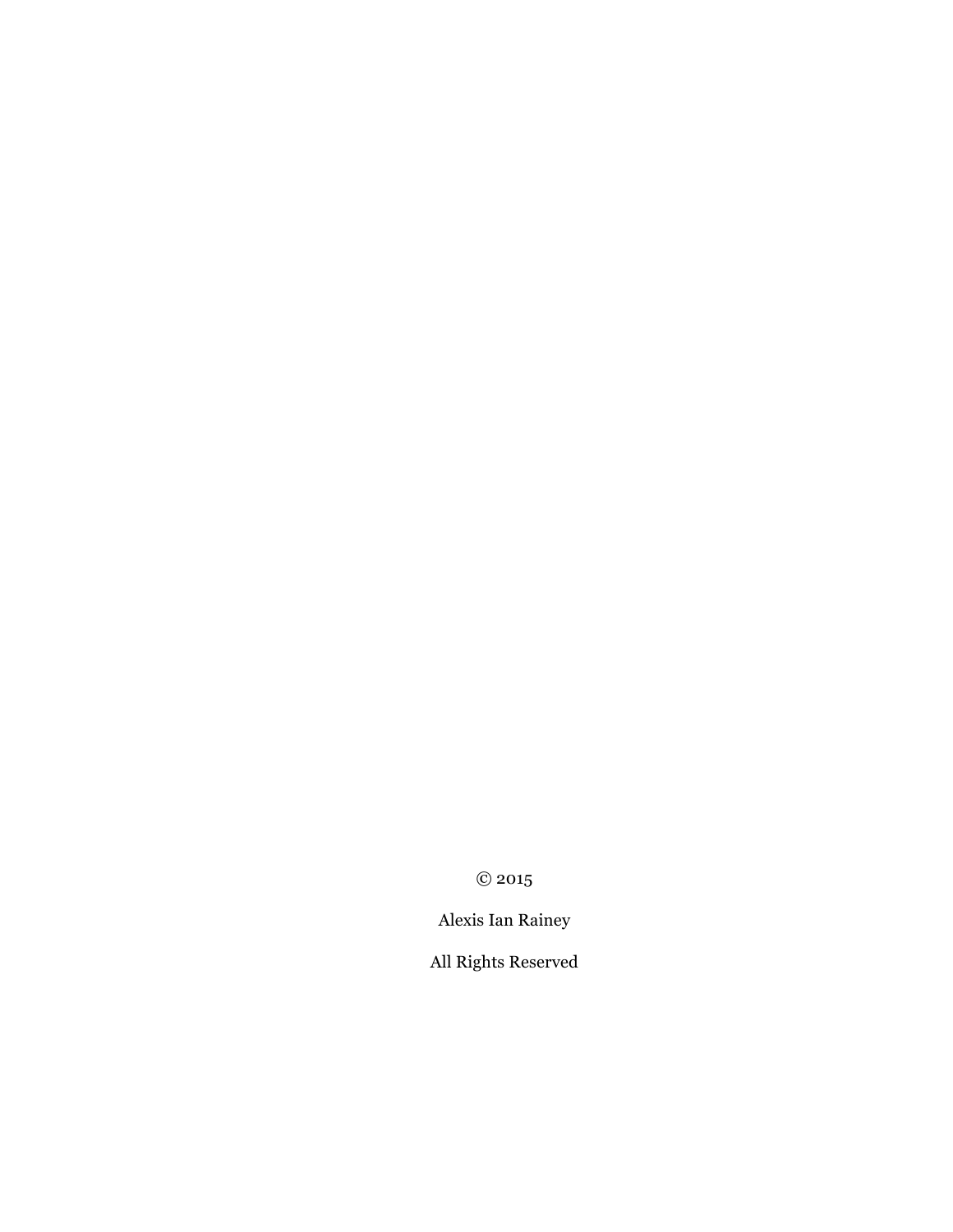# STIGMA ON THE SCREEN:

# A TEXTUAL ANALYSIS OF MENTAL ILLNESS IN FILM

by

# ALEXIS IAN RAINEY

Major Professor: Jennifer Smith Committee: Carolina Acosta-Alzuru Anandam Kavoori

Electronic Version Approved:

Julie Coffield Interim Dean of the Graduate School The University of Georgia May 2015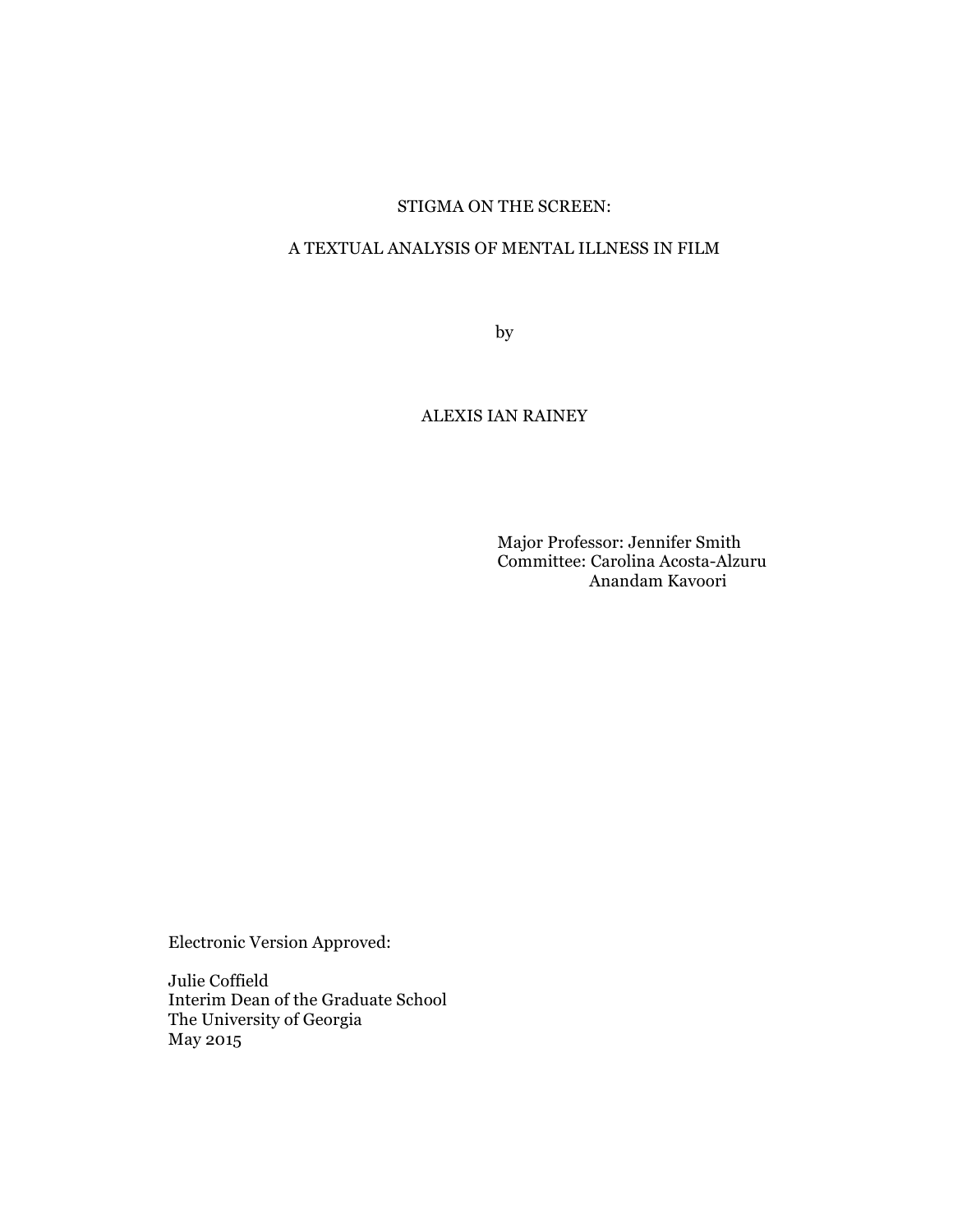## **ACKNOWLEDGEMENTS**

There are countless pieces of this process that would not have been possible without some very important people. A very special thanks goes to my advisor, Jennifer Smith, for having consistent confidence in my abilities and for pushing me to be my best. More importantly, I am greatly appreciative for having found a kindred spirit who feels as passionately about this topic as I do. I would also like to thank Dr. Carolina Acosta-Alzuru for instilling in me such enthusiasm for critical-cultural research, and Dr. Anandam Kavoori for having enough initial faith in my capabilities to be involved in this process without hesitation.

My wonderful friend, Caroline Moore deserves recognition for willingly taking many hours to proofread and perfect my paper. I would also like to commend Julie Slonecki for having enough patience and kindness to live under the same roof with me through this process and still remain unconditionally supportive. Lastly, I would like to thank my mother, Melissa, my father, Jeff, and my little sister, Savannah, for helping me become strong and confident enough to overcome my own battles with mental illness.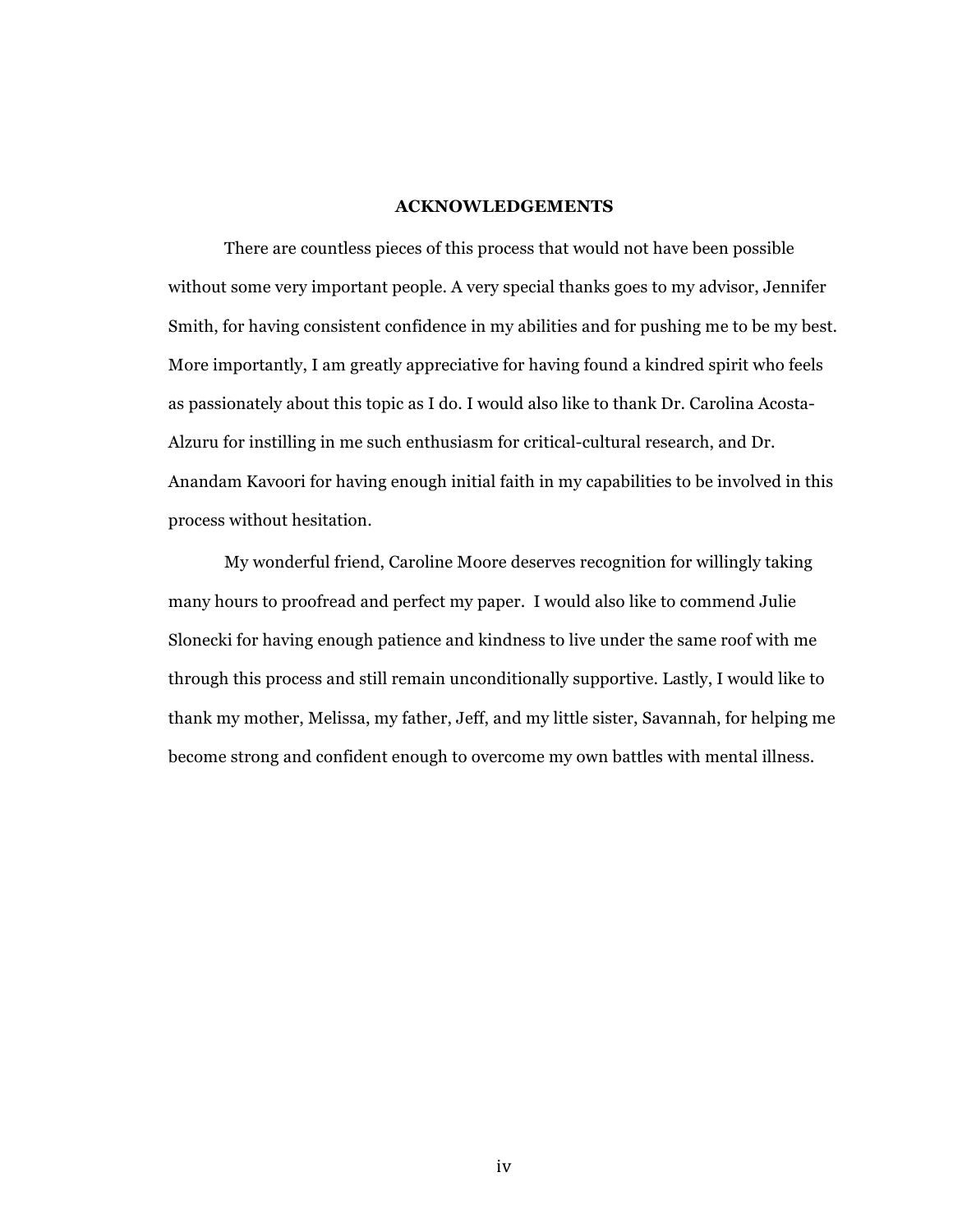# **TABLE OF CONTENTS**

| <b>CHAPTER</b> |
|----------------|
|                |
|                |
|                |
|                |
|                |
|                |
|                |
|                |
|                |
|                |
|                |
|                |
|                |
|                |
|                |
|                |
|                |
|                |
|                |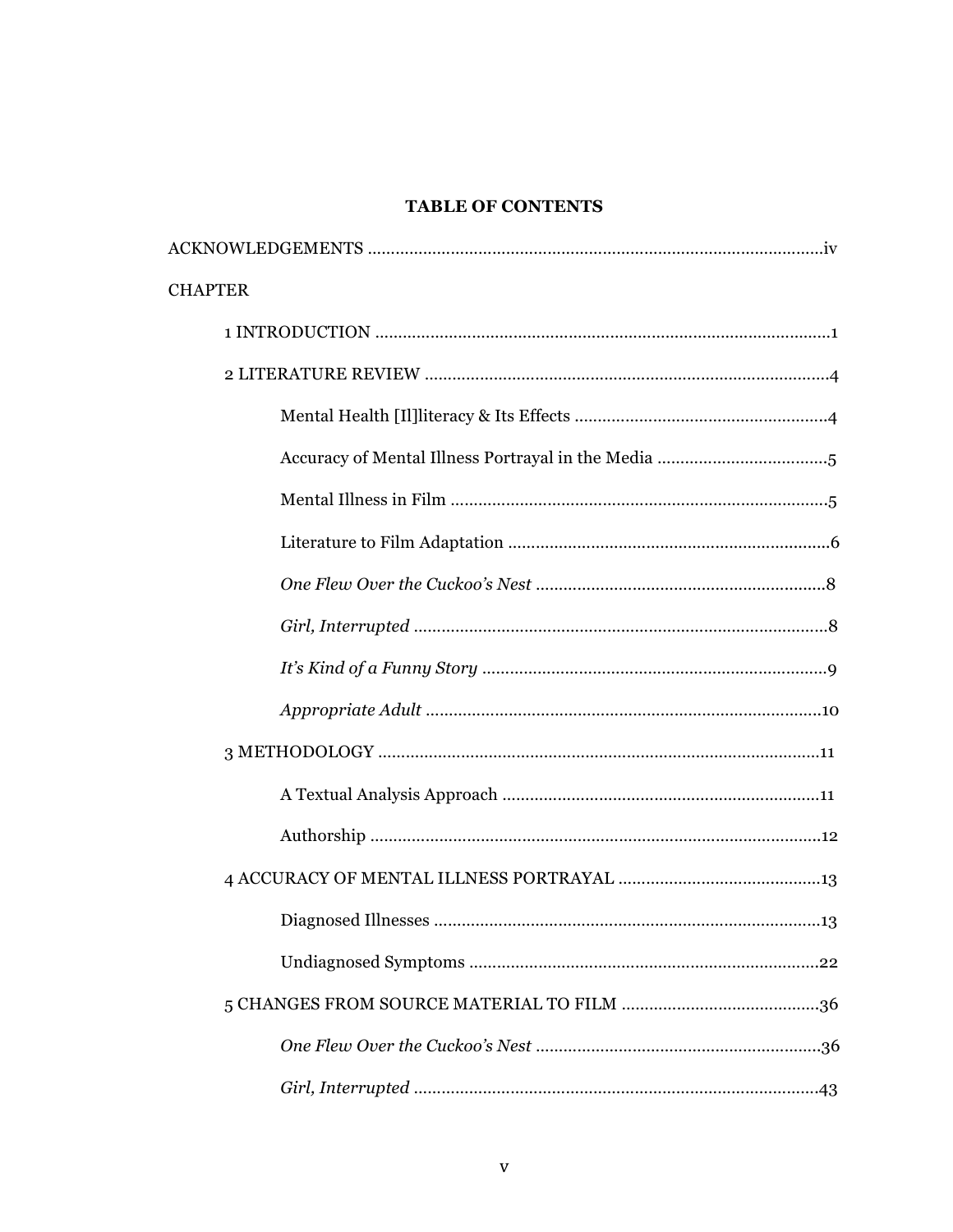| 6 EVOLUTION OF MENTAL ILLNESS ON THE SCREEN 55 |
|------------------------------------------------|
|                                                |
|                                                |
|                                                |
|                                                |
|                                                |
|                                                |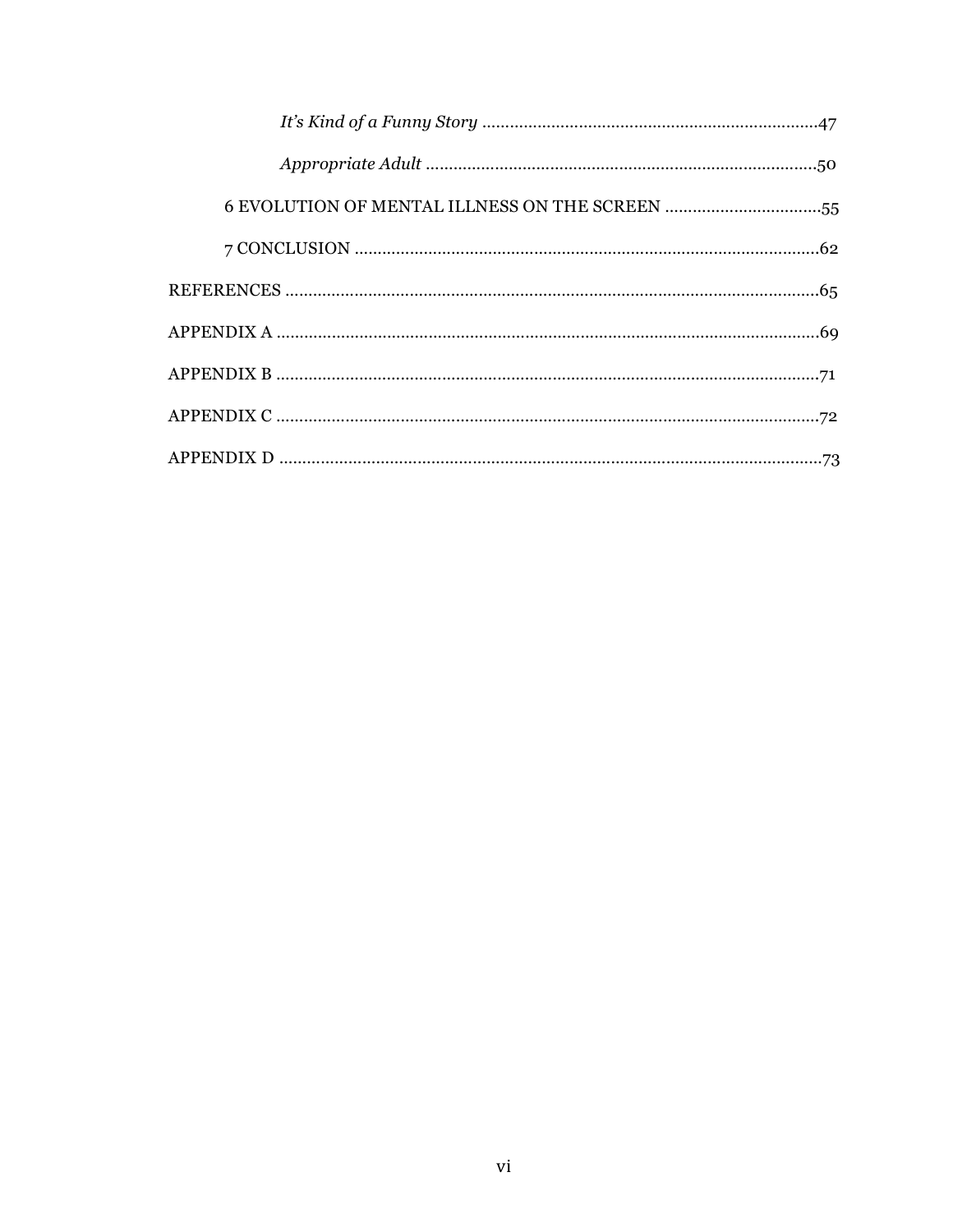# **CHAPTER 1**

## **INTRODUCTION**

Mental illness has been a popular theme in film for much of the last decade. Mental illness is found in films as far back as the 1920s. Notable films include *The Snake Pit* (1948), *Sybil* (1976), *Frances* (1982), *Mr. Jones* (1991), *A Beautiful Mind* (2001), and *Silver Linings Playbook* (2012). In my lifetime alone, I can recall the release of more major motion pictures about mental illness than I can count on both of my hands. Having grown up with a mother and, later, a younger sister diagnosed with Bipolar Disorder, and having shortly thereafter been diagnosed myself, I have become hyperaware of mental illness in all types of media. It was not until I reached adulthood that I stopped feeling hesitant to tell other people of my mother's diagnosis, and only recently have I felt comfortable revealing to others my own diagnosis. I finally reached a point where I found myself wondering what was holding me back from being sure enough of myself to know that my diagnosed, medicated, and stabilized mental illness says nothing about my overall character.

It was upon renting and viewing *Of Two Minds*, a documentary film about living with Bipolar Disorder, that I thought more deeply about the profound effects film could be having on the public's perception of mental illness. I was watching a documentary meant to explain what it's like to live with a disorder I live with every day, and I found very few direct parallels with my own experiences. This was a film made specifically to allow others to step inside the minds of people diagnosed with Bipolar Disorder, yet I felt that experiences like my own went entirely unrepresented. If films made with the explicit intent of explaining an illness are not doing so accurately, is it even possible that other genres are doing a better job? If not, who is catching these errors, if anyone? The sole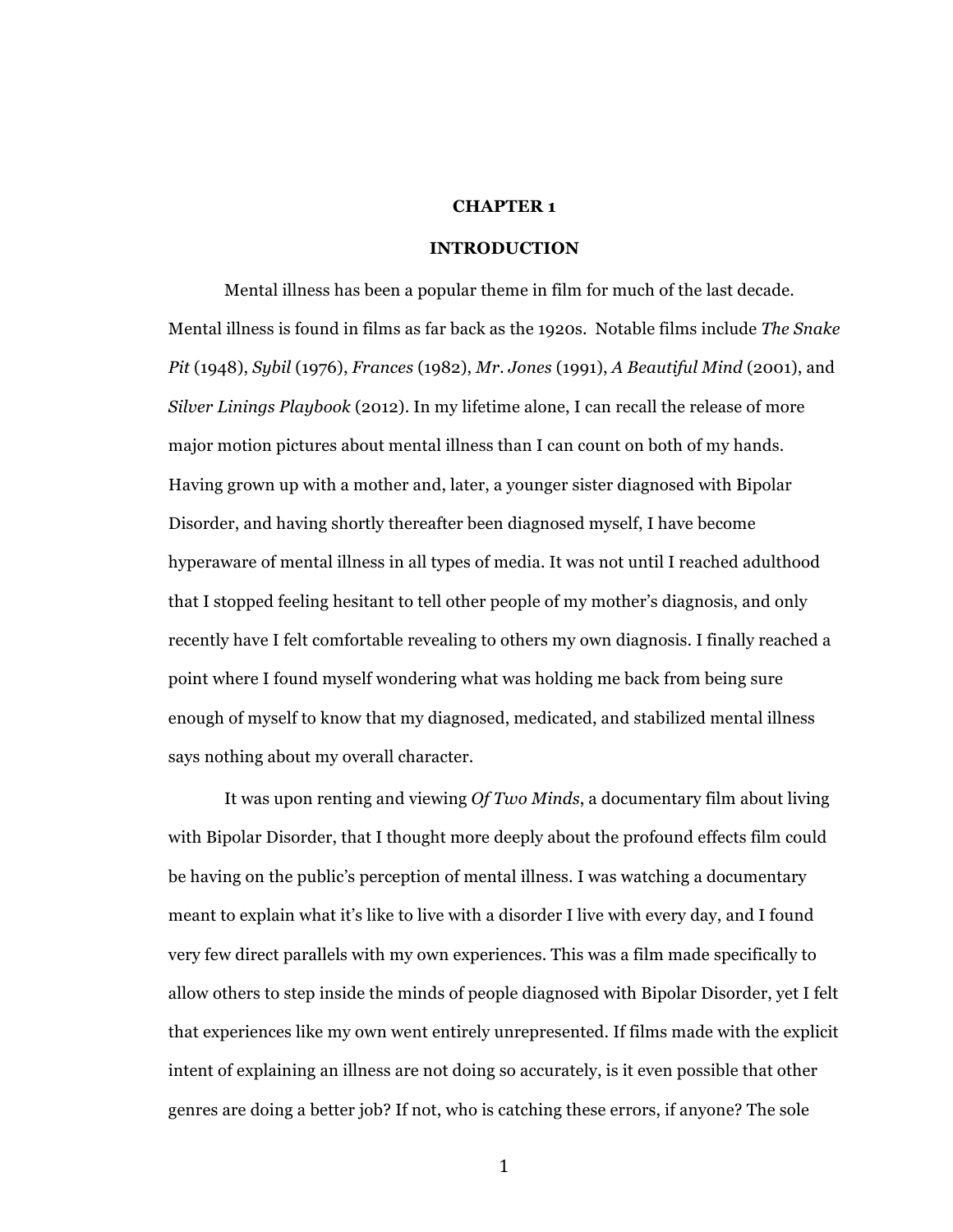reason I realized *Of Two Minds* was not an entirely accurate representation of the illness is because Bipolar Disorder is an illness I have lived with for years. The average moviegoer may never know, and could be accepting these representations as truths, accurate or not.

Perhaps this is the reason young women like my sister and I were afraid to be honest about an illness we had no choice in inheriting. Maybe this is why any sign of an emotional mood swing is often colloquially (and inaccurately) deemed "bipolar." Perhaps this is why suicide is referenced casually and carelessly in daily conversation about the really difficult test that made you "want to jump off a bridge." I found it necessary to explore more deeply the profound effects these representations could be having on the general attitude toward and knowledge of mental illness.

The following paper is a comparative textual analysis of the films *One Flew Over the Cuckoo's Nest*, *Girl, Interrupted*, *It's Kind of a Funny Story*, and *Appropriate Adult*, along with an analysis of their respective source materials. These films were chosen because of the unique ways the time period represented correspond with the time the film was released. *One Flew Over the Cuckoo's Nest* was released in 1975, and recounts events from the novel of the same name, published only a decade or so previous, in 1962. The same time period is represented in *Girl, Interrupted*; in this case, though, the memoir was published and the film was released in the 1990s, providing a retrospective recreation of events occurring 30 years prior. *It's Kind of a Funny Story* describes events that occurred in 2004 that are retold in the novel of the same name, released in 2006. The film is an adaptation of modern events released in the same general time period that the events occurred, in 2010. Lastly, *Appropriate Adult*, was released in 2011, but illustrates events that happened decades prior, in the 1990s. Using a qualitative and critical-cultural approach, this analysis investigates the following research questions: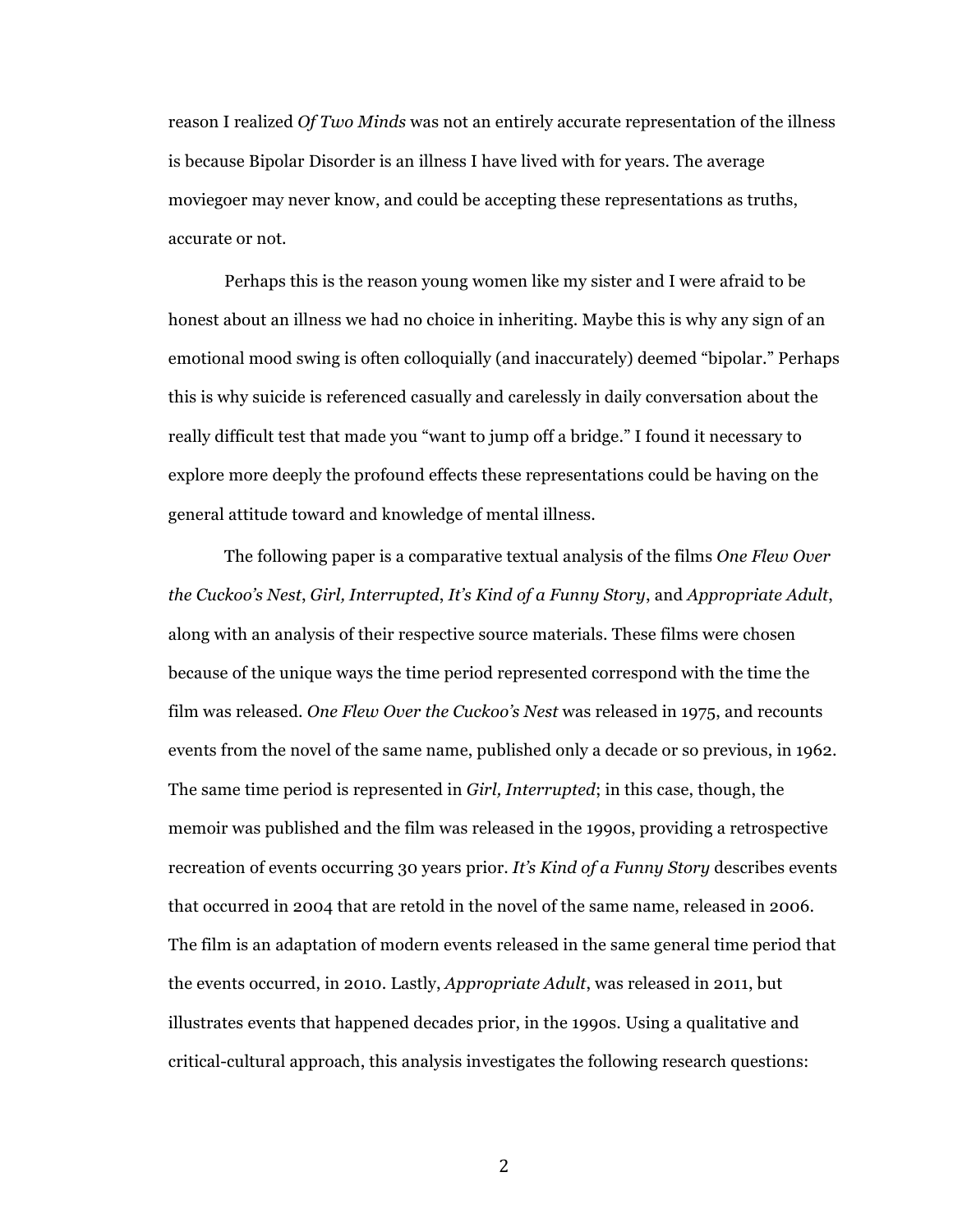RQ1: How accurate is the portrayal of the mental illnesses in each film?

RQ2: How did any changes in the adaptation from the original material affect the portrayal?

RQ3: How has the portrayal of mental illness on screen evolved over the past 40 years?

The purpose of this paper is to discuss the similarities and differences between the four films in order to examine how the representation of mental illness has evolved over time. Furthermore, the objective of this analysis is to ascertain how these representations could be influencing public opinion on mental illness, and based on this, to begin a discussion about how best to proceed in regards to the representation of mental illness in film in the future.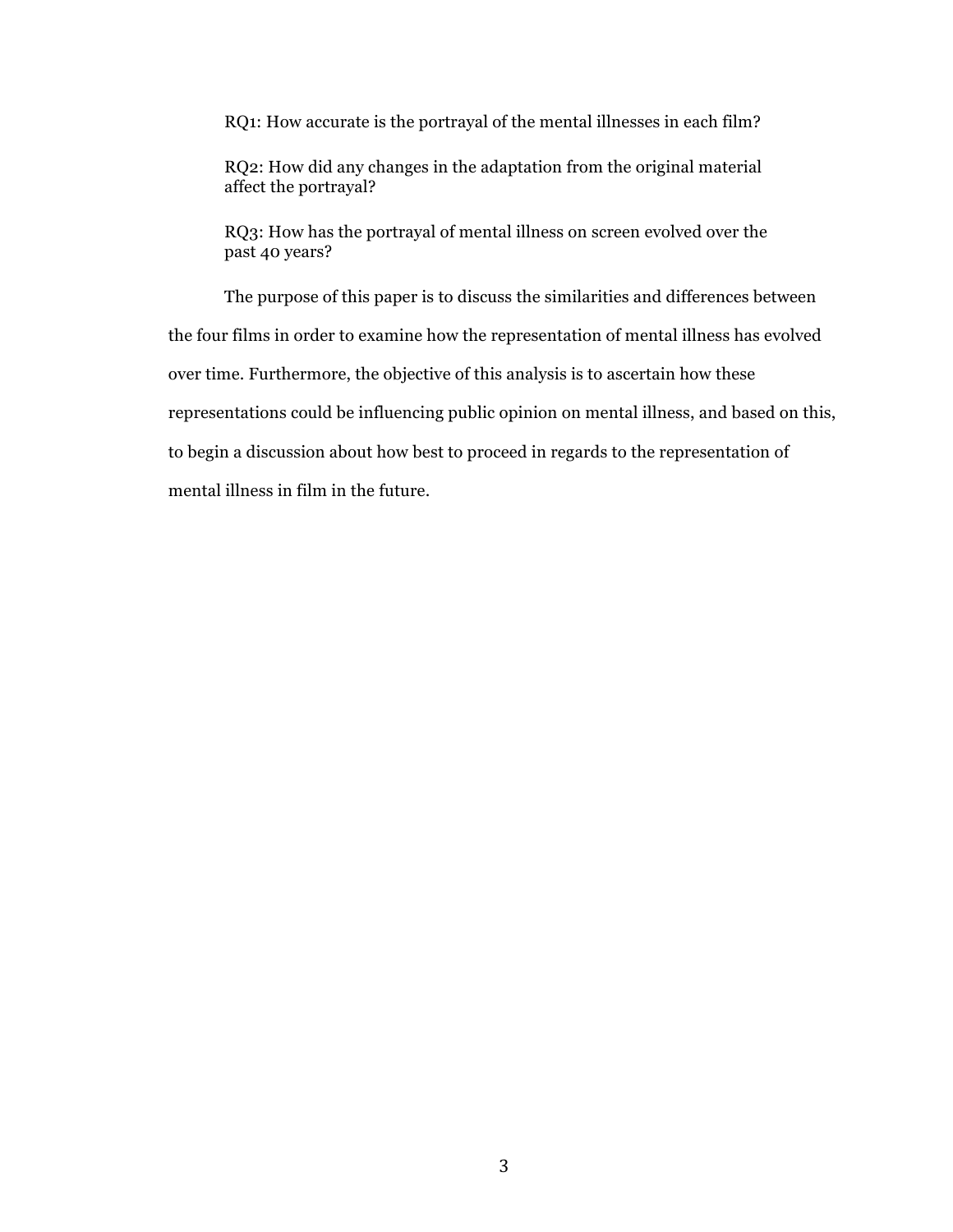# **CHAPTER 2**

## **LITERATURE REVIEW**

#### **Mental Health [Il]literacy & Its Effects**

Much of the public has limited, if any, accurate knowledge about mental disorders. This general lack of mental health literacy contributes greatly to mental health stigma, predisposing the public to forming false opinions and adopting inaccuracies as truth (Jorm, 2000). Mental health literacy can be briefly defined as "knowledge and beliefs about mental disorders which aid their recognition, management or prevention" (Jorm et al., 1997). Specific components of mental health literacy include "the ability to recognize specific disorders," "knowledge and beliefs about risk factors and causes," knowledge about "self-help interventions" and "professional help," "attitudes which facilitate recognition," and "knowledge of how to seek mental health information" (Jorm, 2000). This lack of knowledge could ultimately worsen the mental illness stigma.

Some attempts have been made at improving mental health literacy worldwide, one of which is an effort to increase the accuracy of mental illness representations in the media. Simple efforts can be made, such as the "re-appropriation" of terms now used casually such as "mad, crazy, lunatic, and the like" (Holland, 2012). Such terms are often used to describe those with whom we disagree with or dislike. At other times, medical terms such as "schizophrenic, bipolar, psychotic, depression, and obsessive compulsive" are used inaccurately to colloquially diagnose mental illness (Holland, 2012). In either case, the use of this terminology in such a way "perpetuates misunderstanding, stigma and stereotypes, and trivializes people's experiences" (Holland, 2012).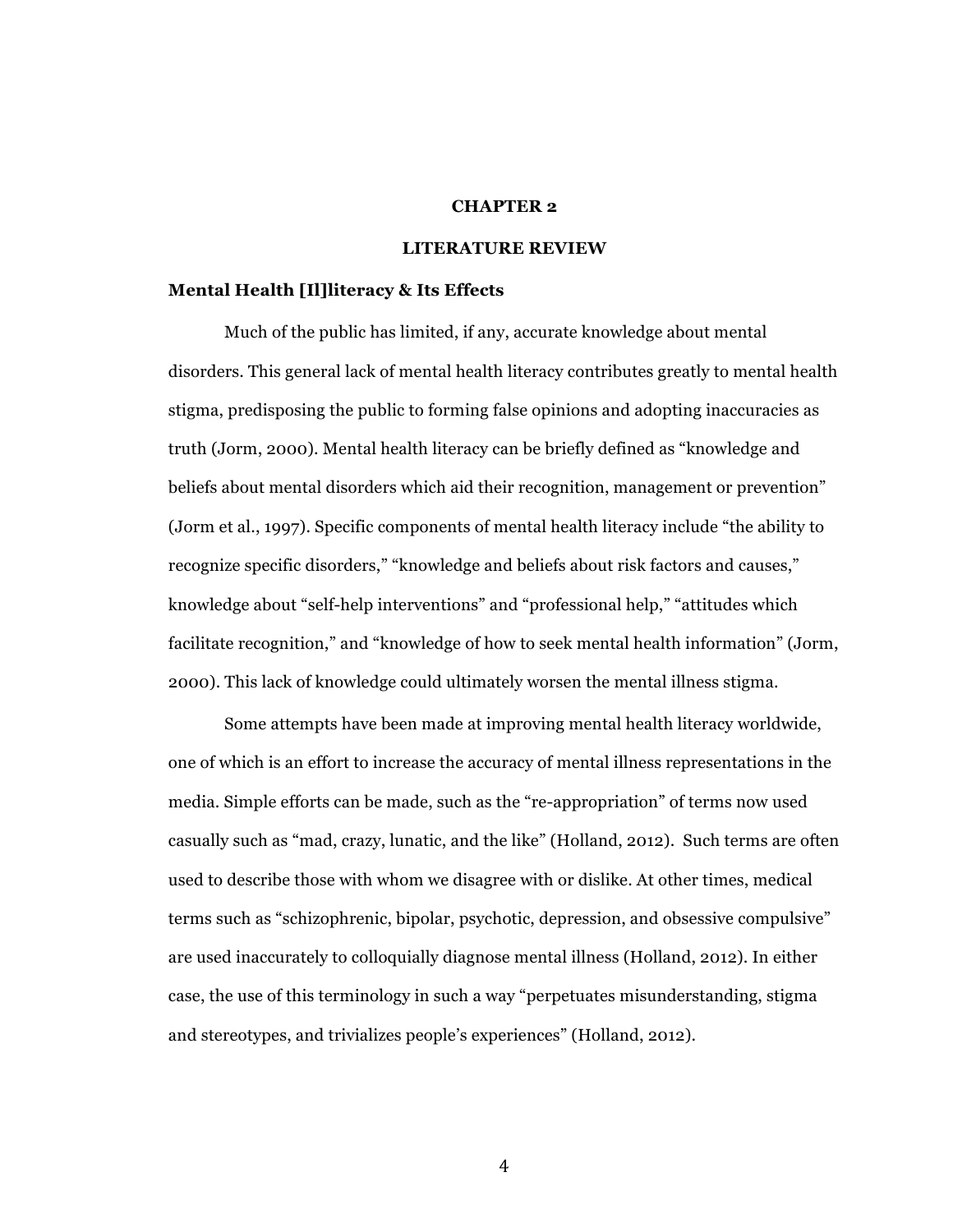#### **Accuracy of Mental Illness Portrayal in the Media**

In a review of the literature on the portrayal of mental illness in mass media, Wahl (1992) observes that, overall, illustrations of mental health have "fairly consistently revealed inaccurate images," and this inaccuracy presents itself in a few different manners. In Nunnally's (1957) previous study, a content analysis was performed to compare the opinions of experts to the opinions of the general public on the portrayal of mental illness seen in mass media. He found, overall, that "the causes, symptoms, methods of treatment, prognosis, and social effects portrayed by the media are far removed from what the experts advocate" (Nunnally, 1957).

Negative stereotypes are often constructed because "media frames for mental illness are typically narrow and distorted" and encourage misconceptions (Wedding & Niemiec, pg. 11). In mass media, "overall presentations emphasize the bizarre symptoms of the mentally ill" (Nunally, 1957). Furthermore, in the media there is an inaccurate bias toward illustrating more often the less common, more severe psychological disorders (Wahl, 1992). Dr. Peter Byrne (2009), a psychiatrist and film studies graduate, asserts that in order to discourage negative psychiatric representations in the media, it is necessary to "move beyond consumption to commentating." Only in engaging with filmmakers, media commentators, and the like can we induce a real change in the accuracy of these representations (Byrne, 2009).

## **Mental Illness in Film**

"The power of the medium [film] can never be underestimated" (Swaminath & Bhide, 2009). Film has the ability to shape how we see the world (Welch, 2007). When viewing a film, we have a tendency to "take a look at what is being represented, find out about it and think that we know something about it" (Anderson, 2003). This could mean accepting an irrational idea as truth because it is something we fail to understand. On the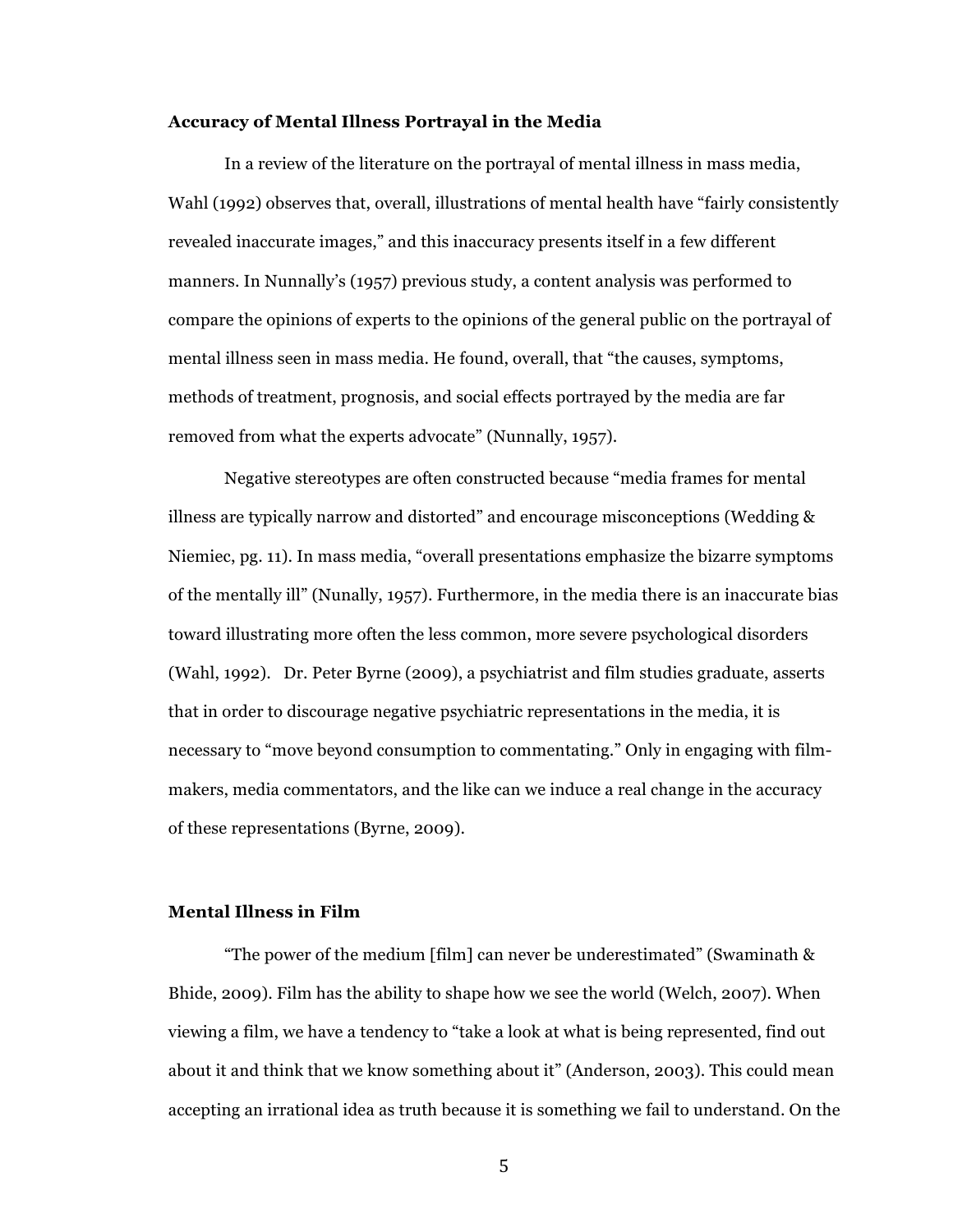other hand, film could just as easily correct misinformation by providing accurate and destigmatizing representations of reality. Mental illness has been a prevalent topic of films as far back as the 1920s and continues to be a popular topic of interest for filmmakers today. The topic has been seen in a wide variety of genres, from comedy to drama to horror. Some notable historical films include "Psycho" (1960) and "One Flew Over the Cuckoo's Nest" (1975), and both remain "well-cited representations of madness" (Anderson, 2003). In more recent times, films like "Shine" (1998) and "A Beautiful Mind" (2002) have served as examples of mental illness related films (Pirkis, Blood, Francis, & McCallum, 2006).

Filmmakers may go to extreme lengths to captivate an audience, and representations of mental illness and the mentally ill can be easily manipulated to serve this purpose. Among the most often emphasized aspects of the mentally ill in these films are "dramatic breakdowns, relapses, absence of adequate and good treatment, the inevitability of chronicity and finally poor outcome" (Swaminath & Bhide, 2009). These types of representations are often times "superficial, stigmatizing, stereotypical, or downright wrong" and create false impressions of the mentally ill, as they're endlessly associated with less than desirable characteristics (Kimmerle & Cress, 2013).

To combat the stigma surrounding mental illness, Wahl & Lefkowitz (1989) suggest that a genuine effort should be made to reduce these negative representations with the intent of influencing public opinion toward a correct and more empathetic view toward the mentally ill. As Swaminath and Bhide (2009) state, "To beat stigma against people with mental health problems, we need parity, not pity".

#### **Literature to Film Adaptation**

Many factors are considered by filmmakers in adapting a piece of literature, fictional or otherwise, into a feature film. One goal of an adaptation is "to portray drama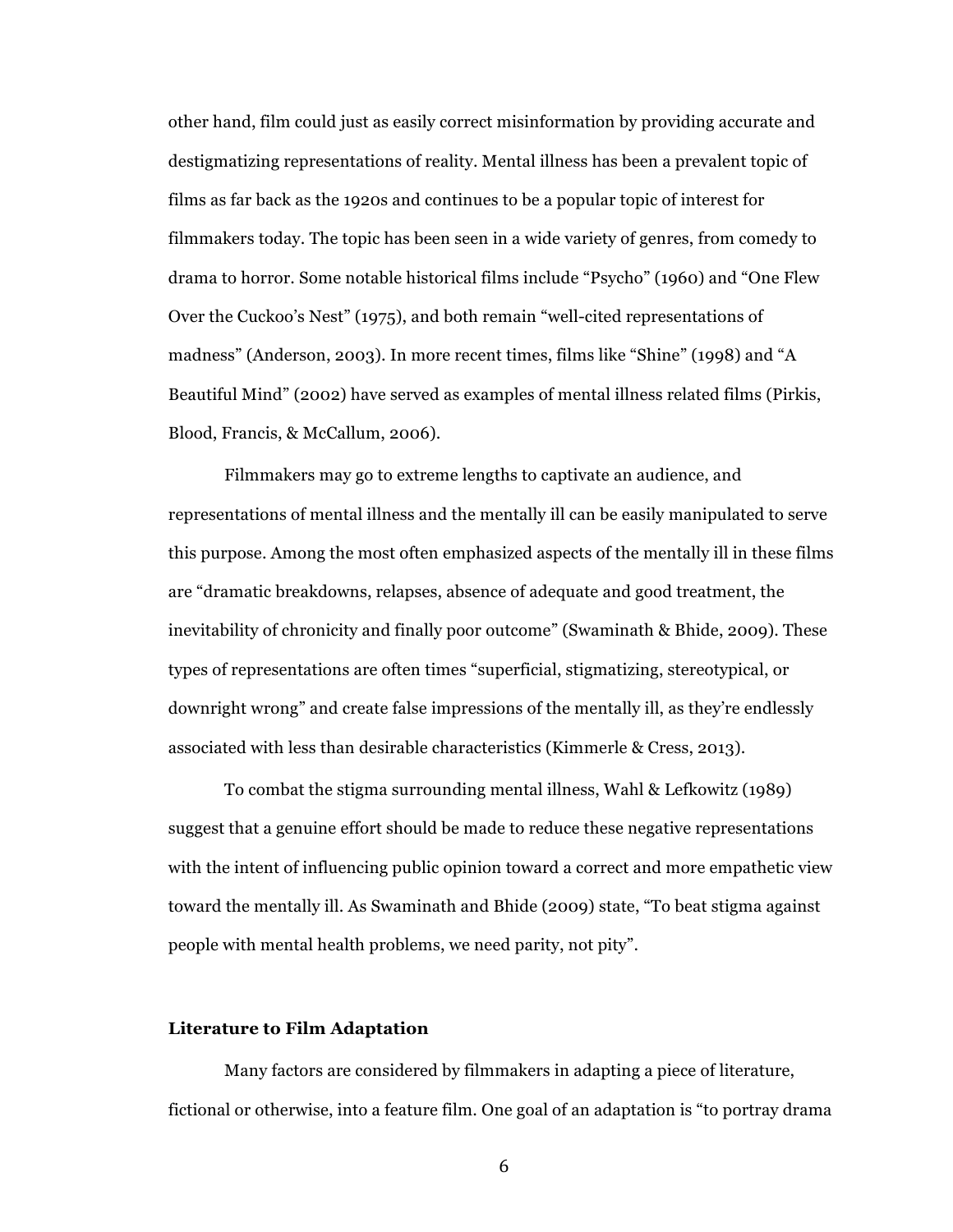through concrete descriptive passages and character dialogue" (Boozer, 2008). Another objective in adaptation is to translate narrative devices such as "point of view, focalization, tense, voice, [and] metaphor" from source text to film, and in doing so, the adapter must decide how much creative freedom is appropriate (Cartmell & Vhelehen, 1999).

While imaginative aspects of transforming source text to film are important, "efficiency and clarity" are critical in cutting down a source text to the length of a feature film (Boozer, 2008). Sometimes, literature is adapted into film with a specific actor or cast in mind, which could affect how the script is written, or rewritten, based on the filmmaker's personal view or particular vision. Moreover, actors might be likely to seek out roles of mentally ill characters in hopes that their performance will be award worthy (Byrne, 2009). Because films are, as Cartmell & Vhelehen (1999) state, "produced and packaged under a company logo," ensuring "box-office success" is a concern of the adaptor and may influence the decisions she makes.

These factors always come into play because of the prominence of the business and political realms of the industry (Bluestone, 1966). Taking all of these things into consideration, how closely the adaptation corresponds to the source material is largely in the hands of the filmmakers and varies from film to film.

Boozer breaks down the precision of the adaptation in regards to its source material into three categories: a "literal or close reading," a "general correspondence," or a "distance referencing" (2008). In changing a narrative from literature to film, "changes are *inevitable* the moment one abandons the linguistic for the visual medium" (Bluestone, 1966). While it is necessary to consider where the content of a film adaptation came from, "in relation to the adapted story, what we might consider the 'success' of an adaptation can be thought of in very different ways" (Bortolotti & Hutcheon, 2007). By shifting our concerns away from the loyalty of the film to the source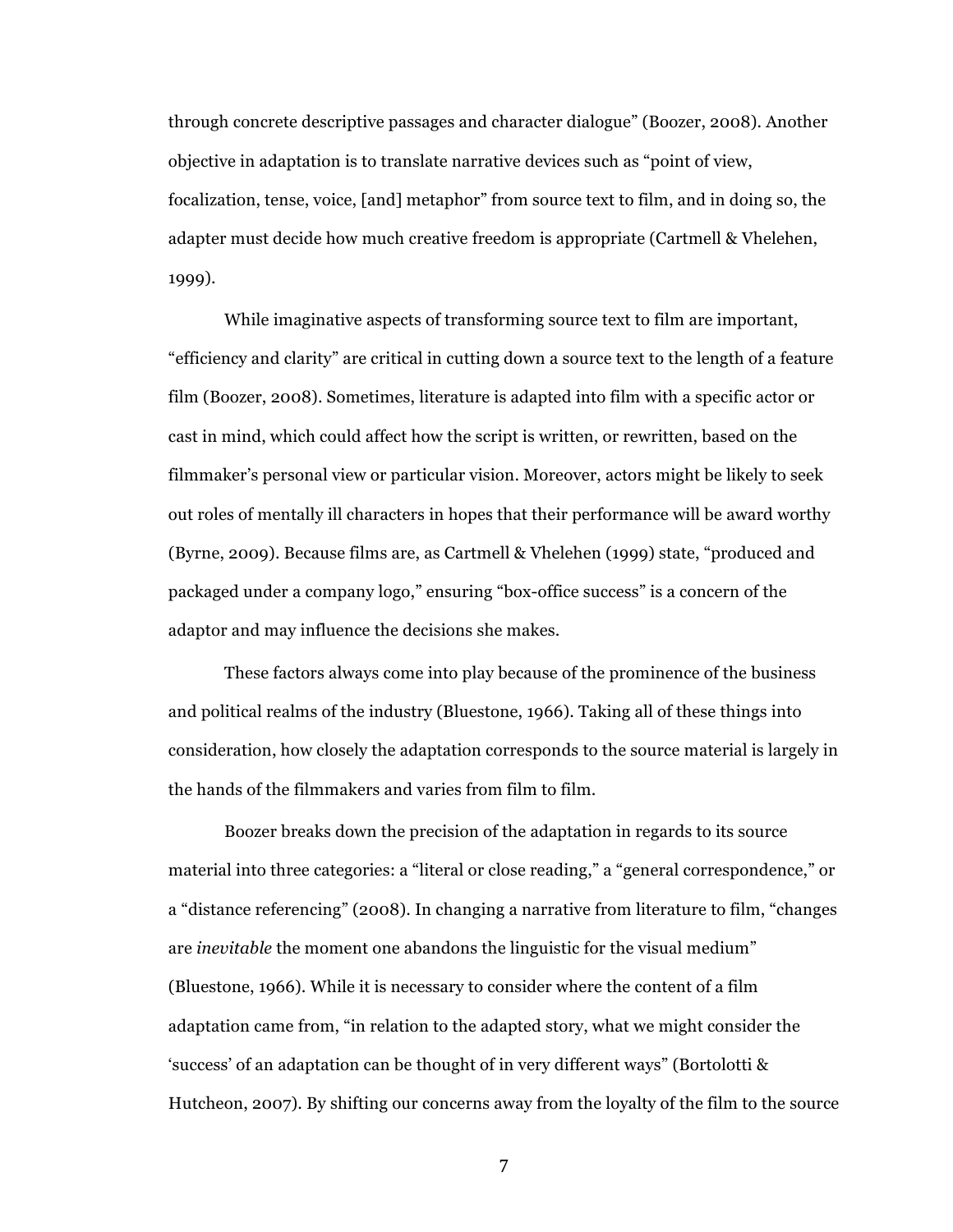material, we can focus on how the narrative changes as it is adapted for the screen. In analyzing both narratives separately and examining how they relate to one another, we have the chance to think about "broader questions of *why* and *how* certain stories are told" (Bortolotti & Hutcheon, 2007).

#### *One Flew Over the Cuckoo's Nest*

"One Flew Over the Cuckoo's Nest" is an Academy Award winning film released in 1975, directed by Milos Forman. It is based on the fictional novel of the same name by Ken Kesey, published in 1962. This iconic film takes us through Randle Patrick "Mack" McMurphy's stay in a mental institution after being transferred there from a prison farm in hopes to avoid having to perform any more penal labor. Mack soon begins to bond with the other patients, taking his place as a sort of leader among them. We follow the relationships built between Mack and his colleagues in the institution. Initially thinking he could be released after the length of his prison sentence, it is eventually disclosed to him that Ratched and the other doctors could contain him in the institution for an indefinite period of time. After this, we follow the rest of Mack's journey of mischief, attempted escapes, and a lobotomy that ultimately leads to his death. No diagnosed illnesses are seen in the film, although a number of undiagnosed symptoms are portrayed. The film won over twenty awards in 1976, including the Academy Award for Best Picture, and the Golden Globe for Best Motion Picture – Drama, that confirm its status as an influential and seminal work.

## *Girl, Interrupted*

"Girl, Interrupted" is a film released in 1999, directed by James Mangold. The film is based on the memoir of the same title, released in 1993, by Susanna Kaysen. The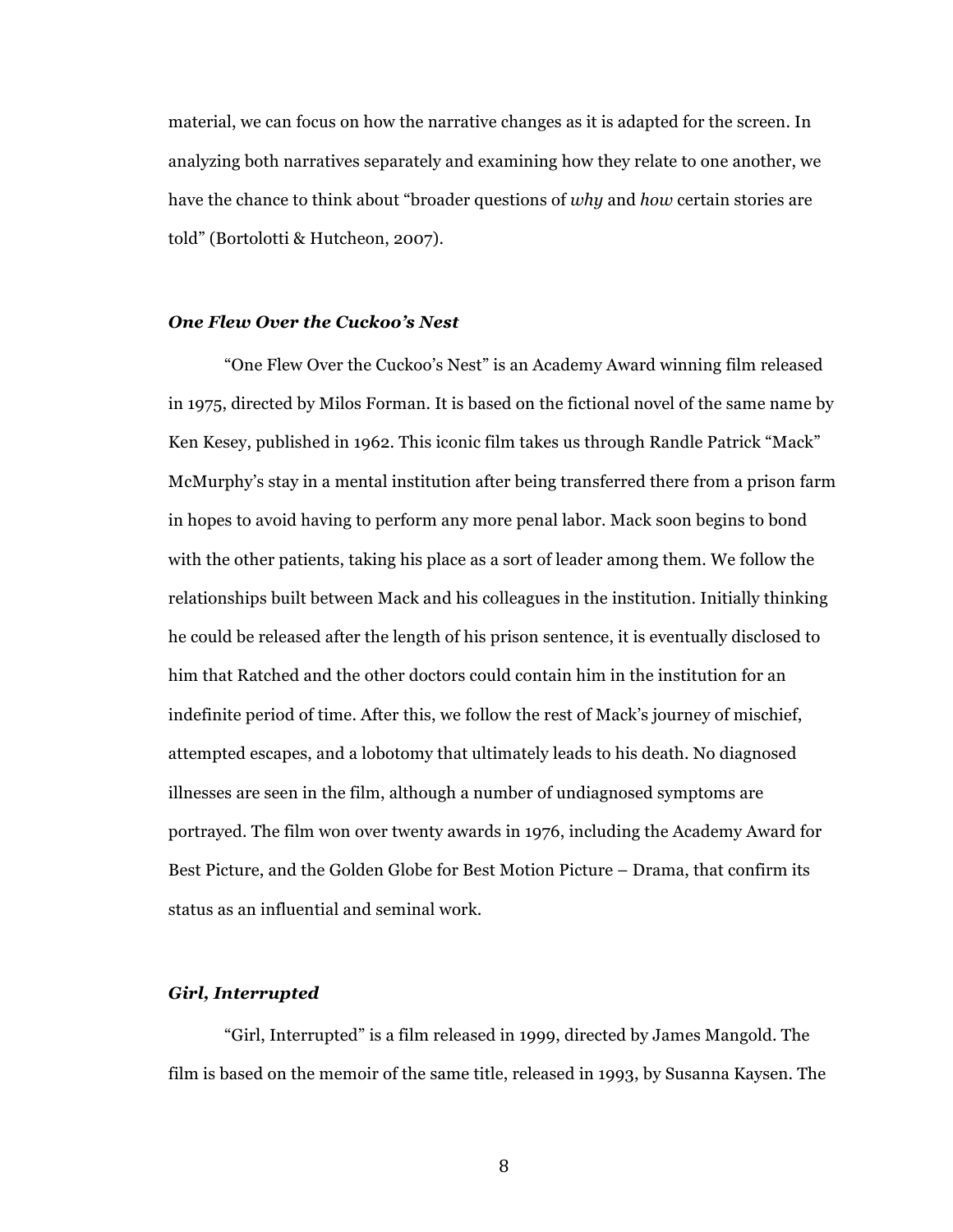film adaptation and book chronicle almost two years of Susanna's life spent in an inpatient women's psychiatric unit in the late 1960s, following a suicide attempt. Susanna describes her time spent at McLean by detailing her interactions and relationships with the other women in her unit. There are around 20 other patients in Susanna's unit, each admitted to the hospital for mental instability of one kind or another. In the film, a diagnosis of Borderline Personality Disorder is given to Susanna, while the antagonist, Lisa, is a diagnosed Sociopath. One other character in the film reveals her diagnosis as a pathological liar. No other diagnosed illnesses are mentioned, and only undiagnosed symptoms are portrayed. The film was nominated for many awards in the year of its release, and among the wins were Angelina Jolie's Academy Award for Best Actress in a Supporting Role and her Golden Globe for Best Performance by an Actress in a Supporting Role in a Motion Picture for her performance as the antagonist, Lisa. The film remains popular to this day and likely continues to influence conceptions of the mentally ill (Chouinard, 2009).

# *It's Kind of a Funny Story*

"It's Kind of a Funny Story" is a film released in the US in October, 2010, directed by Anna Boden and Ryan Fleck. The film is an adaptation of a 2006 novel of the same name written by Ned Vizzini. A large portion of the novel is based on Vizzini's personal experience as a patient in an adult psychiatric hospital in 2004. The main character in the film, Craig Gilner, admits himself into the unit following worrisome thoughts of suicide. The teen ward is undergoing renovations, so Craig, along with a few other teenagers, is sent to the adult ward. The film takes us through Craig's week-long stay at the hospital, and the relationships he forms with the other patients; notably, Bobby, an adult patient who claims to be on vacation, and Noelle, a teen patient who has been admitted for self-mutilation. Only one very minor character in the film is diagnosed as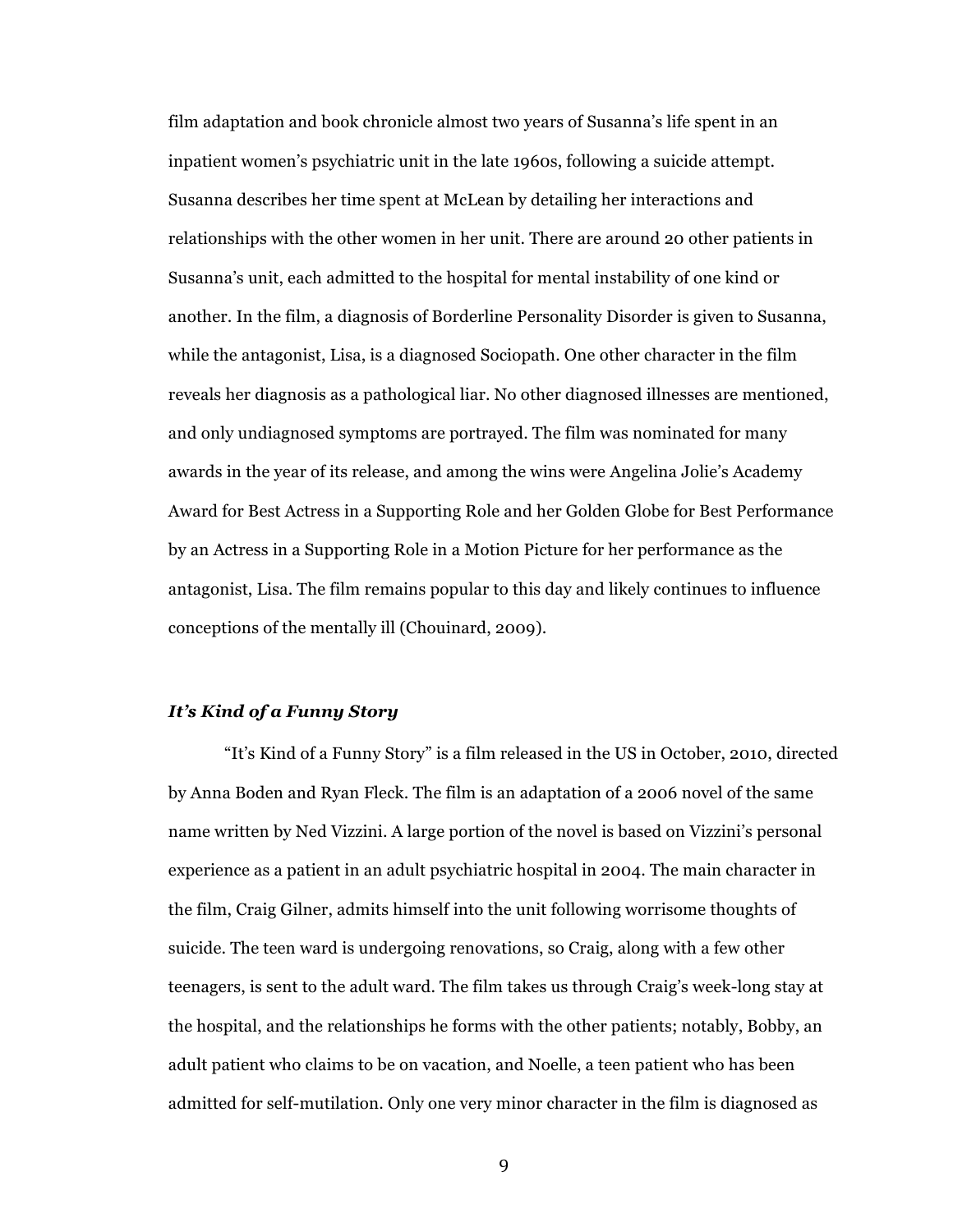Schizophrenic. Mental illness is represented through undiagnosed symptoms in all of the other characters.

#### *Appropriate Adult*

*Appropriate Adult* is a two-part British television film that aired in 2011 and was directed by Julian Jarrold. The film follows the true story of the arrest and investigation of serial killers Fred and Rosemary West. Under United Kingdom Law, "mentally disordered or mentally vulnerable" adults can be appointed what is called an "appropriate adult" who is usually trained or "experienced in dealing with mentally disordered or mentally vulnerable people but is not a police officer or employed by the police" and is present to "[give] advice and assistance" to the detainee (Criminal Evidence Act 1984, Code C s. 1.7). The law, which appears in Code C of the Police and Criminal Evidence Act, defines a person deemed "mentally vulnerable" to be "any detainee who, because of their mental state or capacity may not understand the significance of what is said, of questions or of their replies" (1984). Police and investigators believed that Fred West was in need of an appropriate adult during his detention. Janet Leach, a mother of three who was studying social work at the time, was assigned as Fred's appropriate adult. The film illustrates the close relationship Janet forms with Fred between the time of his arrest in 1994 and his eventual suicide in prison on New Year's Day, 1995. We are able to view the bond formed between Janet and Fred from Janet's perspective in a way that allows us to experience Fred's mental instabilities as she did. We also see Janet cope with having a diagnosed bipolar partner, and how these events in her life begin to take toll on her own mental stability.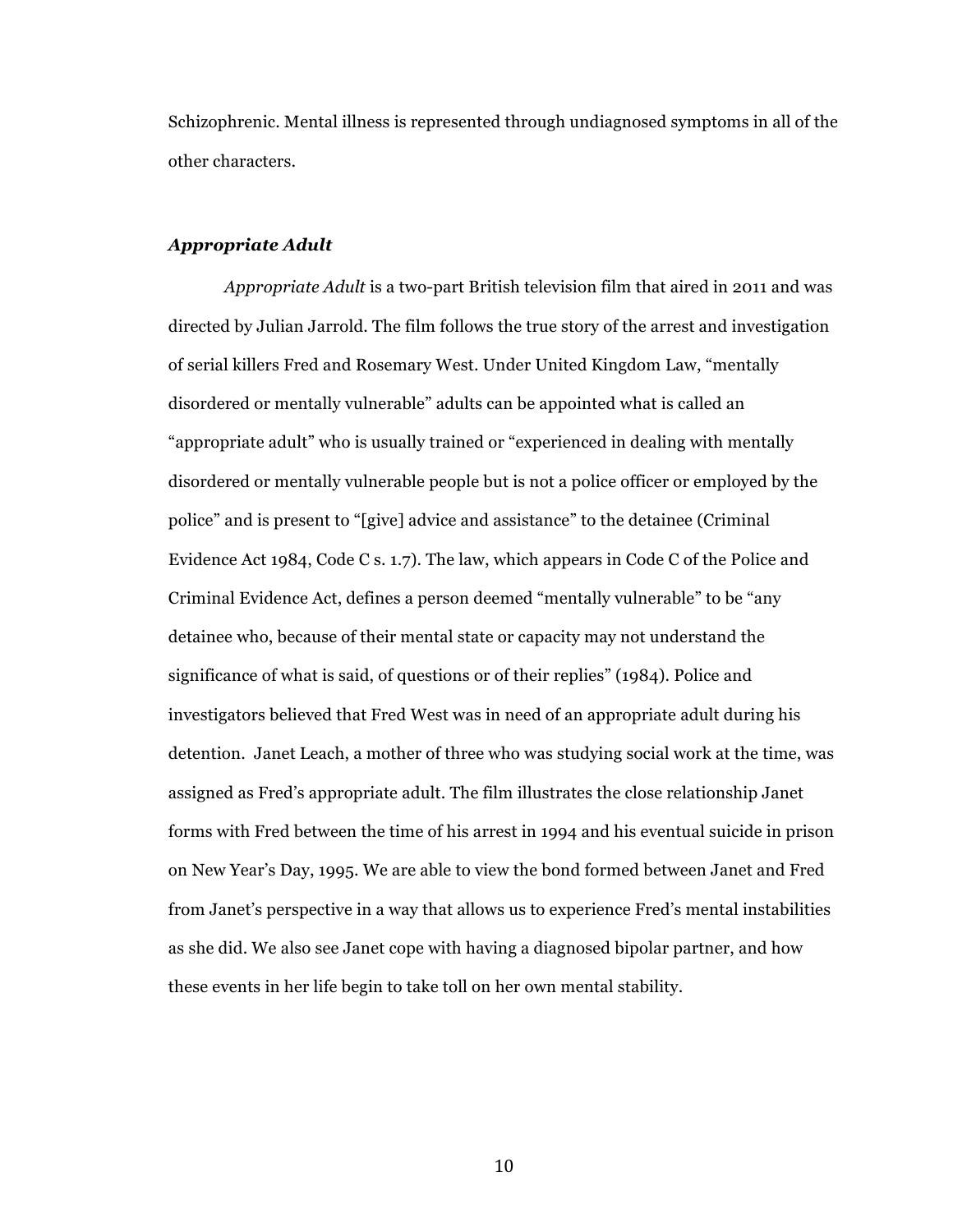## **CHAPTER 3**

## **METHODOLOGY**

#### **A Textual Analysis Approach**

In order to address the research questions proposed in this paper, a textual analysis was conducted of the representation of mental illness in each film to determine how the accuracy/inaccuracy of these representations may affect public opinion of the mentally ill. In performing a textual analysis, we make an attempt to identify and understand the ways in which the text may be interpreted. The "text" can be anything from which we could construe meaning (McKee, 2003). This could include anything from "a book, television programme, film, magazine, T-shirt or kilt, piece of furniture or ornament" (McKee, 2003).

Stuart Hall's description of the method of textual analysis, as cited by Carolina Acosta-Alzuru and Peggy Kreshel, consists of "three distinctive stages: (a) a 'long preliminary soak' in the text, which allows the analyst to focus on particular issues while preserving the 'the big picture,' (b) a close reading of the chosen text and preliminary identification of the discursive strategies and themes, and (c) interpretation of the findings within the larger framework of the study" (2002, p. 147). The particular texts analyzed for this study are the films *Girl Interrupted, One Flew Over the Cuckoo's Nest*, *It's Kind of a Funny Story*, and the British TV film *Appropriate Adult*. Also to be analyzed are the source materials of each film: *Girl, Interrupted* a memoir by Susanna Kaysen, *One Flew Over the Cuckoo's Nest,* a fictional novel by Ken Kesey, *It's Kind of a Funny Story,* a partially biographical and non-fiction novel by Ned Vizzini, and the facts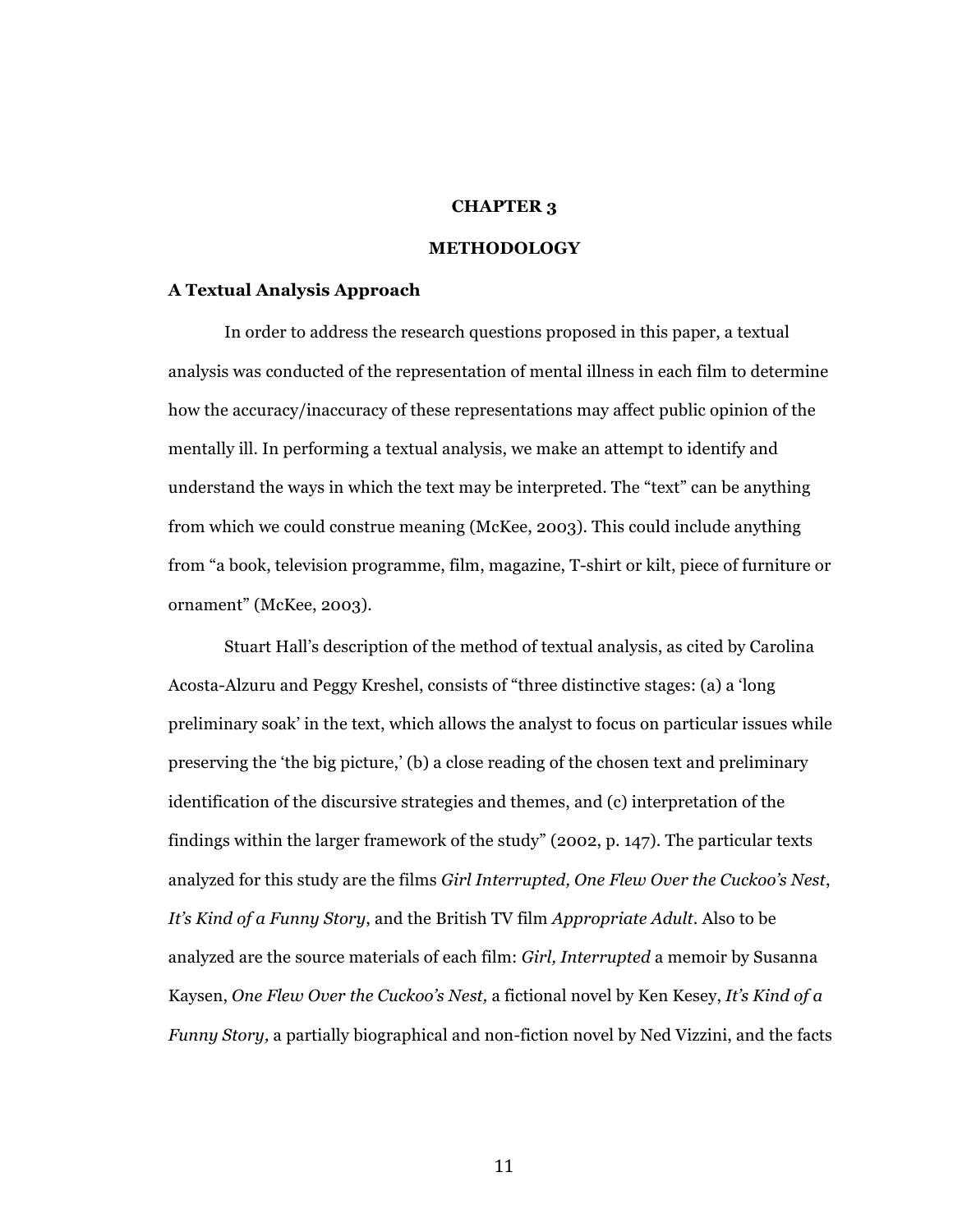that served as a basis for *Appropriate Adult* as found in news reports and accounts of the lives Fred and Rosemary West.

#### **Authorship**

There are a multitude of theories that act to define who is to be considered the author of a film. Most commonly, the responsibility of authorship is bestowed upon the director. This is also known as *auteur theory*. This specific theory is traced back to Paris in 1954, and holds that the director is to be seen as the principal creative agent in the film's production. Although other theories have been developed in film studies since the 1950s, auteur theory has stayed popular because it "provides a convenient and accessible discourse for evaluating the artistic merits of films" (Allen & Lincoln, 2004). Although the authorship of the screenplay may be given to the writer(s), and we could say that the actors are the authors of their personal performances, it is widely held that "the most significant contributing member of the overall film" is the director (Sellors, 2007). For the purposes of this paper, the director of each film will be considered the author: Milos Forman for *One Flew Over the Cuckoo's Nest,* James Mangold for *Girl, Interrupted*, Anna Boden and Ryan Fleck for *It's Kind of a Funny Story,* and Julian Jarrold for *Appropriate Adult*.

The writers of the two novels and the memoir will be considered the authors of these source materials. For *Appropriate Adult* the source material is the "extensive research, interviews and published accounts" of the lives of Fred West and Janet Leach, as defined in the film (Gilchrist, Pope & Jarrold, 2011).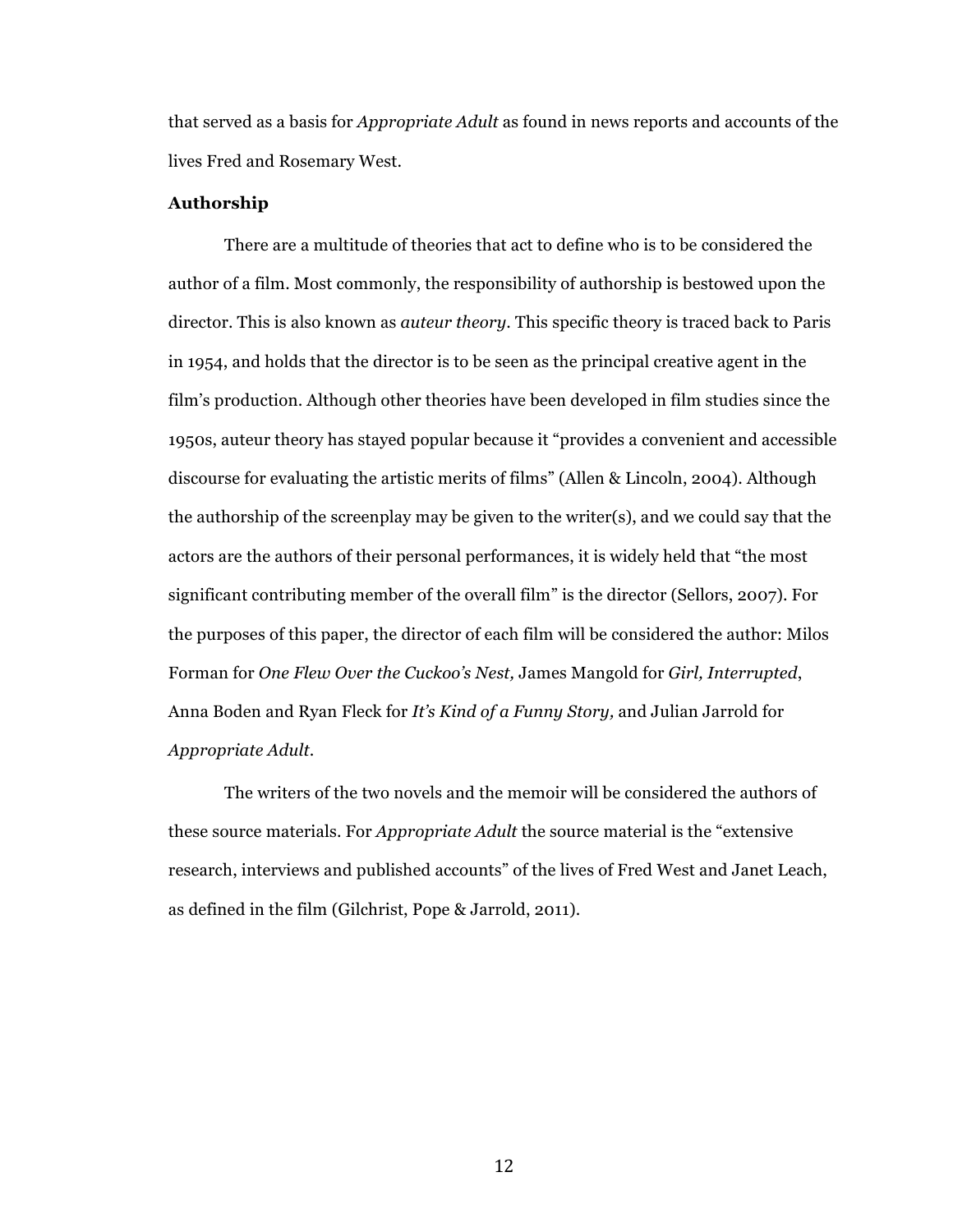#### **CHAPTER 4**

## **ACCURACY OF MENTAL ILLNESS PORTRAYAL**

There are a number of patients in these four films that present many different illnesses, symptoms, and mental states. Three of the films, *One Flew Over the Cuckoo's Nest*, *Girl, Interrupted*, and *It's Kind of a Funny Story*, take place in an asylum, and depict the lives of the mentally ill characters that are hospitalized or institutionalized. *Appropriate Adult* presents characters in their own environments, and one character, Fred, is only shown in police detainment. In all cases, an intimate view of each person is provided. Among all of these characters, there are a few whose diagnoses are mentioned, but a great deal for whom a diagnosis is never given.

#### **Diagnosed Illnesses**

#### *Borderline Personality Disorder*

Susanna, the protagonist in *Girl, Interrupted*, is diagnosed with Borderline Personality Disorder. The Diagnostic and Statistical Manual of Mental Disorders (DSM) that was used at the time of the events in the film took place did not include Borderline Personality Disorder in its list of mental disorders (1<sup>st</sup> ed.; DSM-I; American Psychiatric Association, 1952). Because of this, it's impossible to analyze whether or not her diagnosis was scientifically accurate for the time. It's necessary, then, to look at later editions of the DSM. Of the nine criteria for Borderline Personality Disorder, Susanna only exhibits or is specifically diagnosed with a few on the list (see Appendix A for diagnostic criteria).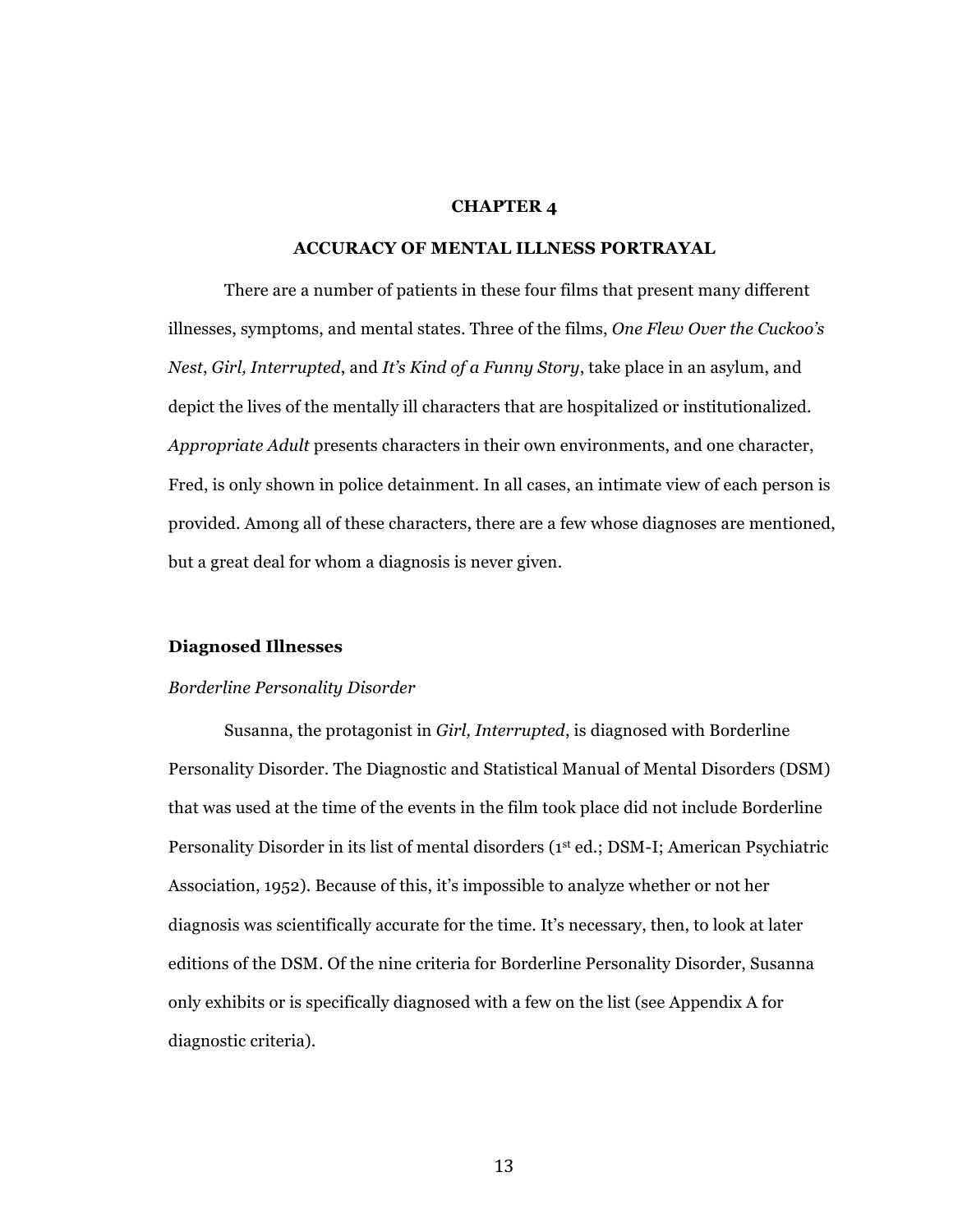In the film, Susanna Kaysen is first seen in an ambulance being rushed to the hospital after what is assumed to be a suicide attempt. In a voiceover during this scene, Susanna says, "Sometimes, it's hard to stay in one place." Susanna seems to be asserting that she has trouble keeping her mind stable, and this is possibly why she may have attempted suicide. During a session with her therapist, before being sent to the hospital, Susanna denies her suicide attempt, asserting that she only ingested as much aspirin as she did because she "had a headache." This is one of many times throughout the film that Susanna claims she never intended to kill herself. In the taxi on the way to the mental hospital, Susanna tells the cab driver that she's "sad" and that she "[sees] things."

When Susanna arrives at the hospital, her diagnostic paperwork from the hospital describes her as "depressed" and "promiscuous," and states that she had "attempted suicide." In therapy with her doctor, whom she calls "Melvin," Susanna continues to deny her assumed suicide attempt, and claims that she "was trying to make the shit stop," but did n0t actually want to die. Though she voluntarily admitted herself (under pressure from her mother), she continually acts puzzled as to why she needs to be in a mental institution, asserting that, unlike herself, all of the other patients belong there because they are "fucking crazy."

In a scene during which another patient, Lisa, helps break into Melvin's office, the audience gets a glimpse of Susanna's paperwork. In Susanna's file, it says that she is not "able to make wise decisions" anymore, and has "suffered a breakdown." On the sheet specifically marked "Diagnostic Impression At Admission" her symptoms are listed as "psychoneurotic depressive reaction," "highly intelligent, but in denial of her condition," and "personality pattern disturbance, resistant, mixed type [rule out] Undifferentiated Schizophrenia," and her "Established Diagnosis" is checked as "Borderline Personality Disorder." Susanna then begins to read symptoms of Borderline Personality disorder from the DSM (although this diagnosis was not in the DSM at the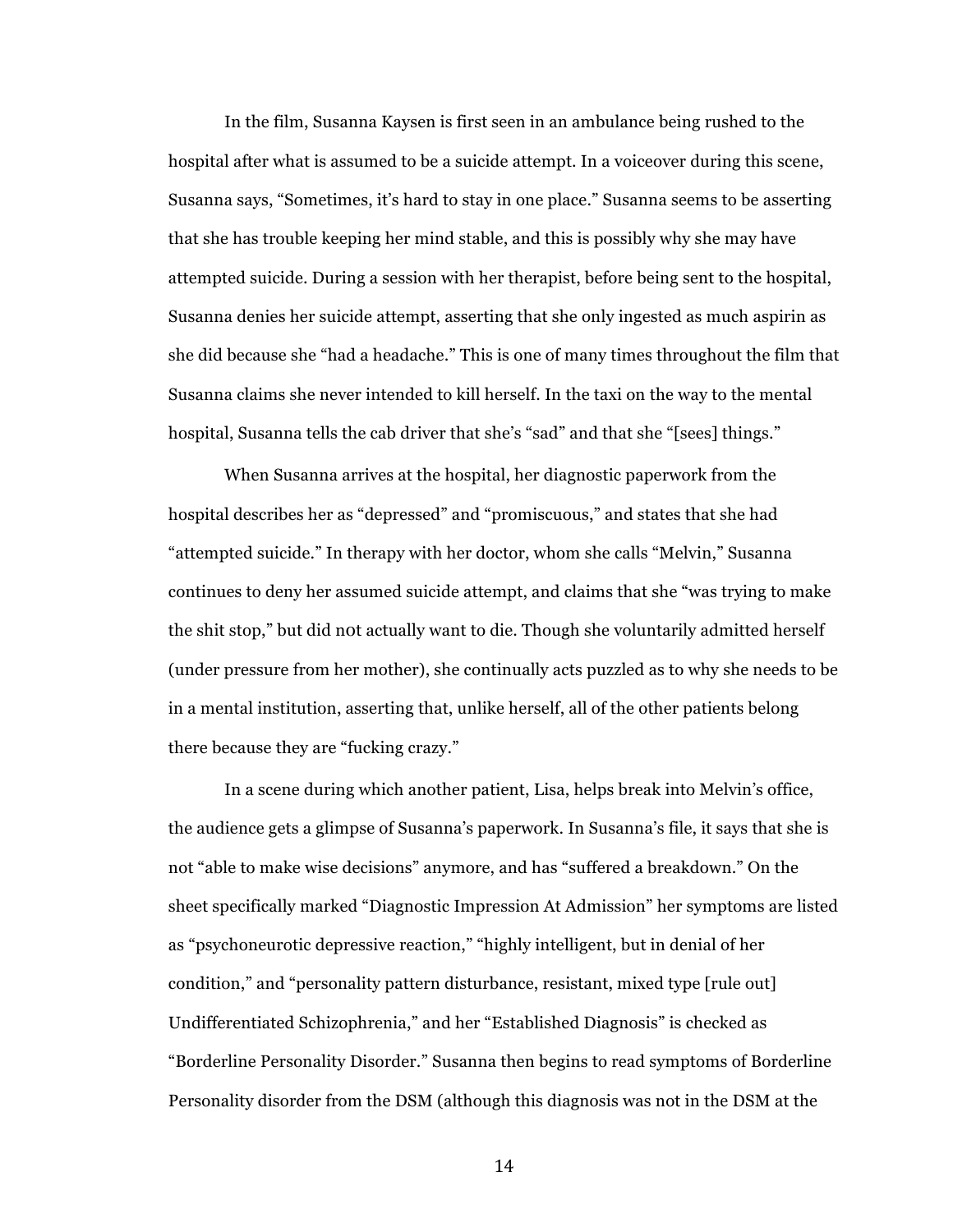time of the events in the film), and agrees that these symptoms describe her, but that they are not necessarily exclusive to people with her diagnosed disorder.

Flashbacks of Susanna's life are shown, during which she speaks in detail about suicidal ideation with her boyfriend. She asks him questions like, "How would you do it?" and says that she likes to "fantasize about [her] own demise." It is not until he visits Susanna in the hospital that she finally admits that she believes she needs treatment. Susanna reaches a breaking point when another patient, Daisy, hangs herself. Susanna is the first person to finds Daisy after her suicide. After this incident, Susanna speaks of her illness in a different way. She begins to connect with how Daisy may have felt, telling her therapist, "You hurt yourself on the outside to try to kill the thing on the inside." She also says, "Seeing death, really seeing it, makes dreaming about it fucking ridiculous." This marks the beginning of Susanna's recovery that leads to her eventual release from the hospital.

Using these details to compare her actions to her diagnosis, a few things can be noted. Her doctors note her "impulsivity," but only when it comes to being sexually promiscuous, and the DSM-5 states that a diagnosis requires marked impulsivity in more than one area (American Psychiatric Association, 1994; American Psychiatric Association, 2013). It is reasonable to equate her diagnosis in the film of having "personality pattern disturbance" with that in the DSM-5 that reads "identity disturbance" (American Psychiatric Association, 1994; American Psychiatric Association, 2013). At the point in the film when Susanna begins to respond to her treatment, she says, "I began to feel things again." This could imply that, before, she was not feeling things, which could translate to the DSM-5's "Chronic feelings of emptiness" (American Psychiatric Association, 2013). Though it is assumed that Susanna attempted suicide at the start of the movie, there is no reason to believe that she has had "recurrent suicidal behavior" (American Psychiatric Association, 1994; American Psychiatric Association,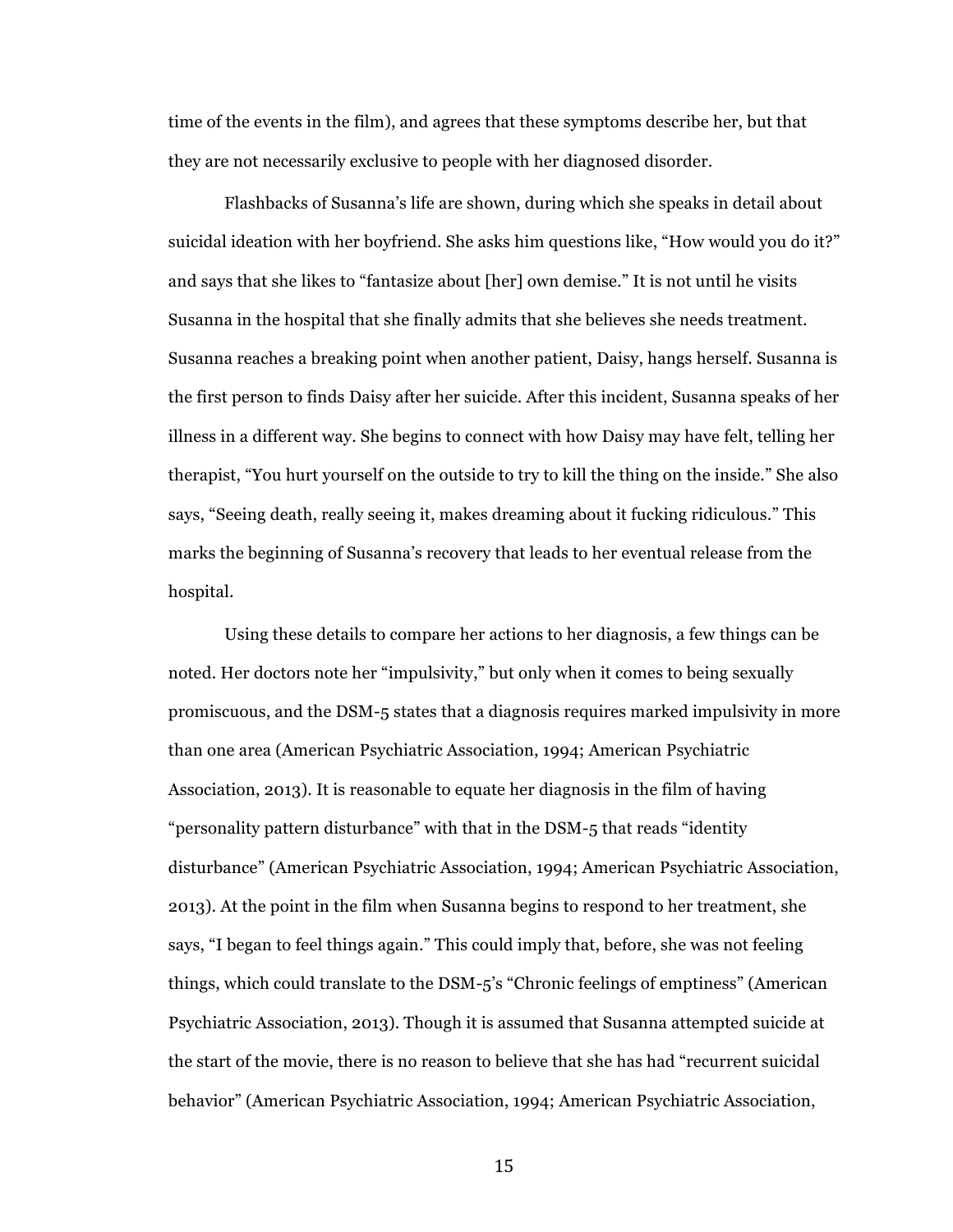2013). According to the criteria in the DSM-5 and DSM-4, Susanna's condition is not a clinically accurate representation of Borderline Personality Disorder.

Even though Susanna's symptoms could not have possibly constituted an official diagnosis of Borderline Personality Disorder at the time, and would not have constituted this diagnosis at the time of the film release or in present day, the audience is still made to believe that she is representative of the illness. It is interesting to note that Susanna is the only character in the film that is released, seemingly healthy and well enough to continue leading a life outside of the hospital walls. In fact, for most of the film, while in the hospital, Susanna seems to be more mentally stable and independent than the other patients. After one character becomes extremely upset after realizing she is disfigured, Susanna plays her music with another patient, Lisa, in an attempt to calm her and cheer her up. At the end of the film, Susanna is seen painting Lisa's nails while trying to give her confidence that she will be released from the hospital someday, as well. Although Susanna is considered unwell enough to be in the same hospital with the other patients, she manages to help some of the other patients in some capacity, more so than the other patients do for her, or for one another.

By portraying Susanna in this manner, her character is normalized in a way that makes her more relatable and accessible to the audience. Although it is inaccurate in terms of an official diagnosis, her portrayal of Borderline Personality Disorder could serve in destigmatizing this illness.

# *Sociopathy*

During the scene in which the patients break into Melvin's office, it is disclosed that Lisa is a diagnosed sociopath. Her file reads, "High and lows increasingly severe. Controlling relationships with patients. No appreciable response to meds. No remission observed." Another patient observes that Lisa's attitude seems to convey that she "thinks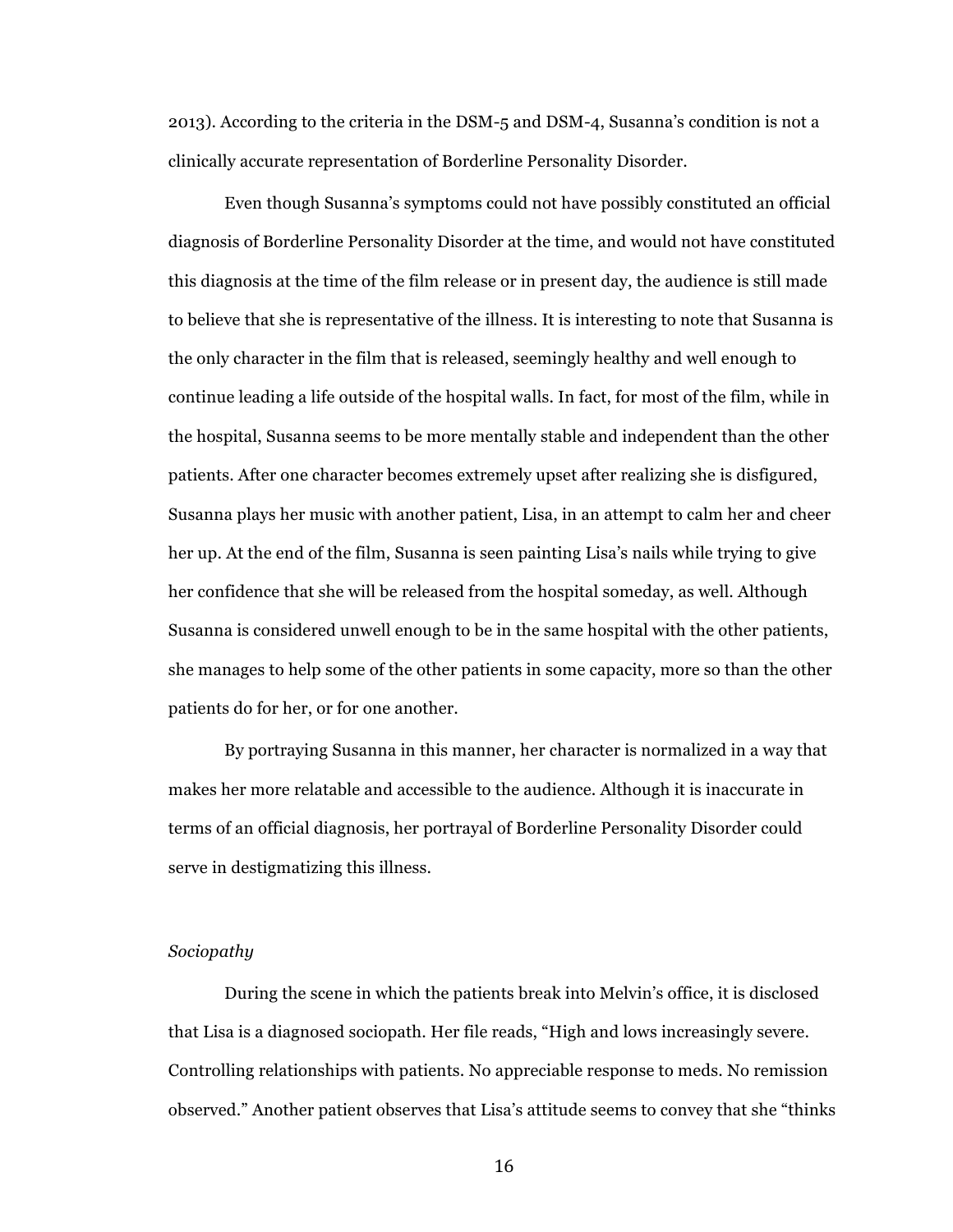she's hot shit because she's a sociopath." Lisa does not seem perturbed or surprised by her diagnosis.

The closest diagnosis found in the DSM-1 (the manual used at the time of the events in the film), is "Sociopathic Personality Disturbance" (American Psychological Association, 1952). The diagnosis describes an individual who has an inability to conform to cultural or societal norms (American Psychological Association, 1952). The diagnosis could include "antisocial" tendencies such as always being in trouble, lacking loyalties to any "person, group, or code," being "frequently callous and hedonistic," lack of responsibility and judgment, and the ability to rationalize inappropriate behavior so that it appears appropriate. Also included could be "dyssocial" tendencies such as having "disregard for the usual social codes, and often [coming] in conflict with them, as the result of having lived all their lives in an abnormal moral environment" (American Psychological Association, 1952). Lastly, a person diagnosed with Sociopathic Personality Disturbance could also exhibit "sexual deviation" (American Psychological Association, 1952). While this is the diagnosis of the time, a diagnosis of "sociopathy" that would be given presently or in the year that the film was released is formally known as "Antisocial Personality Disorder" in the DSM-4 and the DSM-5 (American Psychiatric Association, 1994; American Psychiatric Association, 2013) (see Appendix B for diagnostic criteria).

Lisa is introduced while being escorted back to the hospital, handcuffed in a police car. The fact that Lisa was transported to the hospital in restraints by police officers, juxtaposed with the fact that Susanna arrived in a cab by herself, sets Lisa apart as violent, dangerous, and out of control. Lisa enters the hospital with the utmost confidence, but soon realizes that her best friend Jamie had killed herself while she was away. Lisa begins to get extremely loud, aggressive, and violent, until the orderlies have to restrain and sedate her. Lisa has a very forceful personality, and shows very little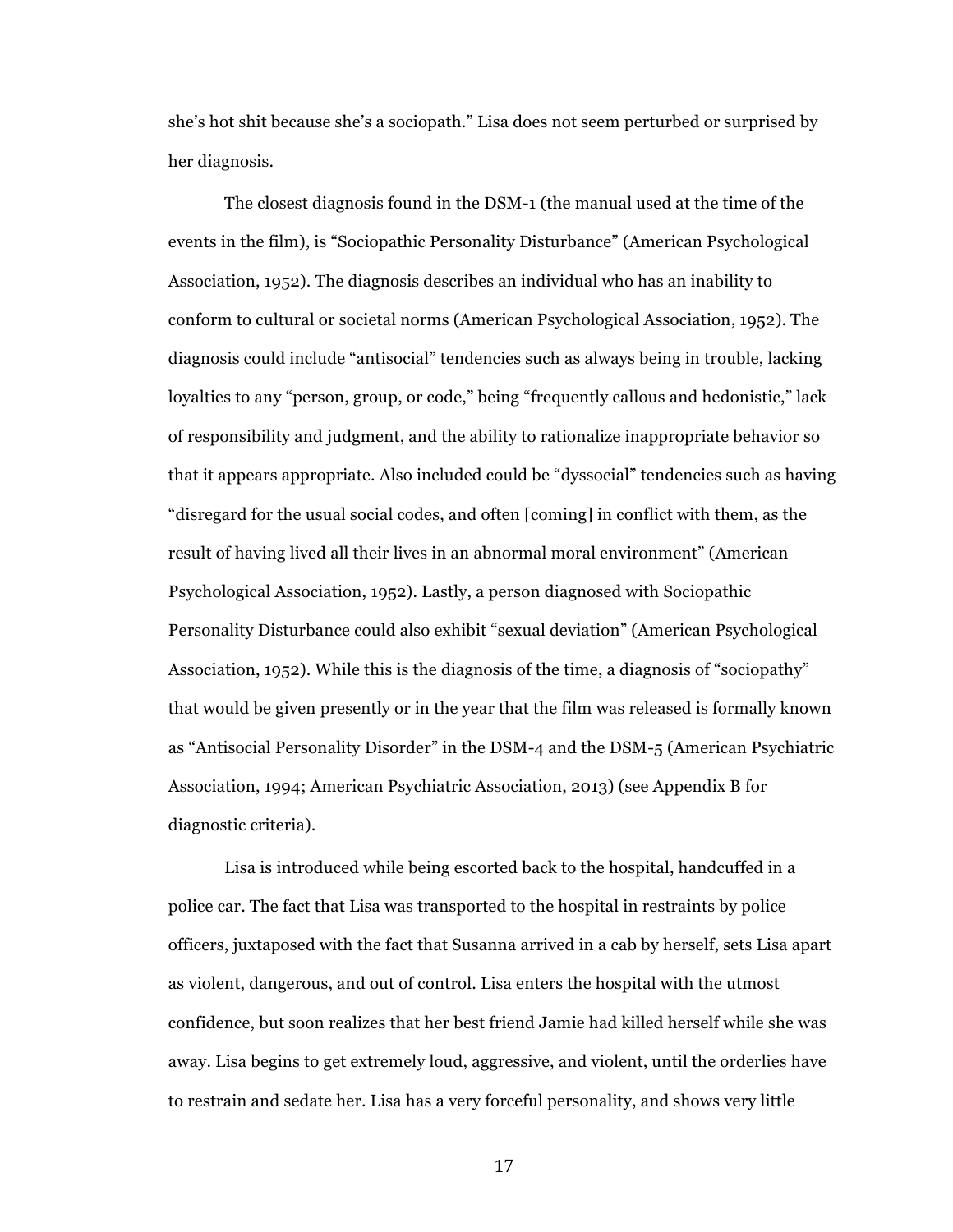remorse for her actions. In one scene, Lisa slaps Georgina across the face just for turning the lights on without being asked. In the scene before Daisy's suicide, Lisa taunts Daisy, ridiculing her about her self-mutilation and her abusive relationship with her father. Lisa shows no remorse or empathy that night, or the morning after when she sees that Daisy has hung herself in the shower following Lisa's remarks. She goes so far as to take money from the pockets of the robe Daisy is wearing while still hanging, dead above her tub. Not only does this show Lisa's lack of remorse or empathy—her actions are blatantly malicious. Lisa appears to be celebrating the fact that she is incapable of feeling remorse.

At Lisa's breaking point in the movie, she has stolen Susanna's diary and reads aloud to all of the other patients what Susanna has been writing about them. Angry and out of control, Lisa starts to chase Susanna through the tunnels underneath the hospital with a syringe. Lisa pleads with Susanna, asking why no one "pushes her buttons" the way she did with Daisy. She asks why no one cares about her well-being or whether she gets better. It is at this point that Susanna answers Lisa, telling her that she's "dead already," and her "heart is cold." Susanna tells Lisa that no one has hope that Lisa will become well enough to leave the hospital. Lisa's demeanor changes, as if taken aback by Susanna's comments, but saddened by them as well. After hearing this from Susanna, Lisa points the syringe to the veins in her arm. Georgina immediately begs Lisa to stop, making it clear that Lisa was trying to kill Susanna, and is trying to kill herself now. Lisa pulls the needle away.

In the next scene, Lisa is seen strapped to a hospital bed, assumingly after getting what Lisa has previously called "the shocks" again (electroconvulsive therapy). Lisa does not speak much in the scene, but she is crying and still apparently upset by the encounter in the basement of the hospital. She says to Susanna, "I'm gonna miss you, Suzie Q." Susanna tries to instill confidence in Lisa that she is able to overcome her illness. The audience gets the sense that Lisa has truly become aware of her reality and her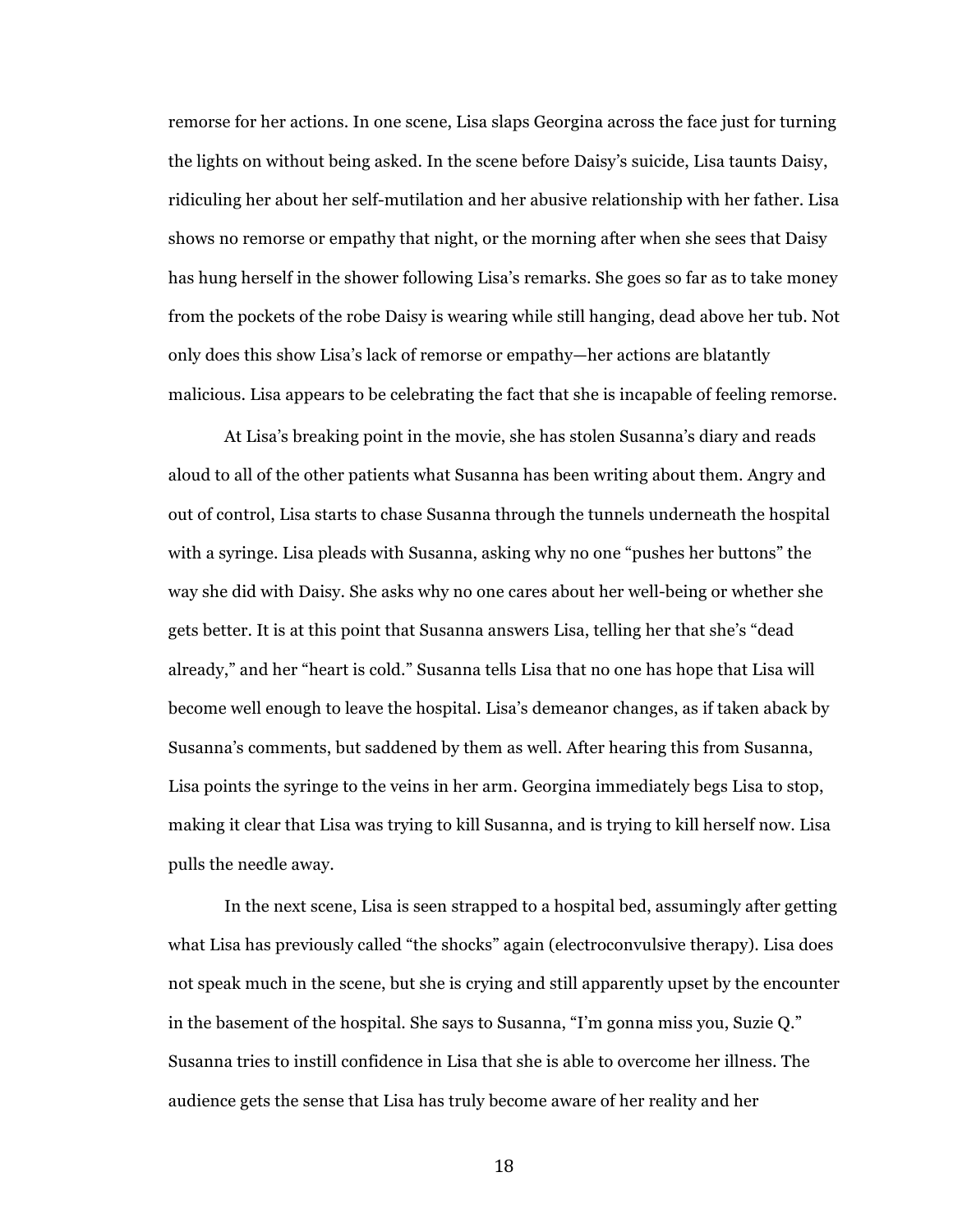remorseless and cold personality has seemed to begin to dissipate. Seeing Susanna's confidence, even if feigned, in Lisa, gives the audience a glimmer of hope for Lisa's recovery.

It iss seen that Lisa exhibits most, if not all, of the characteristics needed to be diagnosed with Antisocial Personality Disorder or Sociopathic Personality Disturbance (American Psychiatric Association, 1952; American Psychiatric Association, 1994; American Psychiatric Association, 2013). She clearly does not "conform to social norms" in the hospital. She is often irritable and aggressive. She is extremely impulsive, as exhibited in her multiple arbitrary decisions to try to escape from the hospital. She consistently shows a lack of remorse throughout the film, until she starts to recover in the final scene. According to the diagnostic criteria in the DSM-5, Lisa provides an accurate representation of the scientific diagnosis of Antisocial Personality Disorder.

In an abundance ways, Lisa is depicted as the "craziest" of all the mentally ill women in the hospital. She is not portrayed as relatable or accessible in any way. While it is, in some ways, good that she is not misrepresenting the symptoms of Antisocial Personality Disorder, the way that the symptoms are portrayed are in an extremely frightening and off-putting manner. Even at the end of the film, when Lisa's disposition begins to change, the audience is left feeling pity toward Lisa, not a feeling of understanding or empathy. In emphasizing the most negative aspects of her illness, and representing them in the most extreme ways, the representation of Antisocial Personality Disorder in the film could worsen any stigma surrounding the illness.

## *Bipolar Disorder*

Mike, Janet's partner in *Appropriate Adult*, has been diagnosed with Bipolar Disorder. Mike exhibits identifiable symptoms of a manic episode due to Bipolar Disorder, such as rapid talking and acting extremely and unusually energized. The major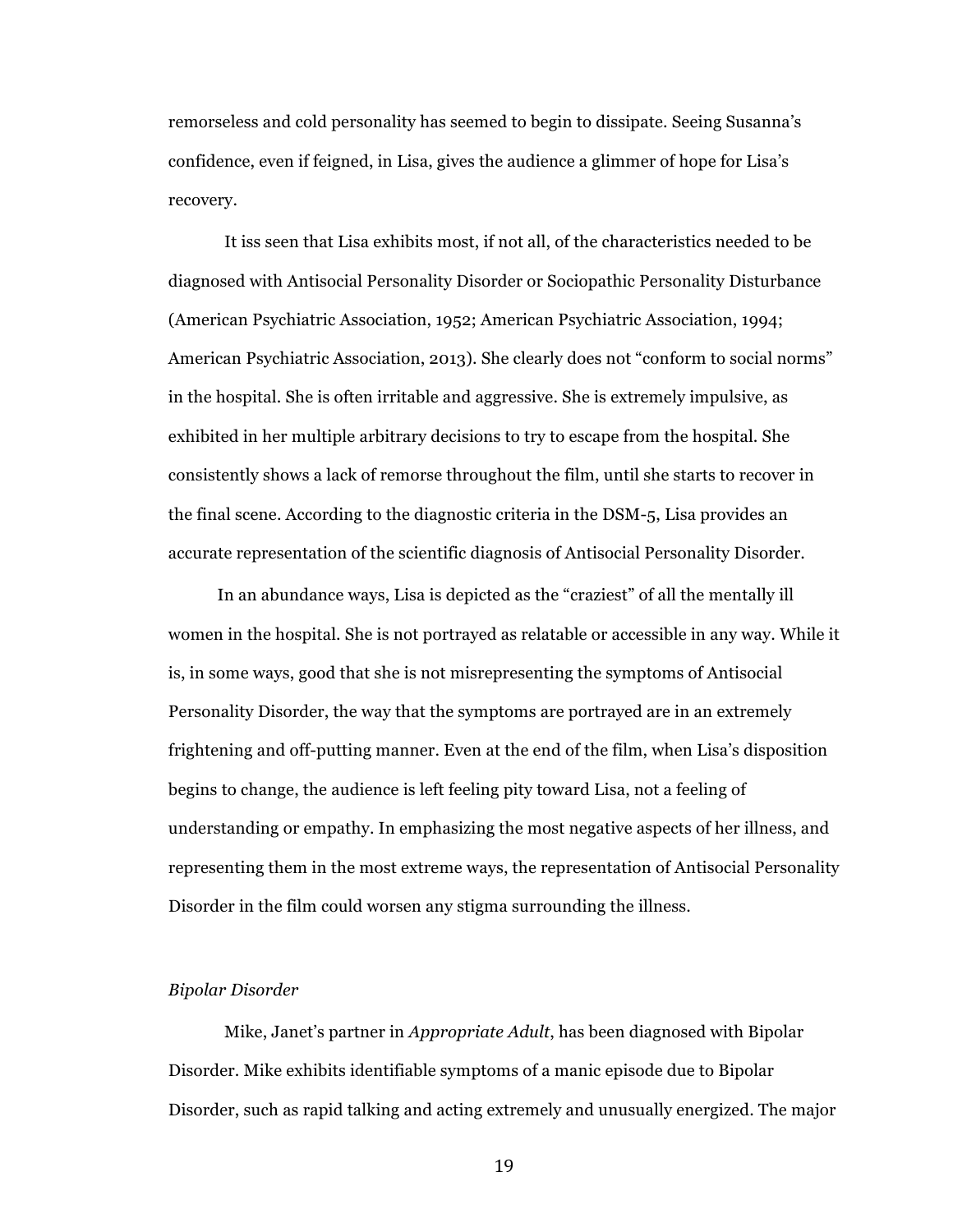depiction of his mental illness occurs when Mike has impulsively bought a new car, a new television, and a new video player, even though he can not afford them. Janet comes home to find him unwrapping the purchases, suspects that he is in a manic state, and asks if he has been taking the Lithium prescribed for his illness. Though he says yes, Janet looks at his prescription bottle and notices that he has been skipping doses. Mike becomes almost uncontrollably manic and Janet has to calm him down, call the hospital, and take Mike in to be stabilized.

In a later scene, during which Mike catches Janet attempting suicide, the roles are reversed and Mike is portrayed as Janet's caretaker. In this moment, Mike seems less mentally ill or unstable than Janet, even though he is diagnosed with an illness and she is not.

Mike is not shown enough in the film to notice indisputable evidence of any of the diagnostic criteria except for the seventh criteria, and possibly a slight display of "more talkative than usual," though not enough is seen of Mike to know how talkative he is typically, while not in the midst of a high (see Appendix D for diagnostic criteria). Mike did "[engage] in unrestrained buying sprees," but this is the only concrete criterion he meets. Although he is only exhibiting a small portion of the diagnostic criteria, his symptoms are still fitting. Mike's manic episode is not portrayed as a physical threat to those around him, or to himself. While it is irresponsible and detrimental to his and his family's financial well-being, Mike is not depicted as dangerous or frightening. Mike's episode is also very easily mended by stabilizing his medicine. There is nothing shown in the movie to suggest that Mike is depressed or suicidal, and his mental health is further emphasized in his ability to care for Janet when she is exhibiting symptoms of depression and has attempted suicide. In depicting Mike this way, Bipolar Disorder is normalized, and thus, destigmatized.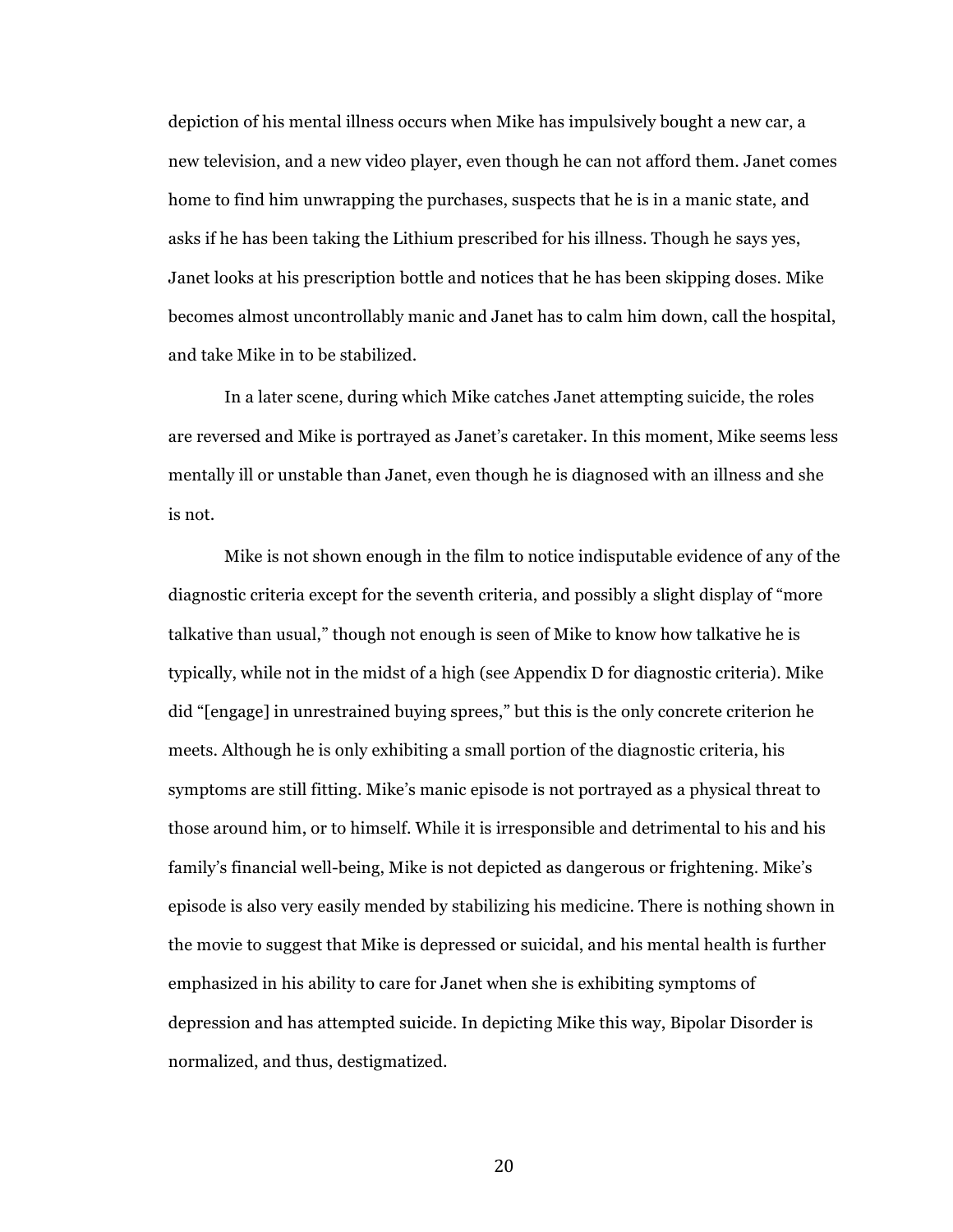# *"Psychologia Fantastica"*

In *Girl, Interrupted*, Susanna's roommate, Georgina, tells her that she is diagnosed with "psychologia fantastica," which she says means she is a pathological liar. Georgina's self-diagnosed "psychologia fantastica" is not listed in the DSM-I, DSM-4, or DSM-5 as a mental disorder. In the DSM-4, which was the manual used at the time of the film release, a symptom named "pseudologia fantastica" is referred to as "pathological lying, in a matter that is intriguing to the listener" (American Psychiatric Association, 1994). It could be assumed that Georgina misspoke or was not quite sure of the name of her illness. However, psuedologia fantastica is not listed as an illness, it is listed as a potential symptom of Factitious Disorder (American Psychiatric Association, 1994). Factitious Disorder is identified by "the intentional production of physical or psychological signs or symptoms" that do not actually exist. Georgina clearly lies multiple times in the film. She tells Susanna a story about Polly's burns that is later revealed to be entirely untrue. It is unclear whether or not this is an accurate representation of her mental illness, as her "psychologia fantastica" might be a symptom of some other disorder.

This portrayal could lead to a belief that "psychologia fantastica" is a mental illness when it is not. It is also never made clear why Georgina lies about the things that she does. Late in the movie, Georgina says that her father is the "head of the CIA" and could have her killed, which is assumed to be a lie. Georgina reacts to Susanna's unkind and offensive description of her by becoming extremely and almost frighteningly confrontational, in addition to looking worried and scared. This could also be read as paranoia. A link is created between pathological lying and paranoia that may not exist at all. Further, the fact that this is Georgina's only diagnosis implies that pathological lying is enough to send someone to a mental hospital.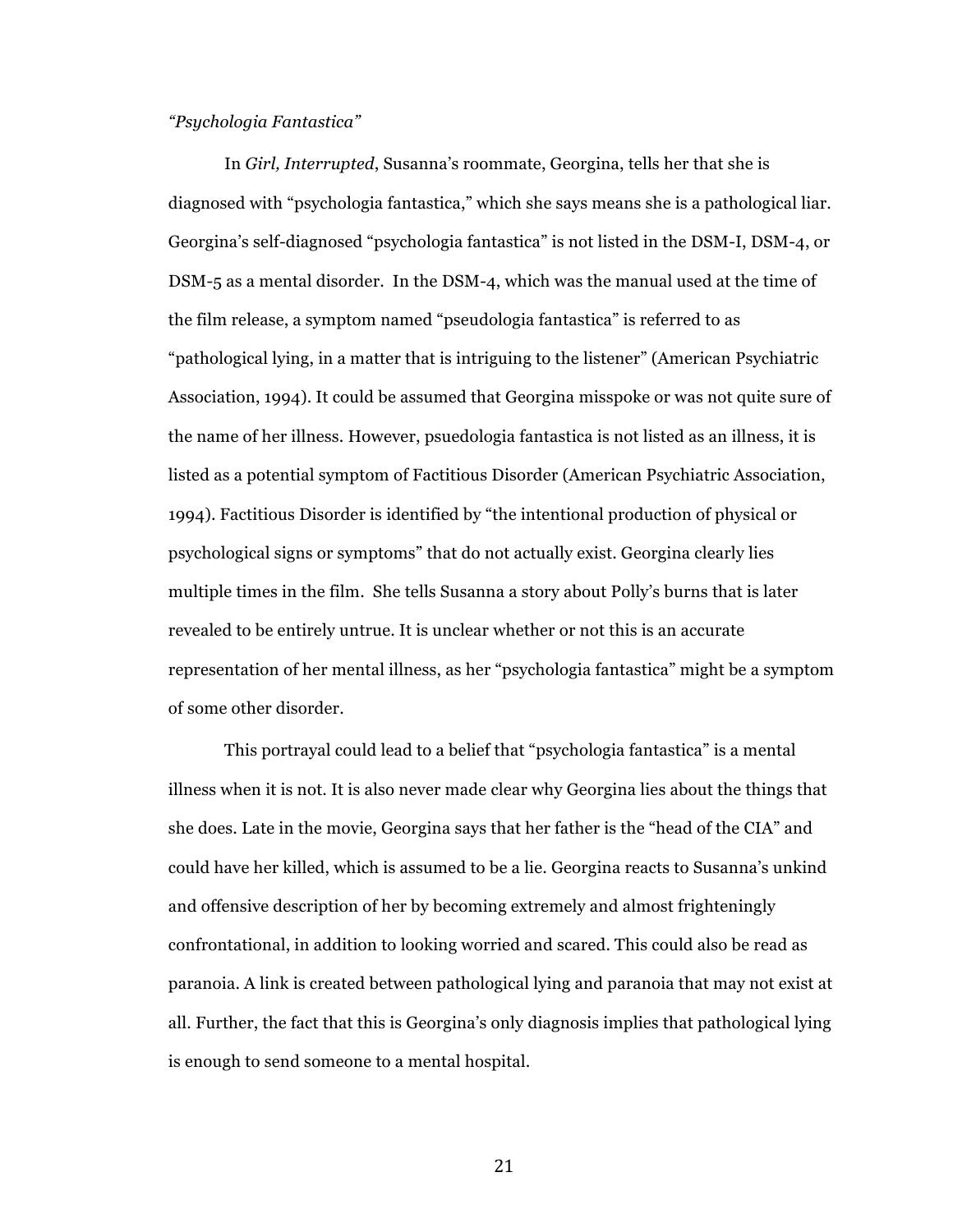## *Schizophrenia*

One minor character in *It's Kind of a Funny Story*, Jimmy, is diagnosed Schizophrenic (see Appendix C for diagnostic criteria). Jimmy always seems to be hallucinating, and all he ever says is, "It'll come to ya!" While delusions and hallucinations are both symptoms of Schizophrenia, the way Jimmy's portrayal represents these symptoms seems extreme. Jimmy is represented as one of the "craziest" people in the hospital. He is the first person seen after Craig is admitted, and while Craig is expressing how he does not think he belongs there, implying that everyone there is much more mentally unstable than him. This sets Jimmy apart as different and "crazier" than everyone else from the start. The portrayal of schizophrenia through Jimmy's character does not normalize the illness at all; in fact, it could worsen the stigma and misunderstanding surrounding schizophrenia.

### **Undiagnosed Symptoms**

A majority of the characters in the four films are given no specific diagnosis. Symptoms, appearance, and dialogue are all that iss given to assess their mental illnesses. There are a number of recurring themes in the representation of these patients. The themes include violence and aggression, delusional behavior, paranoia/anxiety, catatonic states, child-like behavior, obsessive-compulsive tendencies, depression and suicidal tendencies, self-harming, and disordered eating.

## *Violence & Aggression*

An implication of violence and danger in the mentally ill is the first theme seen in *One Flew Over the Cuckoo's Nest*. Mr. Bancini is an older man who has clearly been forced to sleep in shackles in his room. In the first scene of the film, as an orderly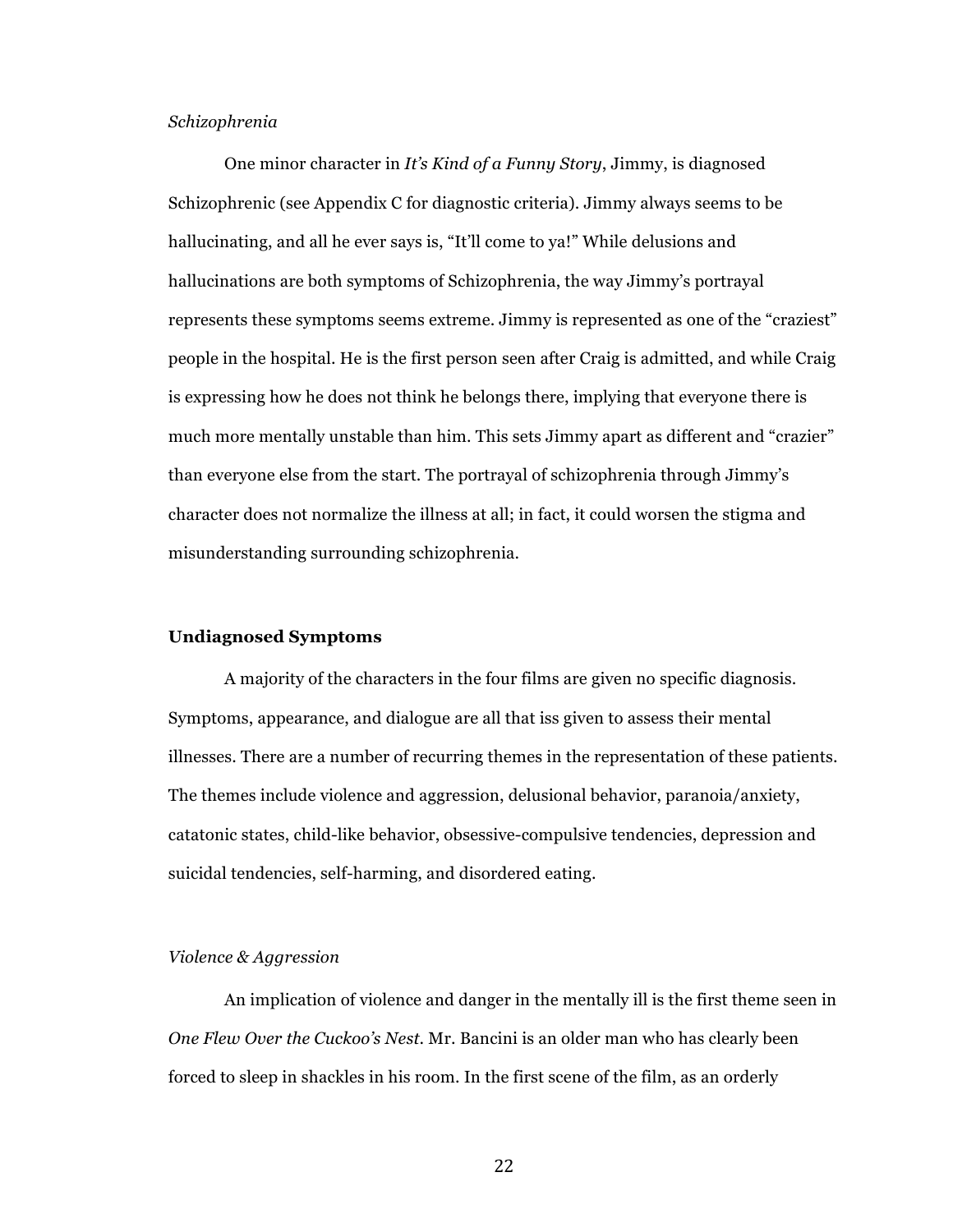releases from wrist and ankle restraints, it is seen that Bancini has a perpetual and involuntary spasm in his left hand. Upon being asked how he is feeling, he merely replies, "Rested." The fact that Bancini is handcuffed to his bed implies that he is a danger to himself or to the other patients and that he is not to be trusted alone through the night. Although this is the impression given of Bancini at the beginning of the movie, he is seemingly harmless throughout the duration of the film. A reasonable explanation for Bancini to be restrained at night is never presented.

The film's antagonist, Mack, is also introduced in shackles as he is being transported from the prison to the penitentiary. Upon his first assessment with his psychiatrist, Mack makes it clear that he does not think there is anything wrong with him, though he's been reported as being "belligerent," "resentful in attitude toward work," "lazy," and has "talked when unauthorized." Mack denies that these characteristics are enough to diagnose him with a mental illness. He states, "They're telling me I'm crazy over here 'cause I don't sit there like a goddamn vegetable. Don't make a bit of sense to me. If that's what being 'crazy' is then I'm senseless, out of it, gone down the road whacko."

Mack is a convicted criminal who has been arrested five times for assault and his most recent crime of statutory rape of a 15-year-old girl. Later in the film, after an incident during which he was denied the opportunity to watch the World Series on the hospital television, he is asked by his doctor how the incident made him feel, to which he replies, "Makes you wanna kill," and laughs maniacally. Mack also punches an orderly in the face and attempts to choke Nurse Ratched after she provokes another patient so cruelly that he is driven to suicide. At his last assessment, the doctors, opting to keep him in the mental facility, agree that, "He's not crazy. He's dangerous." Though a distinction is made between being mentally ill and being dangerous, a connection is still drawn between persistent violence and mental illness.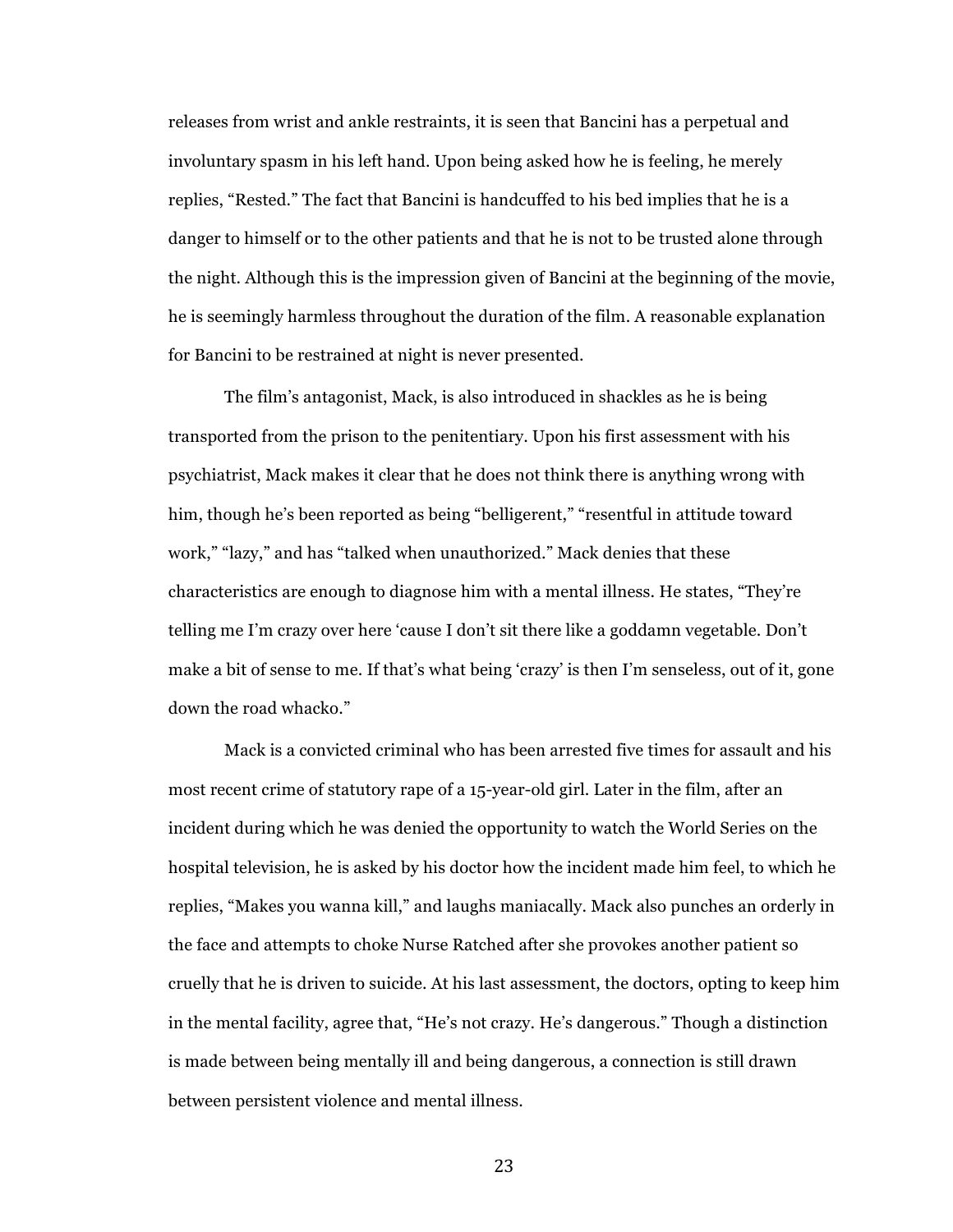Another patient, Taber, persistently and aggressively taunts other patients. He frequently yells at and shoves the other men, particularly Mr. Harding. Incidents of Mr. Harding's delusional outbursts are what oftentimes send Taber into an antagonistic and destructive state.

Mr. Cheswick is shown exhibiting aggressive tendencies, as well. At his breaking point in the film, Cheswick's temper escalates as Nurse Ratched continues to ignore his request for his cigarettes, and he shouts, "What gives you the damn right to keep our cigarettes piled up on your desk?!" Cheswick is so belligerent that he has to be escorted out of the ward by the orderlies. What remains unclear is whether this behavior is a rational expression of general frustration, or if it is symptomatic of Mr. Cheswick's mental illness. The fact that Mr. Cheswick is restrained and assisted out of the room suggests that his outburst correlates with his mental illness, but judging by the reactions of the other patients, it is obvious that this is the first time Mr. Cheswick has had an incident like this one. Thus the audience is left unsure of, yet connecting another example of a patient's aggressive, violent behavior with mental illness.

One instance of aggression in *It's Kind of a Funny Story* occurs after a prominent character, Bobby, returns from an interview with a group home. The interview will determine whether or not Bobby is stable enough to live at the home after he is released from the hospital. After he thinks he has botched his interview, Bobby screams into a pillow, stands up, and starts tearing books and games off of shelves in the common room of the hospital. The orderlies have to restrain Bobby and escort him out of the common area. This is the only episode of violence exhibited by Bobby in the film. Other than this scene, Bobby does not display typical signs of mental illness, and it is this scene in particular that gives the audience a glimpse of the reason Bobby might be hospitalized.

Fred West in *Appropriate Adult* is a convicted serial killer. The first time he appears in the film, he speaks about the gruesome crimes he has committed extremely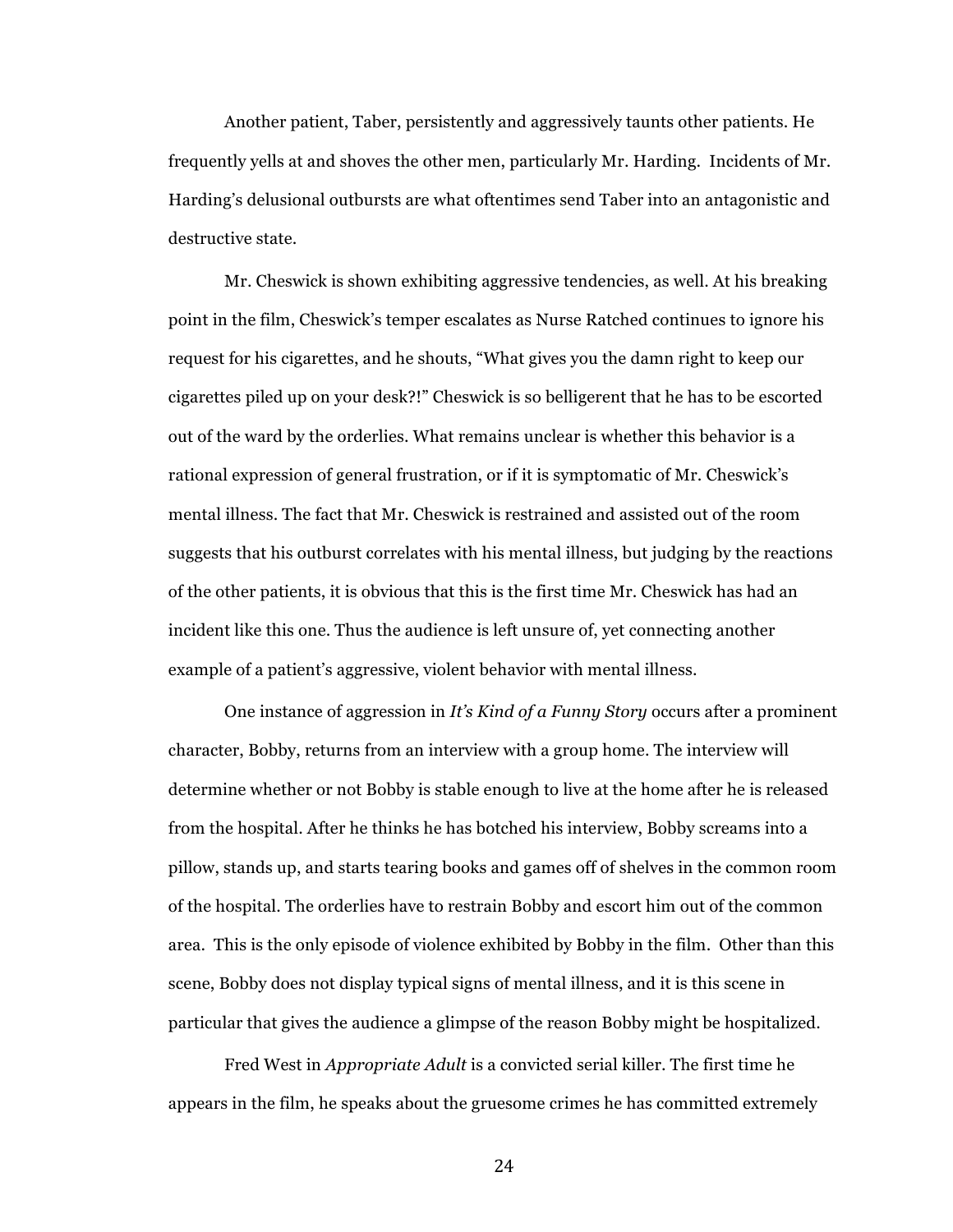casually, starting with the description of how he dismembered his daughter's body after choking her to death. This is one of many terrible, violent crimes that Fred is accused of and oftentimes admits to throughout the film.

These representations could serve to worsen the stereotype that the mentally ill have a heightened likelihood of being violent and aggressive. Although, many of these incidents could give the impression that these patients are aggressive and violent mostly due to their environment in the mental hospital, these occurrences could express that patients might be negatively affected if their mental facility is an unhealthy environment. In any case, the characters are not represented as relatable people. They may evoke sympathy and pity, or, with Mack and Fred, perhaps fear, but they are not presented as accessible or normalized.

# *Delusional Behavior*

In *One Flew Over the Cuckoo's Nest*, Mr. Harding is having problems with his wife. He suspects that she has been unfaithful, but can not articulate why he suspects her infidelity or why she would choose to be unfaithful in the first place. When pressed, in a group meeting, to talk about his marital issues, Mr. Harding begins shouting and going on rather nonsensical tangents. He tries to explain himself by stating, "The only thing I can really speculate on is the very existence of my life with or without my wife in terms of the human relationships, the juxtaposition of one person to another." He begins to get frustrated and goes on to say, "I'm talking about form, I'm talking about content… I'm talking about God, the Devil, Hell, Heaven." It is clear that Mr. Harding is delusional and he is not even sure what he is trying to communicate.

There are a few minor characters in *Girl, Interrupted* that demonstrate delusional tendencies. One patient, M-G, is seen repeating the word "Bingo" as if playing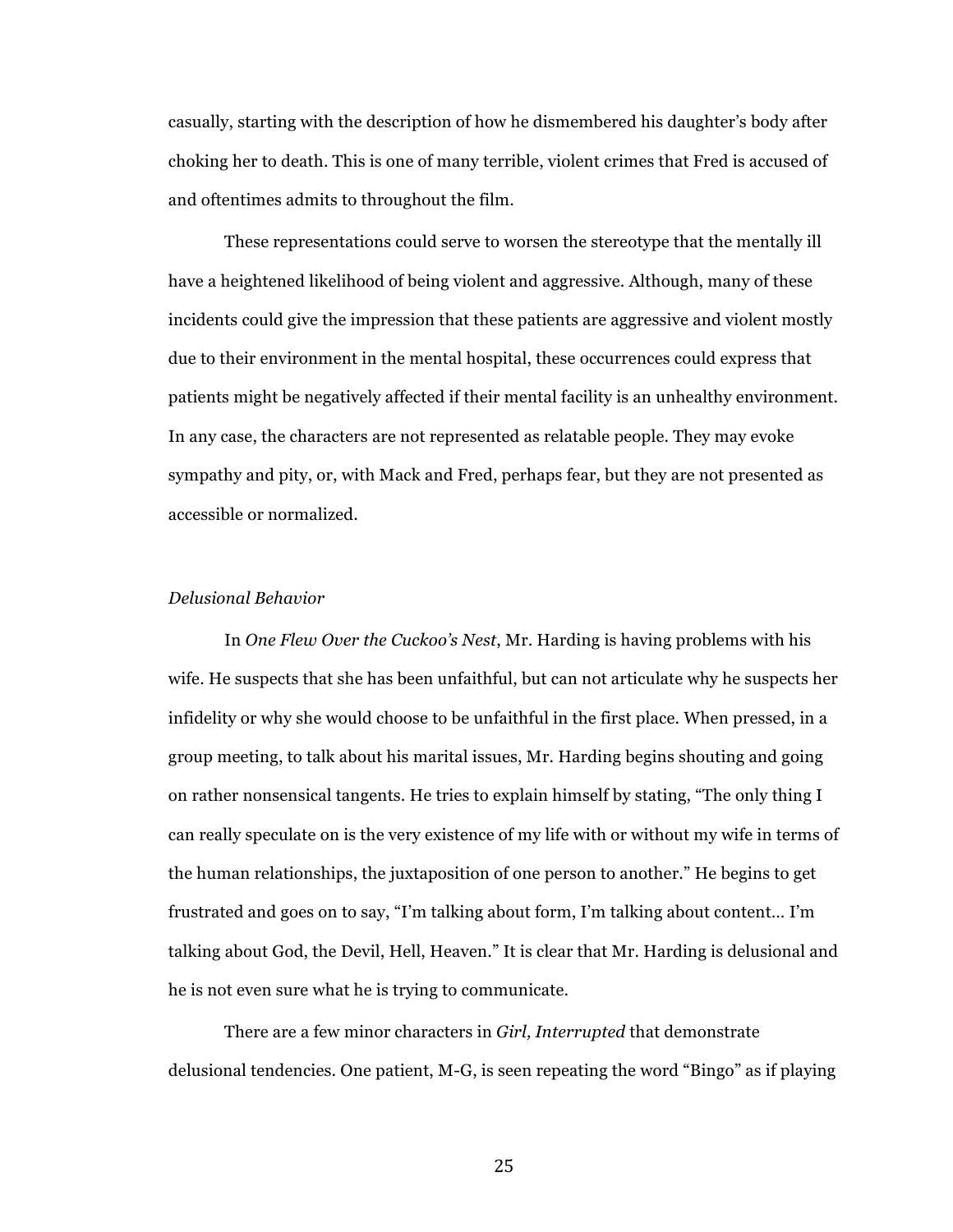the game, when she is actually watching men get drafted in the war. Another character, Cynthia, often laughs when nothing is said or at seemingly inappropriate times.

In *It's Kind of a Funny Story*, there is an unnamed character that the other patients just refer to as "the professor." She is described by Bobby as "radical academic" who "went bonkers" when George Bush passed the Patriot Act. She was convinced the government had put bugs in all the phones, and her overwhelming and incapacitating paranoia brought her to the hospital.

Most of these characters are minor characters, and their delusions make them difficult to relate to or empathize with. Additionally, they are often present as a form of comic relief. For example, in the scene depicting the professor's mental deterioration in *It's Kind of a Funny Story*, scenes of the woman frantically disassembling telephones are shown in a humorous light. The patients' illnesses are not portrayed as dangerous or frightening. Because of this, the creation of other negative stereotypes may be avoided; however, these representations do portray their mental illness as something to be joked about, which could stigmatize them in a different way.

## *Paranoia & Anxiety*

Mr. Cheswick, in *One Flew Over the Cuckoo's Nest*, presents extreme anxiety and slight paranoia in the film. He is often seen with his arms crossed in front of his body, with his hands over his ears (as if frightened and trying not to listen to what's going on), or in some other closed-off and obviously timid position. He claims that the other patients often "gang up" on him, and gets extremely upset when others are arguing around him.

In *It's Kind of a Funny Story*, Craig, tells his doctor after being admitted into the mental hospital, that he is feeling "anxious." The most notable cause of his anxiety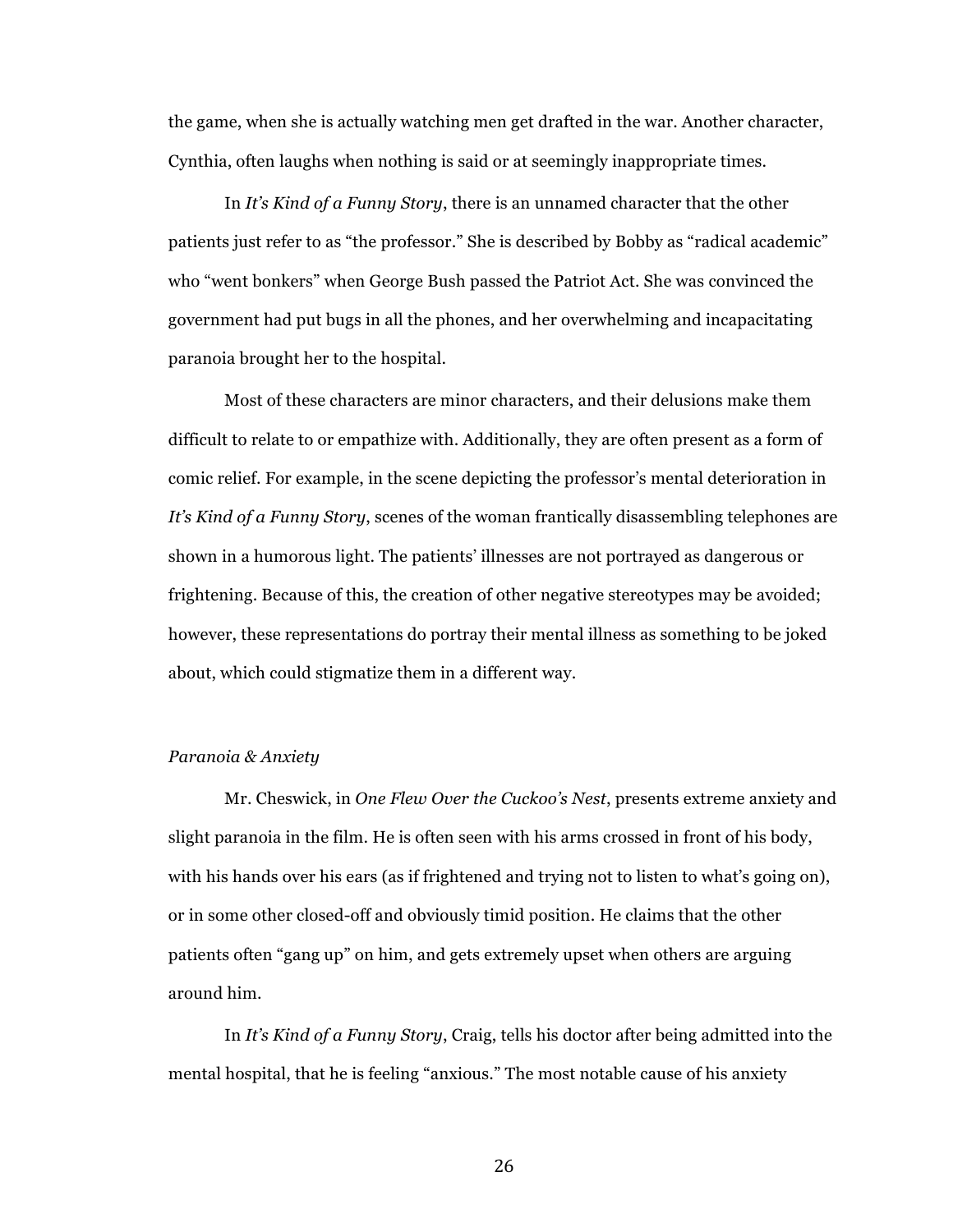(which also leads to occurrences of paranoid behavior) is the pressure being put upon him by his father to complete a summer school application for a prestigious program. When asked by his doctor what would happen if he did not get into the summer program, Craig begins to list all the ways that he thinks his life would begin to deteriorate. A montage of scenes is shown from the hypothetically ruined life Craig has imagined, stemming from his paranoia.

Another minor character in the film, Solomon, becomes very anxious and upset whenever any of the other patients are too loud for his liking. Whenever this occurs, he shuffles over to the perpetrator and asks them if they can "keep it down" because he is "trying to rest." It is clear that noise makes Solomon uncontrollably uneasy and upset.

The paranoia and anxiety exhibited by Craig and Mr. Cheswick do not evoke an extreme sense of inaccessibility or fear. While they are represented as clear symptoms of their mental illnesses, the anxiety and paranoia do not set them apart as the "craziest" of the patients in their respective films. However, the more minor character, Solomon in *It's Kind of a Funny Story*, is used as comic relief, similar to those characters that exhibit delusions. The more prominent characters' representation of anxiety and paranoia do not seem to be worsening any stigma. The minor character's representation of anxiety, while not creating a negative stereotype, does portray his illness as something to be laughed at and not necessarily taken very seriously.

## *Catatonic States*

Catatonic states in patients occur both in *One Flew Over the Cuckoo's Nest*, and *Girl, Interrupted*. There are multiple patients in both movies that are never shown doing anything but staring into space. For the most part, these patients are unable to respond when spoken to. The only time when a catatonic patient shows signs of an ability to communicate is in *Girl, Interrupted*, when Susanna, mimicking Lisa, blows her cigarette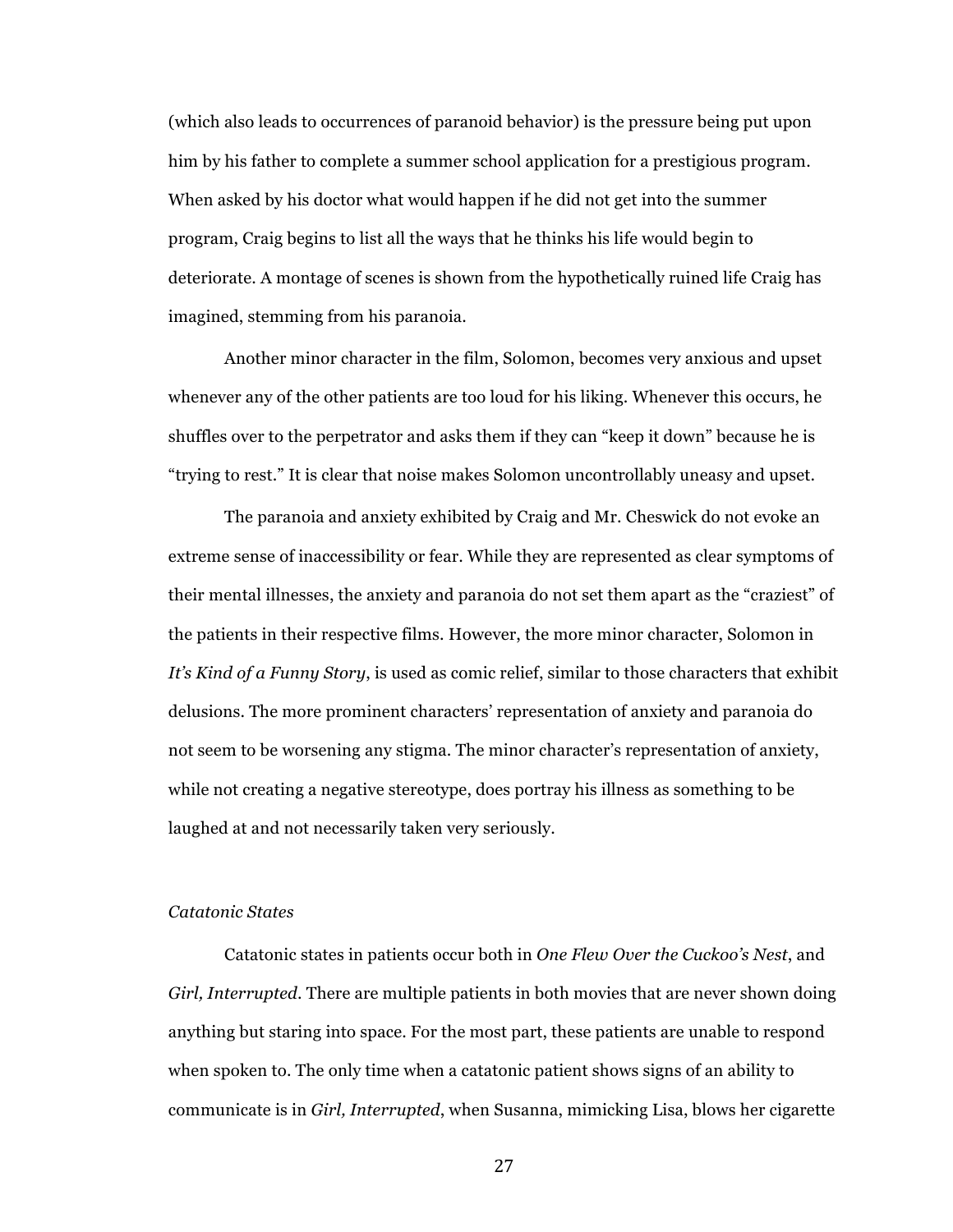smoke into the face of a patient. The woman, who is always seen staring blankly into space, turns to Susanna and calls her an "asshole."

Again, these minor characters are viewed as stereotypically "crazy" and difficult to relate to in their respective films.

# *Child-Like Behavior*

In *One Flew Over the Cuckoo's Nest*, Mr. Martini acts very childish throughout much of the movie. He is often very distracted, to the point that Nurse Ratched has to ask him, "Are you still with us?" during a group therapy session. Martini seems persistently unable to understand what is communicated to him, nor is he able to communicate back effectively. Martini is so out of touch with those around him that it seems he is living in a different reality than everyone else.

There are also notable cases of child-like behavior represented in *Girl, Interrupted*. There is one younger patient who is always seen walking around the hospital with girlish pigtails in her hair carrying a baby-doll. This is another example of a minor character seeming much more unstable and inaccessible than the other lead roles.

A more prominent illustration of child-like behavior is seen in Polly. Polly's face is severely burned on one side; her past is disclosed in her file when the patients break into Melvin's office. A newspaper article is visible that reads "Sixth Grade Fire Victim." Polly is first seen in the film seated by a room of musical instruments that are locked away behind a chain link fence. She is trying to touch the instruments through the fence, and says that she "feels very musical today," in a sweet, high-pitch, girlish tone of voice. When Nurse Valerie, who iws giving Susanna the tour, tells Polly that it is not time for music, she skips away like a child. Oftentimes, Polly talks like a young girl, and she acts shy and silly. At one point during the film, Lisa tells Polly to mind her own business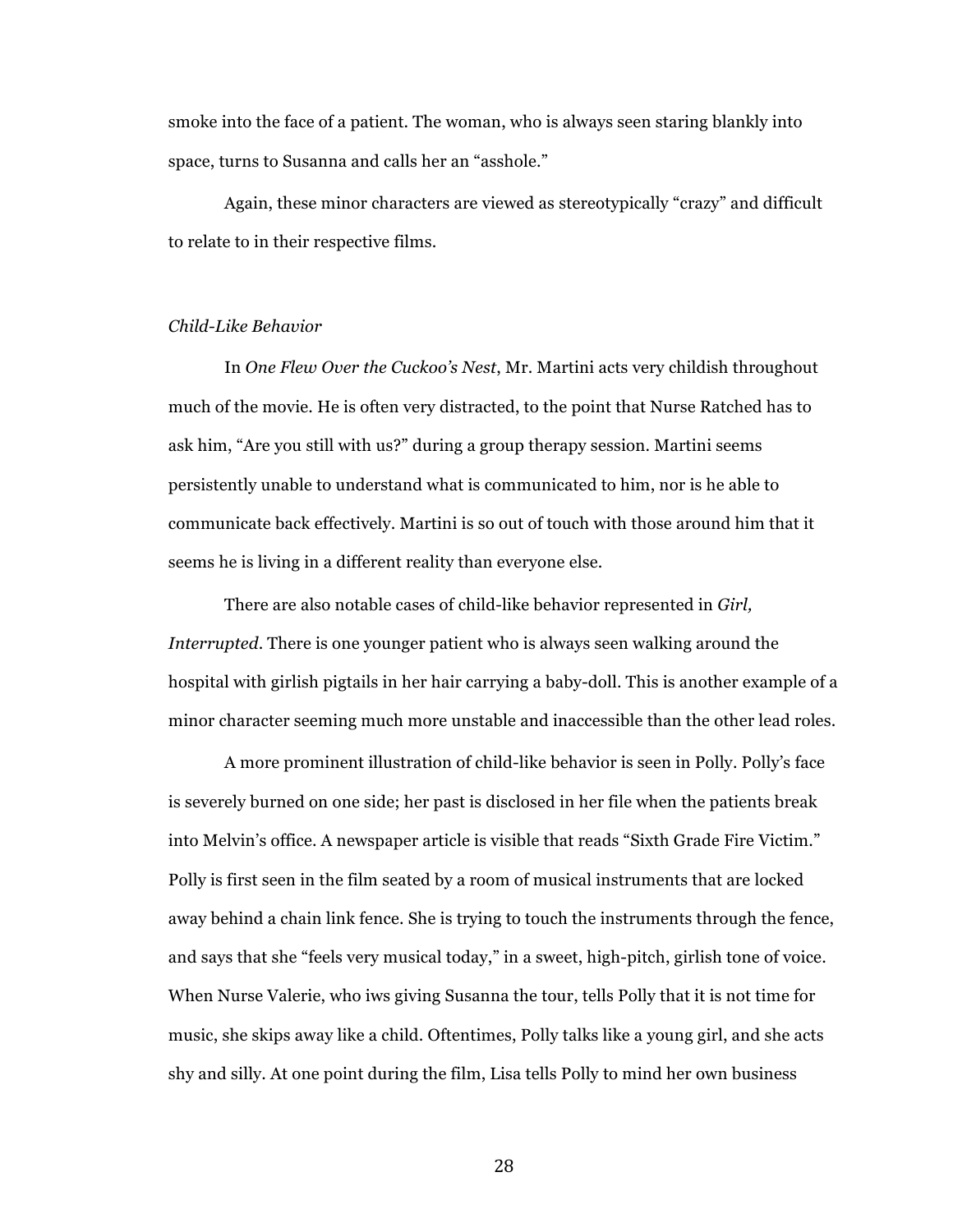while snooping under Susanna's door. Polly starts to cry and throw a tantrum as she runs away into her room. Polly reaches a breaking point when she has a revelation and truly grasps the fact that her face is disfigured. She breaks down, screaming "My face! My face! I'm so ugly!" It seems as if Polly had been subconsciously in denial of her situation since the trauma occurred in the sixth grade. Before this, Polly had seemingly been living in a reality in which her burns did not exist and the trauma never occurred.

Both Mr. Martini and Polly seem to be living in a different reality than the other patients, and this has manifested into exhibiting these child-like qualities. In Mr. Martini's case, his inability to communicate makes it difficult to identify or empathize with him. He unintentionally ostracizes himself through his tendency to be emotionally inaccessible and is almost impossible to converse with in a serious manner. Martini is definitely seen as the one of the "craziest" characters in *One Flew Over the Cuckoo's Nest*.

Polly, on the other hand, is very much in touch with this alternate reality she has created for herself, but also able to communicate with those around her much more effectively. Even after reaching her breaking point, Polly returns to her child-like state. Polly evokes more feelings of sympathy and sadness and is not necessarily seen as stereotypically "crazy" or as an individual with whom it is impossible to relate.

## *Obsessive Compulsive Tendencies*

In *One Flew Over the Cuckoo's Nest*, Mr. Martini also displays some obsessivecompulsive tendencies. While playing a poker game with the other patients, Martini asks Mack continually for another card even though it is not his turn. He is unable to comprehend the rules when the other players repeatedly tell him it is not his turn and instead stays fixated on his cards, repeating, "Hit me. Hit me. Hit me." During a game of Monopoly he puts a hotel piece on an unauthorized space on the board, and begins to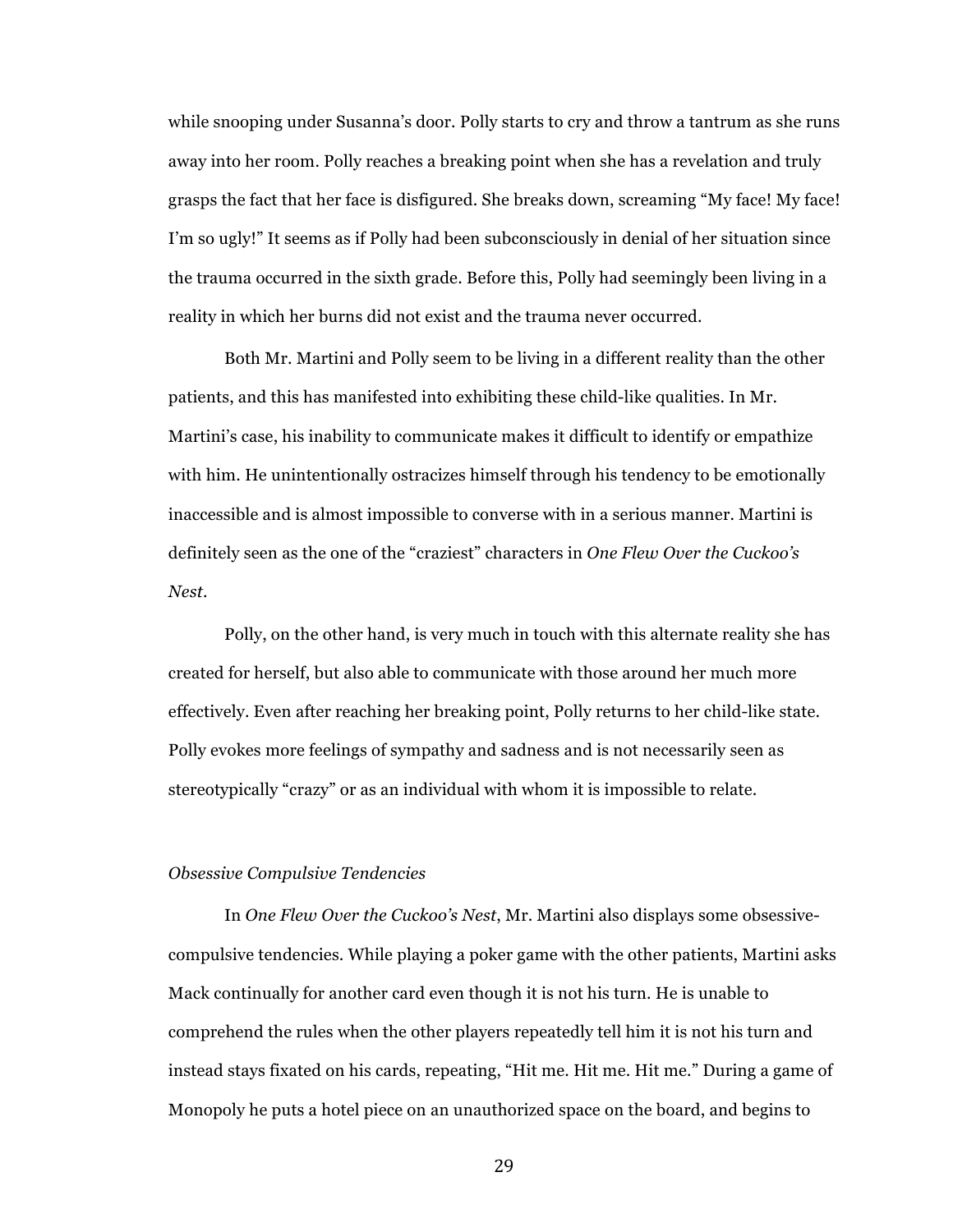repeat, "Hotel. Hotel. Hotel." in a similar manner. Mr. Martini is unable to stop these actions, regardless of how hard the other characters try to break him out of his obsessive state. Mr. Martini appears very out of touch with reality, and continues to unintentionally exclude himself from the other characters. His obsessive-compulsive tendencies also make him seem very mentally unstable and difficult to understand.

### *Nonsuicidal Self Injury*

Noelle, in *It's Kind of a Funny Story*, has been admitted into the hospital because she practices nonsuicidal self harm and has scars on her arms and face from selfmutilation. She explains to Craig that she is being kept in the hospital for a longer period of time because they are worried she will keep harming herself if she does not fully recover before being released. The reasons why Noelle harms herself are never revealed, nor does she exhibit any other outwardly apparent symptoms of stereotypical depression or mental instability. As in the cases of Craig and Bobby, Noelle's character helps lessen the stigma surrounding mental illness by making it clear that even those who are not stereotypically unstable may still need help for a mental illness. The fact that Noelle's character is endearing, relatable, and normalized decreases negative stereotypes surrounding depression and nonsuicidal self harm. Further, the fact that the audience is able to connect with Noelle despite the presence of off-putting scars on her face also helps to lessen the prominence of negative stereotypes.

# *Eating Disorders*

In *Girl Interrupted*, Janet is not specifically diagnosed, but it is easy to gather that she has an eating disorder. Janet is first seen wearing a hospital gown and ballet slippers and yells to Nurse Valerie "I want my fucking clothes!" as she is introduced to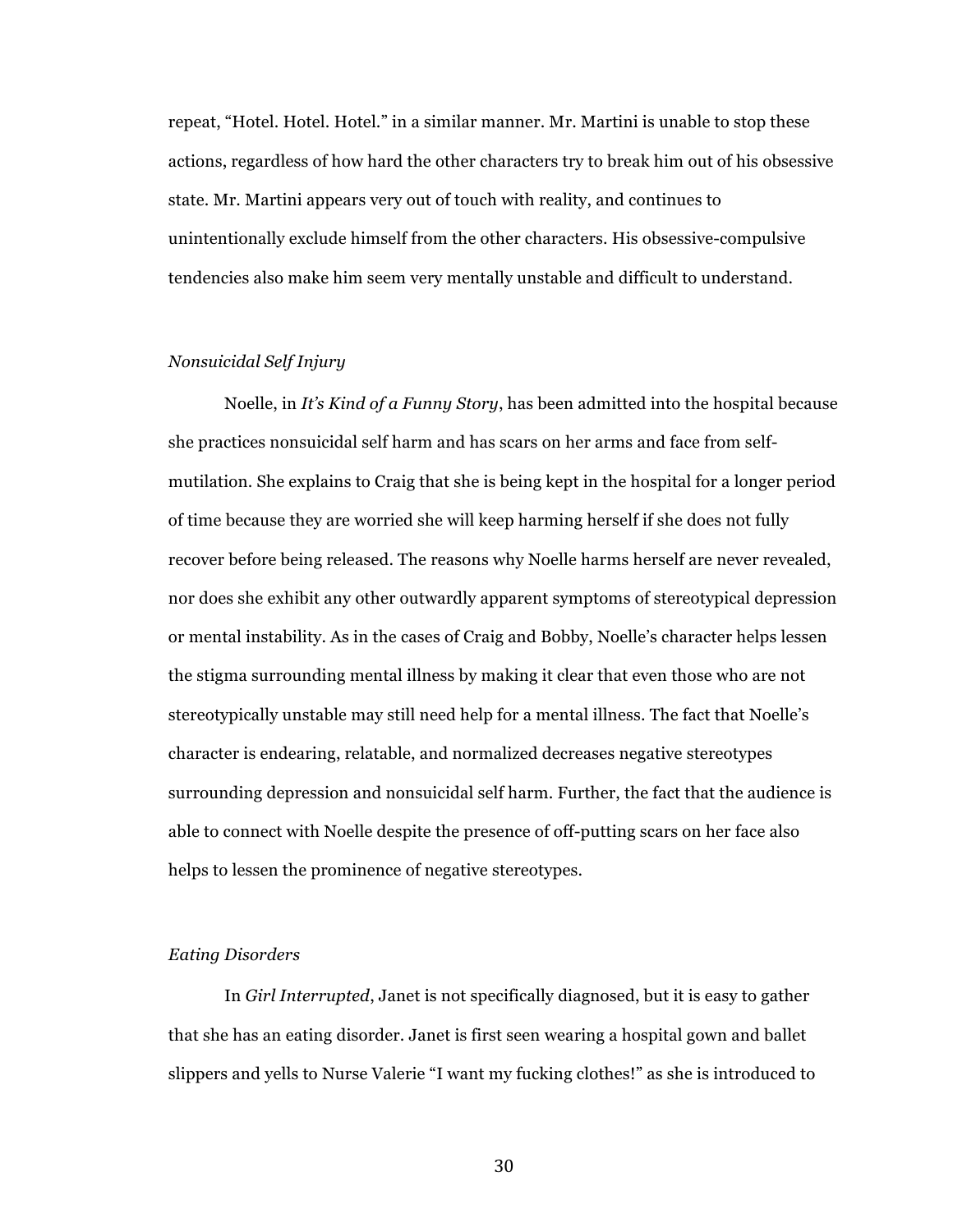Susanna. The fact that this outburst is the first encounter Susanna has with her immediately sets Janet apart as inaccessible and "crazy." Nurse Valerie replies, "Then you'll have to eat something." Later, Janet breaks down during an interpretive dance therapy session, exclaiming, "74 is the perfect weight!" Here is another instance of a minor character exhibiting more extreme symptoms of mental illness. Janet is viewed as extremely abrasive and easily upset, which are two things not exclusive to women with disordered eating. This could further stigmatize mental illness, particularly eating disorders.

### *Depression & Suicidal Tendencies*

Depression and suicide or suicidal tendencies are seen frequently in all four films. One occasion is with Billy Bibbit in *One Flew Over the Cuckoo's Nest*. Billy Bibbit's most noticeable problem is that he has a severe stutter. It is later revealed, during group therapy, that Billy tried to commit suicide multiple times preceding his time at the mental ward. Nurse Ratched mentions that it was rejection by a woman whom Billy loved and disapproving thoughts from his mother that triggered his depression and suicidal thoughts. When his stutter disappears after having sex with a woman Mack snuck into the ward, it is made apparent that rejection had been the catalyst for Billy's mental illness. It is not until Nurse Ratched upsets him by mentioning how badly his mother would react to learning of his unruly behavior that Billy begins to stutter again, and moments later, kills himself. It is apparent that Nurse Ratched's antagonizing is what pushed Billy to commit suicide.

In *Girl, Interrupted*, Daisy is released from the hospital before any of the other patients. Later, Lisa and Susanna escape from the hospital and visit Daisy's new apartment. After lifting Daisy's sleeves to reveal scars from recent self mutilation, Lisa taunts Daisy, stating that everyone knows her father molests her, and suggesting that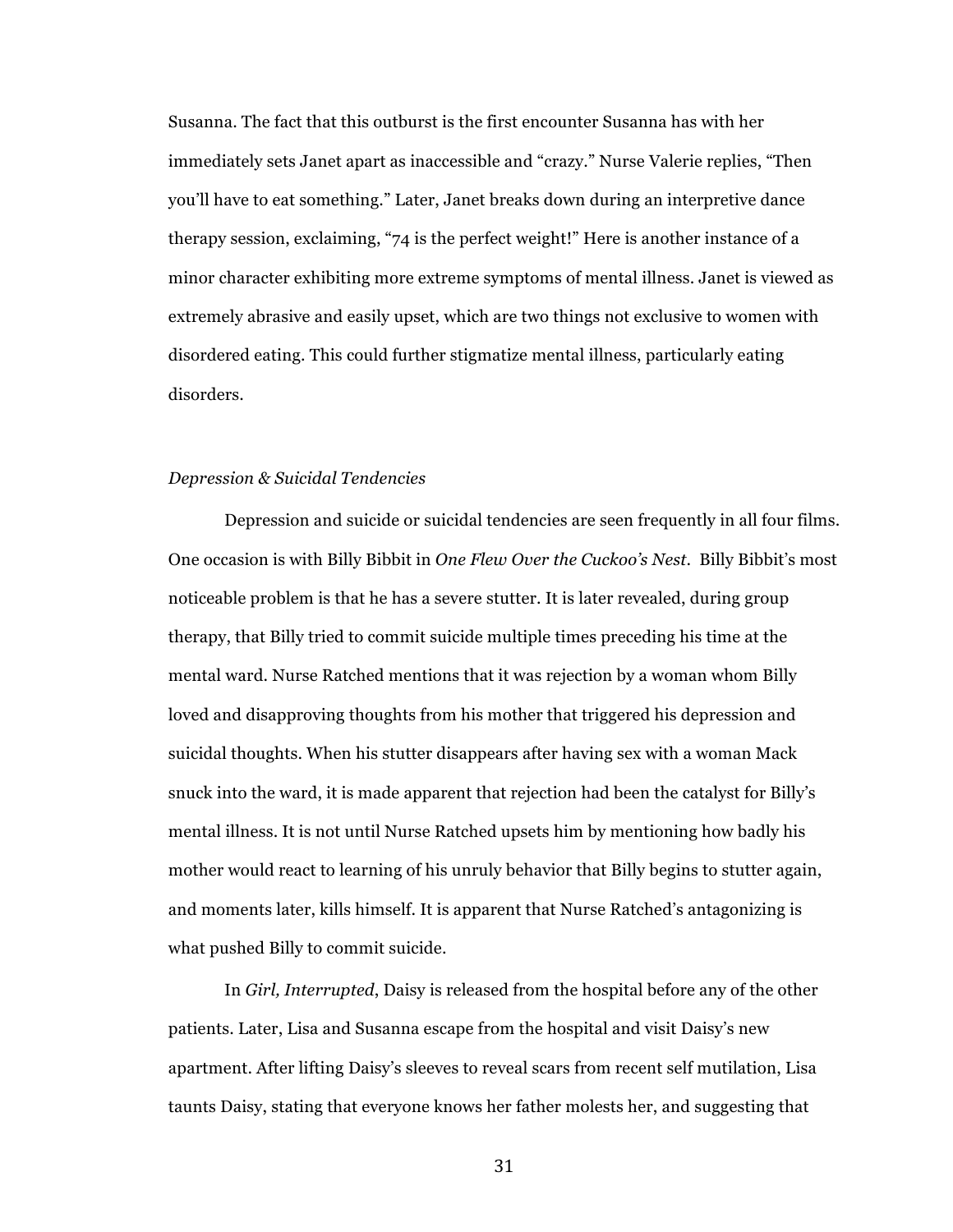Daisy enjoys it. Though Daisy retorts by saying that Lisa is just "jealous" because she "got better," the taunting gets to her and Daisy hangs herself the next morning before Lisa and Susanna leave.

In *It's Kind of a Funny Story*, Craig is first shown, in a dream state, contemplating jumping off of the Brooklyn Bridge. His family stops him, explaining to him how selfish it would be to commit suicide, and then he wakes up. In the next scene, Craig immediately goes to the hospital, telling the receptionist, "I want to kill myself." Craig seems anxious and desperate, though not quite as upset as might be expected for someone who claims to be feeling suicidal. When speaking to Dr. Mahmound, Craig begins to explain why he's been feeling suicidal, mentioning school, girls, and an application to a prestigious summer school program. Craig says he has "been depressed for about a year," and his suicidal thoughts have never been this severe. He also tells the doctor that he was prescribed Zoloft, but stopped taking it. After assessing Craig, the doctor does not feel that he needs hospitalization and tries to send him home to his parents. Craig desperately asks for immediate help, saying he is "scared" and that he "might do something," implying suicide.

When Craig realizes that the doctor plans to put him into the hospital along with other mentally ill patients, he is not comfortable. He says he does not think he "belong[s]" there because he is not quite as "messed up." During his first visit with the hospital psychiatrist, Dr. Minerva, he explains that he had been feeling "depressed, anxious, [and] stressed." He states that he thought about killing himself, but he did not actually want to follow through with it. Although Craig lists his symptoms in his visits with the psychiatrist, he does not exhibit any stereotypical characteristics of depression during his stay in the hospital.

After forming a close relationship with Bobby and Noelle and discovering his love for art, Craig begins to realize that he has plenty of reasons not to commit suicide. There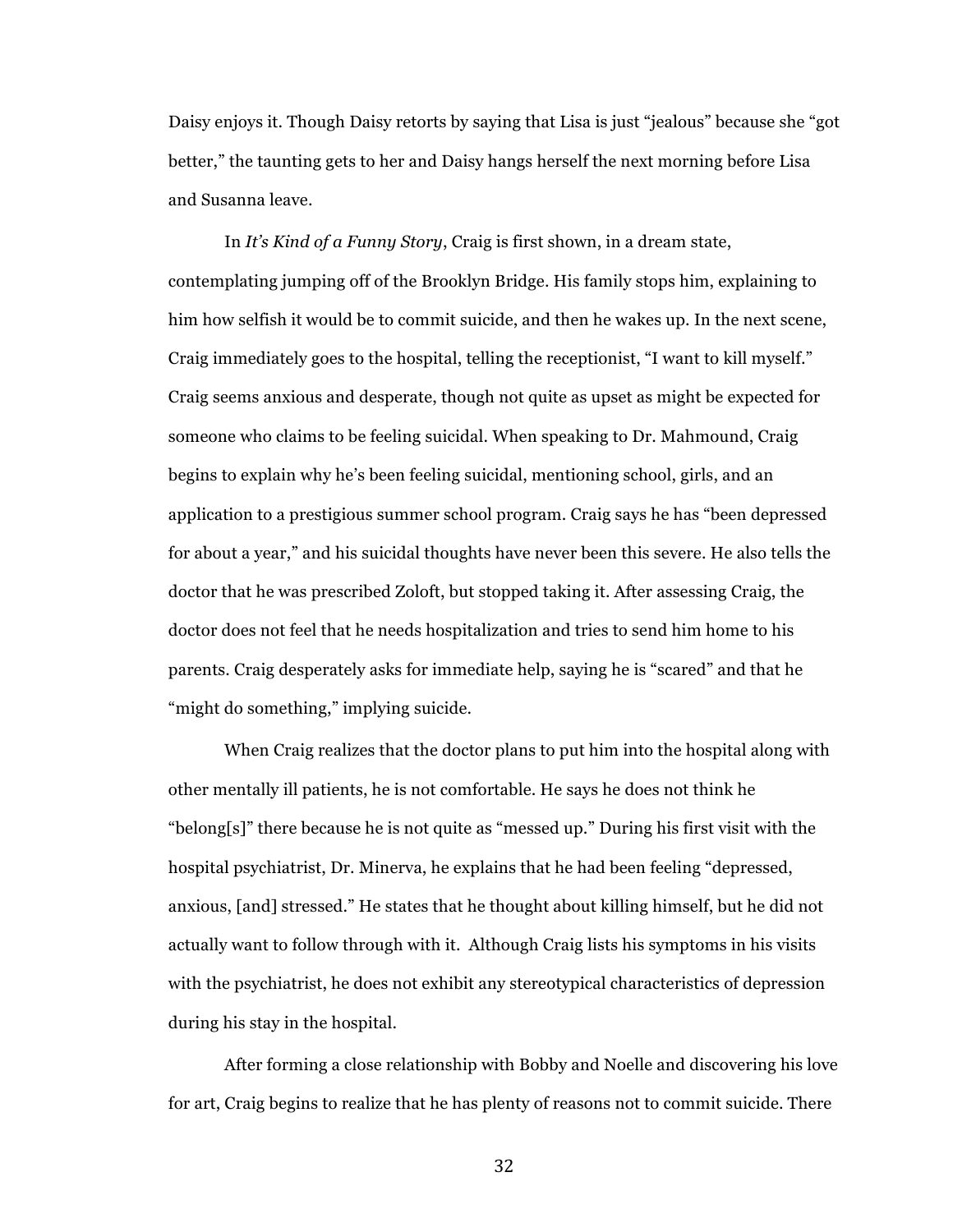are also times during which Craig even aids other patients in their own recoveries. Craig gives Bobby the confidence to pass his group home interview, and helps him see that life is worth living. After his five-day stay, he is released from the hospital, and he says that he has things to "look forward" to that he did not before. He now he feels like he can "handle it."

Craig first meets Bobby in the waiting room of the hospital. Bobby enters the waiting room dressed like and acting like a doctor. It is later revealed that Bobby is actually a patient in the hospital. This does not read as delusional behavior as much as it seems like Bobby is avoiding his problems. Whenever he is asked about why he is in the hospital, he avoids answering questions at all costs. He lies and tells Craig that the woman he got into an argument with in the visitor's lobby was his accountant, when it was really his wife. He jokes with Craig, telling him his stay is a "vacation," to avoid discussing his reasoning for being hospitalized.

After playing, Bobby finally admits to Craig that he is in the hospital because he has attempted suicide six times. Based on the way Bobby has acted in the film up to this point, this is a shocking revelation. Bobby has not exhibited any noticeable symptoms of depression that would imply he has been or is suicidal. Bobby says that if he were more like Craig, he would live life differently. He says, "I would just live, like it meant something."

The last character in *It's Kind of A Funny Story* that illustrates severe depression is Craig's roommate, Muqtada. Muqtada is an older Egyptian man who spends all of his time in bed, barely speaking to anyone. Craig helps Muqtada in his recovery by encouraging him to come out of his room and interact with the other patients. In the last scene of the movie, Craig has asked his best friend to bring in a record of Egyptian music to play during his going-away party at the hospital. During the party, Muqtada emerges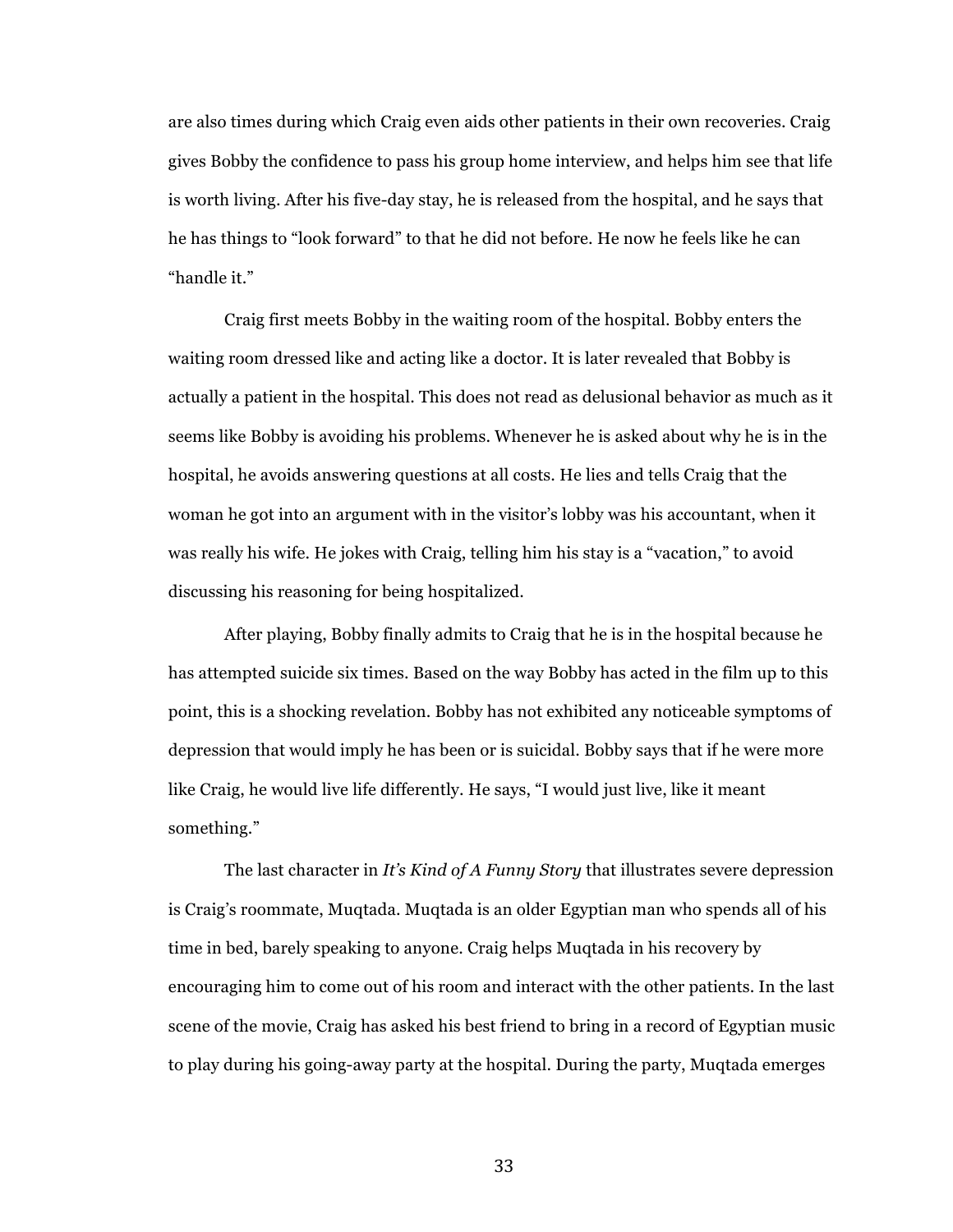from his room and makes it all the way to the common room. It is clear that Craig's gesture is what helped Muqtada reach this break-through.

Both Fred West and Janet Leach in *Appropriate Adult* are suicidal at some point in the film. Although Fred is obviously a murderer and a cruel man, he also seems to feel some remorse throughout the film, which may be a factor in his eventual suicide. For instance, in his nonchalant description of the murder of his daughter, he claims he never meant to hurt her and that he was scared. Fred also admits to murdering a young woman he had impregnated during an affair. Fred realizes that, "In killing Shirley, the baby would've died too," becomes visibly upset, and starts crying. He also develops a close relationship with Janet, and is clearly concerned with her wellbeing, making sure she is comfortable during their meetings. Fred becomes extremely upset and frightened when he learns that Janet might no longer be his appropriate adult, and embraces her, saying he was afraid he had "lost her."

These interactions between Fred and Janet suggest that he might be capable of having close, personal relationships. His relationship with Janet becomes so close that he even begins to admit to more crimes at her request. Fred remains in love with his wife, and partner in crime, Rosemary, even though she ends up betraying his trust during their detainment. When Rosemary rejects Fred's compassion during a court hearing, he becomes extremely upset and turns to Janet for sympathy. After his last phone call with Janet, Fred kills himself in his prison cell. Following his suicide, Janet learns that Fred wrote a suicide letter to Rosemary, but it's unclear if his suicide stemmed from his problematic relationship with Janet or his unrequited love for Rose.

The film illustrates changes in Janet's mental state throughout the progression of her relationship with Fred. She becomes increasingly disturbed by the things she hears from Fred, but repeatedly decides to subject herself to it. She becomes overwhelmed with sadness when she hears that Fred has committed suicide. After going to discuss Fred's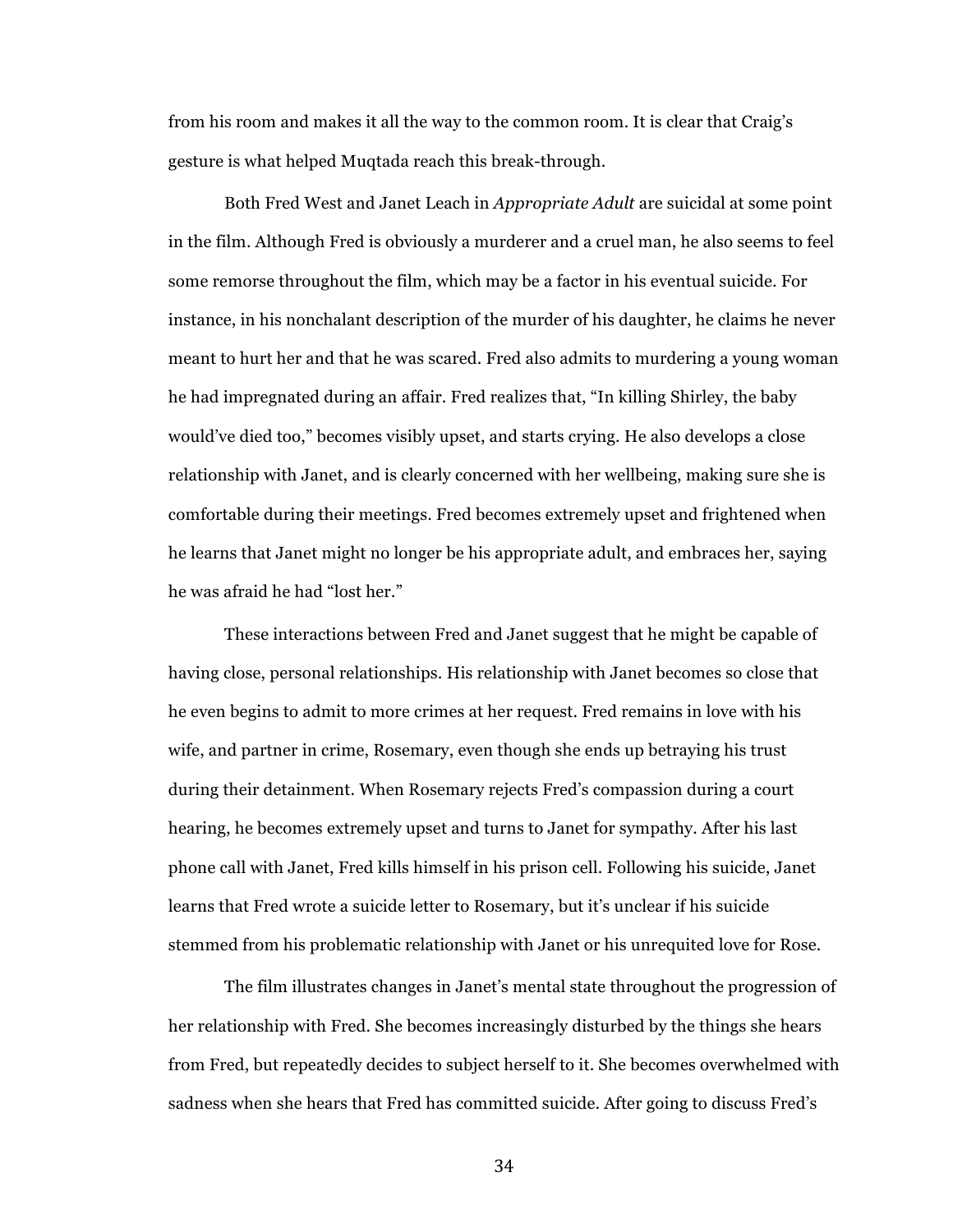death with the investigators of his crimes, she is surprised to learn that Fred did not write her a note before he killed himself, and only wrote one to Rose. Janet, having become increasingly stressed, though showing no suicidal thoughts throughout the film, returns home and attempts suicide by attempting to swallow a large amount of unidentified pills. Janet's partner, Mike, stops her from following through with her suicide.

The characters that exhibit depression and suicidal tendencies in *It's Kind of a Funny Story* all end up better off by the end of the film. Craig recovers and is released after only five days, well enough to aid in the recovery of some of his fellow patients along the way. Bobby is accepted into his group home, and is released from the hospital at the end of the film. Even Muqtada, who was bed-ridden and incapacitated by his depression at the start of the film, progresses to leaving his room and dancing and enjoying a party in the hospital.

Unlike Muqtada, Craig and Bobby do not exhibit stereotypical symptoms of depression in the film. This expresses the idea that even those who are not stereotypically "crazy" or depressed can still need treatment. The message conveyed through these portrayals of depression and suicide is one of hope. These representations strongly destigmatize depression and suicide by normalizing the patients and shedding light on the positive parts of their journey to recovery.

In *Appropriate Adult*, both suicide attempts are seemingly unexpected. Though Fred seems upset earlier in the film about Rosemary's lack of response to his affection, he never shows signs of extreme depression or suicidal thoughts. Janet does not exhibit suicidal symptoms throughout the film, either. These depictions are not creating a negative stereotype or stigmatizing mental illness; instead, they portray the fact that mental illness can be present even when symptoms are not outwardly apparent. This message works at heightening the level of mental health literacy in our society.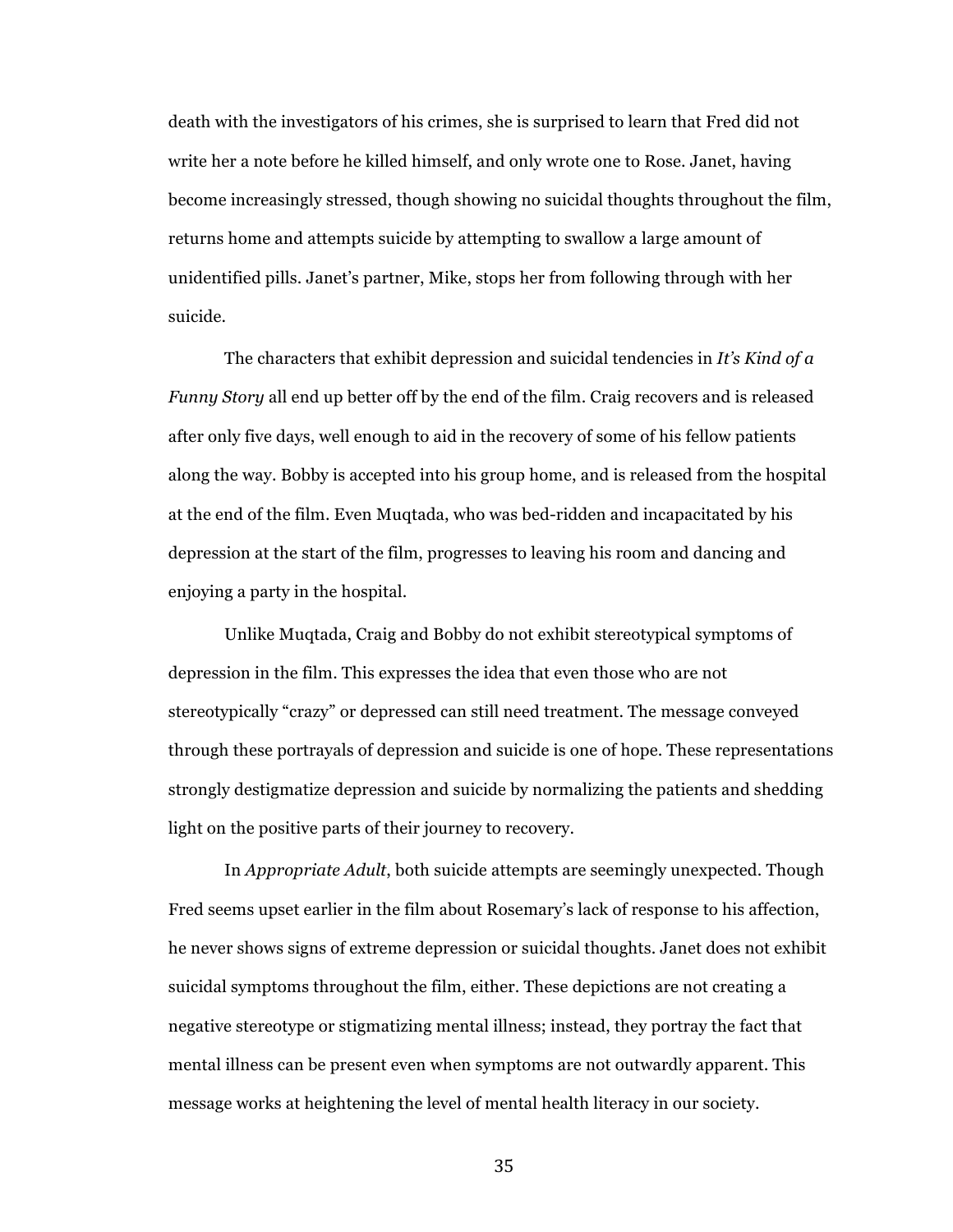### **CHAPTER 5**

# **CHANGES FROM SOURCE MATERIAL TO FILM**

The director of each of the four films was presented with the challenge of adapting the respective source material for the screen. The types of source materials included one fiction novel, one memoir, one mostly non-fiction novel, and one true crime story. The amount of creative liberty exercised by the director varies from film to film. These changes will be discussed in the context of how they affect the portrayal of mental illness in the film. If a topic is not discussed in the chapter, it is assumed to be the same in the film as in the source material.

# *One Flew Over the Cuckoo's Nest*

### *Plot*

While the major events in the film also occur in the novel, the film adaptation shows altered versions of some the scenes surrounding these events. For example, in the novel, Mack is given the opportunity to raise enough money to take some of the patients on a fishing trip. Mack ends up asking the patients for more money than was required for the fishing trip, in order to make a profit. In the film, director Milos Forman chose to have Mack hijack a hospital bus to help the patients escape and go on the fishing trip. On the boat, Mack takes the time to personally teach each man to fish. By choosing to omit Mack's raising money to go on the fishing trip, Forman chose to portray Mack as a more selfless character who has the interests of the other patients in mind. The film depicts Mack as fun loving, spontaneous, and friendly to his fellow patients, as opposed to a selfish suspected con man. The fact that the men are mentally ill is momentarily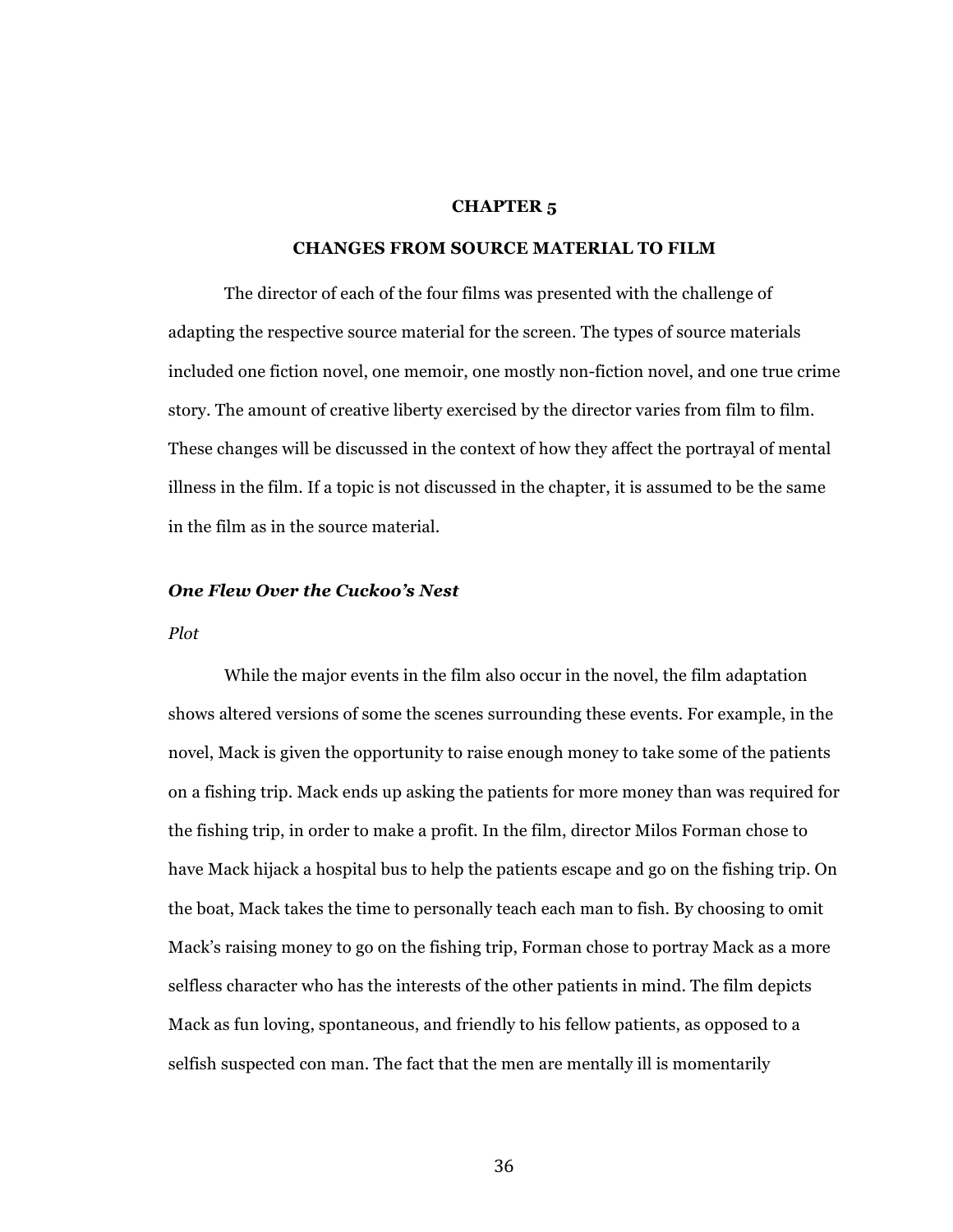forgotten during this scene, allowing viewers to connect with the characters, especially Mack, in a positive way.

A scene that was not included in the film is one in which the patients are encouraged by Nurse Ratched to admit to committing acts that they had never admitted to before. The patients begin to confess to rather unsettling acts, such as, "'I tried to take my little sister to bed,'" and "I stoned [my cat] to death'" (51). By leaving this out, the director avoided depicting the characters in a manner that would make them seem extremely troubled and threatening. Forman evaded the potential of worsening a stigma that the mentally ill are all exceptionally disturbed and potentially violent.

The patients' medications are also depicted differently in the film than in the novel. Throughout the novel, Chief speaks of seeing and feeling a "fog" come over him at certain times during the day. It's implied that this "fog" he experiences is the haze in his mind felt as an effect of the medication he is given. While the patients are given medication in the film, it is never implied that the medication makes them incoherent. In the only scene in which medication is mentioned, Nurse Ratched's assistant tells Mack that the pills are just "vitamins." None of the patients seem to question this except Mack, who only agrees to take the medication because the nurse threatens to inject it intravenously if he does not comply. Forman chose to depict the healthcare providers as dishonest and deceitful. Not only does this stigmatize healthcare providers, but it also makes the patients seem too naïve or mentally unstable to question the nurse's claim that their medication is only vitamins. While Forman's choice to portray the nurses in this way makes it seem that the patients lack basic clarity, it does work to evoke the audience's sympathy for the patients.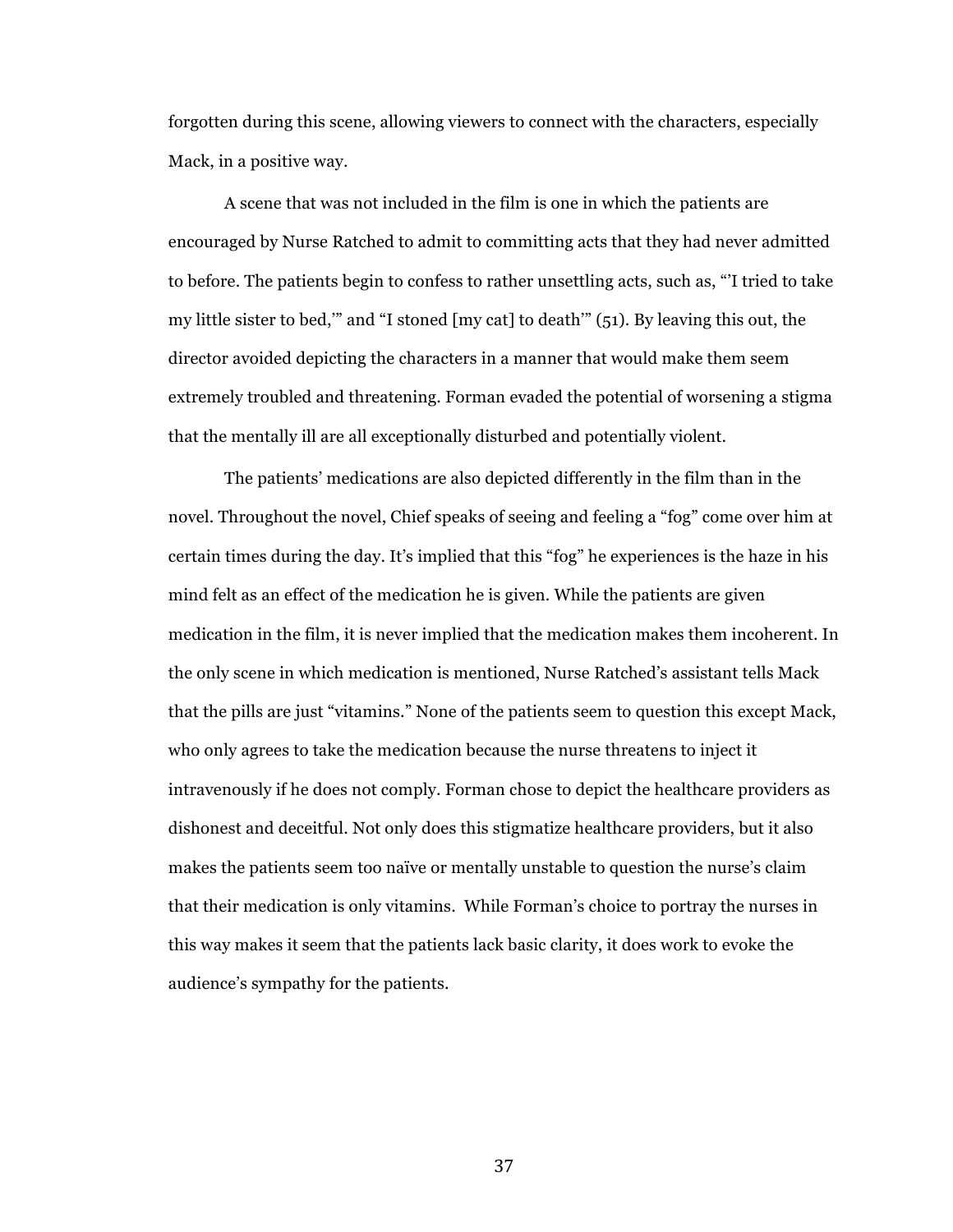### *Protagonist: Mack*

In the novel, Mack is officially diagnosed as a psychopath, something never asserted in the film. While he does have a diagnosed mental illness in the novel, he also blatantly admits to faking being mentally ill in order to get out of work, something of which he is accused but to which he never officially admits in the film. By choosing not to disclose an official diagnosis for Mack in the film, Forman leaves the level of Mack's sanity up for interpretation by the audience. The audience is forced to decide for themselves whether or not Mack is mentally ill. Without a diagnosis, Mack's actions and personality could be interpreted to mean that he is simply a criminal trying to get out of doing manual labor, and that he is simply acting out while in the mental ward; however, even without a diagnosis, the audience could just as easily deem Mack mentally ill. By omitting Mack's psychological diagnosis, Forman made a deliberate choice that allows the audience to not only have this internal battle throughout the film, but also end up walking away unsure.

Mack's overall attitude toward Nurse Ratched is much less harsh in the film than in the novel. In the novel, upon learning that he has to stay in the ward until the nurses and doctors deem him fit to leave, Mack's disdain toward Nurse Ratched grows. He begins to prank her more often, make crude comments about her physical appearance, specifically her breasts, and break her cherished glass in front of the nurse's station multiple times. In the film, however, he scales back his plan to relentlessly irritate Nurse Ratched because he knows she will have the final say in whether or not he is released. Forman made the choice to show that Mack has control over his actions and his emotions. Furthermore, even after Mack reduces his attempts at aggravating Nurse Ratched, she still decides he needs to be lobotomized. Forman makes it clear to the audience that there is nothing Mack could have done to prevent Nurse Ratched from exercising her control over him—an action that ultimately leads to his death. This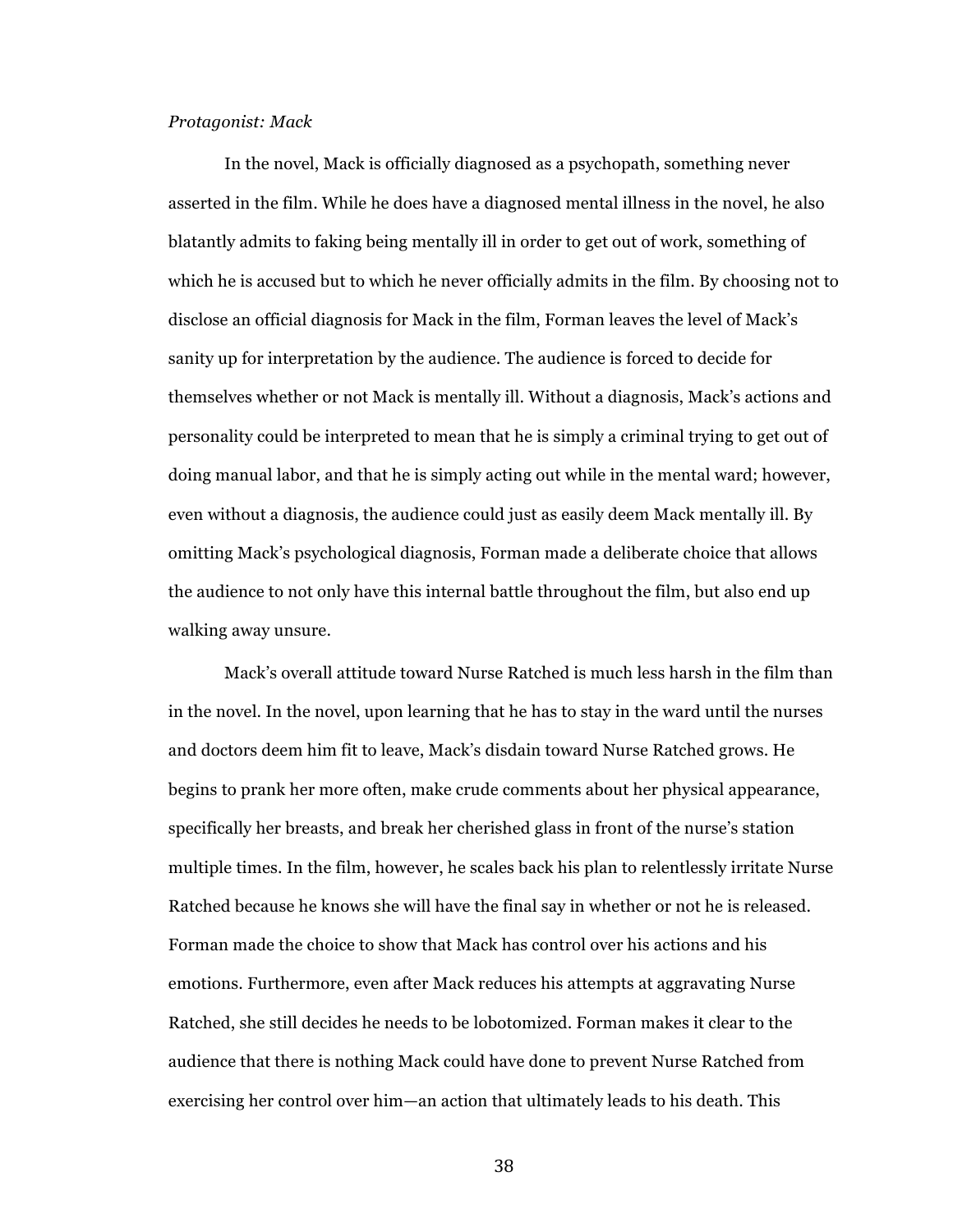episode also leaves the audience doubting Mack's insanity because it is clear that he is capable of making the rational decision to cease his harassment of Nurse Ratched.

After learning that he cannot leave the ward until the nurses allow him to, Mack's attitude toward the other patients is different in the film than in the novel. In the novel, he is very angry and accuses the other patients of deceiving him on purpose, saying, "those slippery bastards have *conned* me" (193). Although he does have this outburst in the film, he ends up indicating that there were "no hard feelings" (194), and the patients begin to question his sanity. In the film, when Mack addresses the topic during a group therapy session, he seems more hurt than angry with the other men. The patients are much more concerned with preserving their friendships with Mack, and stress that they did not intend to betray him. By changing the approach Mack takes in discussing the topic of his captivity, as well as omitting the patients' questioning of Mack's sanity, Forman depicts Mack and the other patients as more mentally stable than they're depicted in the novel. The companionship between Mack and the other patients is emphasized, and by never seeing his fellow patients question his sanity, the audience is less inclined to do so, as well.

#### *Antagonist: Nurse Ratched*

Nurse Ratched's overall personality in the film is much less malicious than in the novel. In the novel, she has a history of using shock therapy as punishment, not treatment, and forces the patients to do janitorial work each day. Her personal vendetta toward Mack is much less spiteful in the film, as well. In the novel, Nurse Ratched goes out of her way to prohibit Mack's recovery and release, and tries to turn the other patients against him. In the film, Nurse Ratched's actions do not seem quite as vindictive. While Nurse Ratched clearly still has a personal conflict with Mack in the film, Forman chose to portray her as more cold and unkind than manipulating and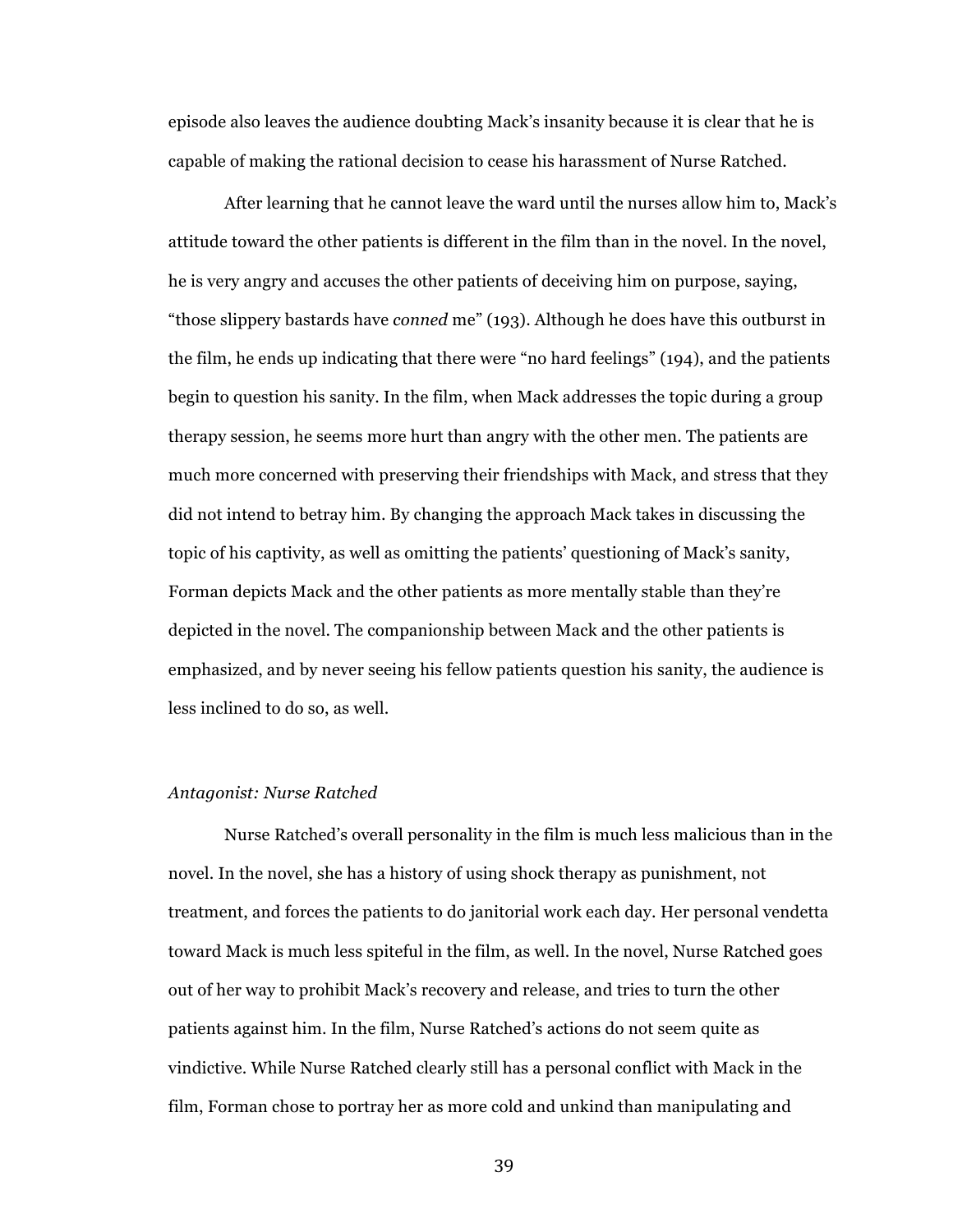spiteful. Her grudge against Mack is depicted through dialogue and her facial expressions of disgust and blatant annoyance, as opposed to calculated plans to sabotage him. Nurse Ratched is still shown performing minor acts of vengeance, such as hoarding the patients' cigarettes to prevent them from betting with them during poker games with Mack. Forman's portrayal of these events depicts Nurse Ratched as being simply irritated that her ward is not under control, rather than attempting to hurt Mack personally.

Nurse Ratched's character in the film creates a different type of stigma surrounding healthcare providers for the mentally ill than the novel. In the film, Nurse Ratched has the final say when it comes to the patients' care. The film validates a stereotype that may have been representative of the apathetic nature of some mental health nurses of the time by suggesting that healthcare providers were indifferent to the well being and recovery of their patients (Nolan & Hopper, 2000). In the 1960s, because of a lack of formal training and knowledge, mental healthcare providers often lacked vehemence in providing the patients with effective treatment (Nolan & Hopper, 2000).

# *Minor Characters*

# Chief

The most noticeable difference between the film and the novel is that Chief narrates the book, while in the film, the storyline is centered on Mack. Experiencing the events through Chief's perspective gives an entirely different view of his character than the film provides. Forman allows the viewers to get to know Chief as the other patients have. While a barrier still exists between Chief and the audience, due to his perceived disabilities, the desire but inability to understand and relate to him prevails. His mysterious incapacity to communicate and his near-catatonic state stigmatize his character early in the film.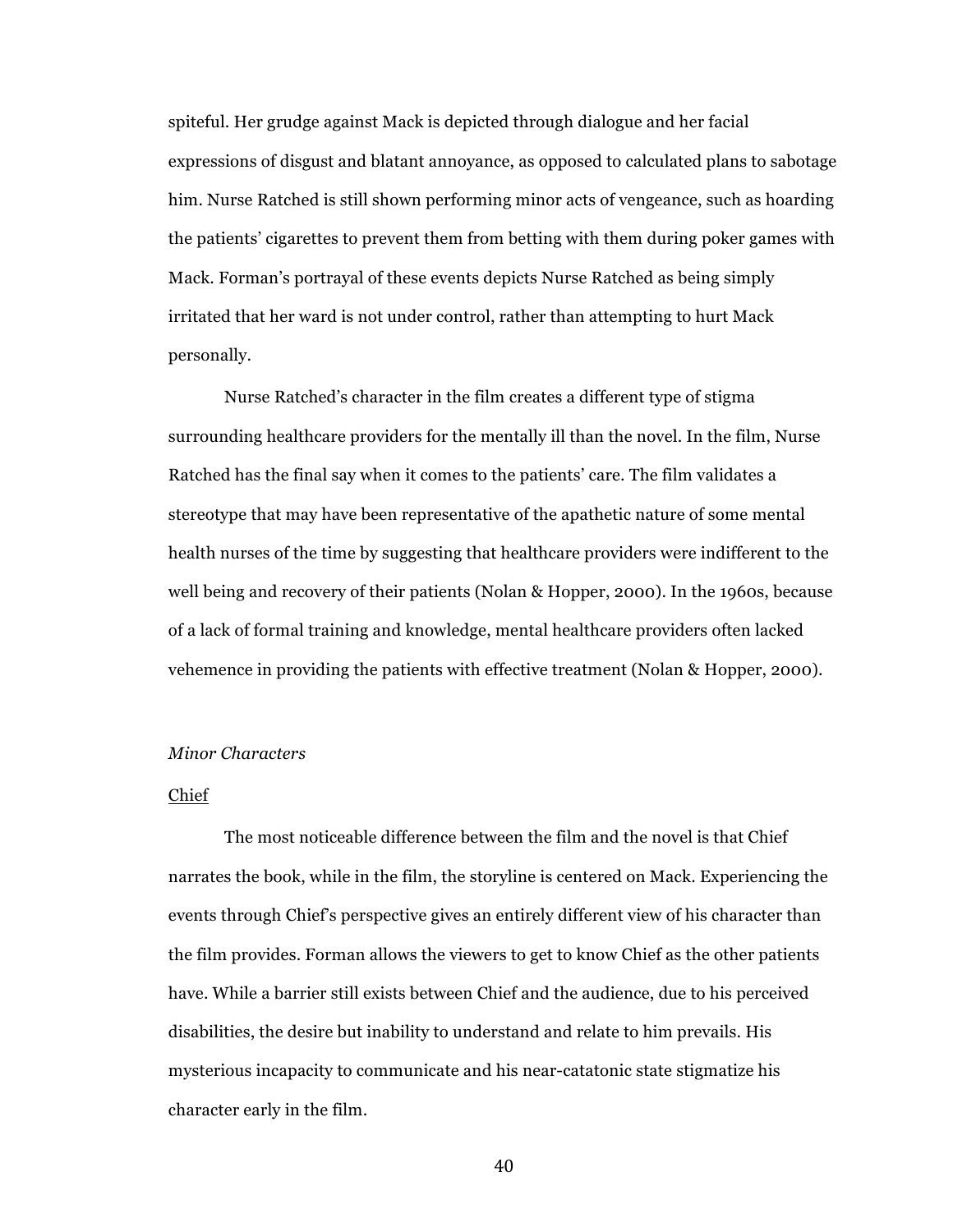Because Chief is depicted this way in the beginning of the film, his revelation to Mack that he is not deaf or dumb is even more shocking to the audience. In the film, the scene in which Chief shows Mack that he is not deaf or dumb is similar to, but not exactly like, the one in the novel. Forman chose to show Chief revealing this information to Mack in an extremely intimate and private moment in which they are frightened about receiving shock therapy and the way it may alter their emotional and mental health; Chief is suddenly humanized in this abrupt transition. The dichotomy between the way Chief is silenced in the start of the film and the way he is portrayed in this scene strongly implies the possibility that he does not belong in the mental ward. As such, Forman presents the audience with the opportunity to connect with Chief on a new level. Viewers are also made aware that Chief may be trying to function in a system that he does not belong in, much like Mack could be considered doing at some points throughout the film. For both men, the audience is left wondering whether or not they are mentally ill enough to be institutionalized.

### Harding

In the novel, Mr. Harding's wife visits the ward--something that does not occur in the movie. A different facet of Harding's personality is revealed to the reader when he interacts with his wife. During the interaction with his wife, the reader gathers that she is seemingly flirtatious with the other patients and argumentative with Harding. Her behavior may actually give Mr. Harding reason to worry about her infidelity. Because Forman chose not to introduce the audience to Harding's wife, his seemingly delusional rants and suspicions seem unjustified and he is depicted as being more mentally unstable than in the novel.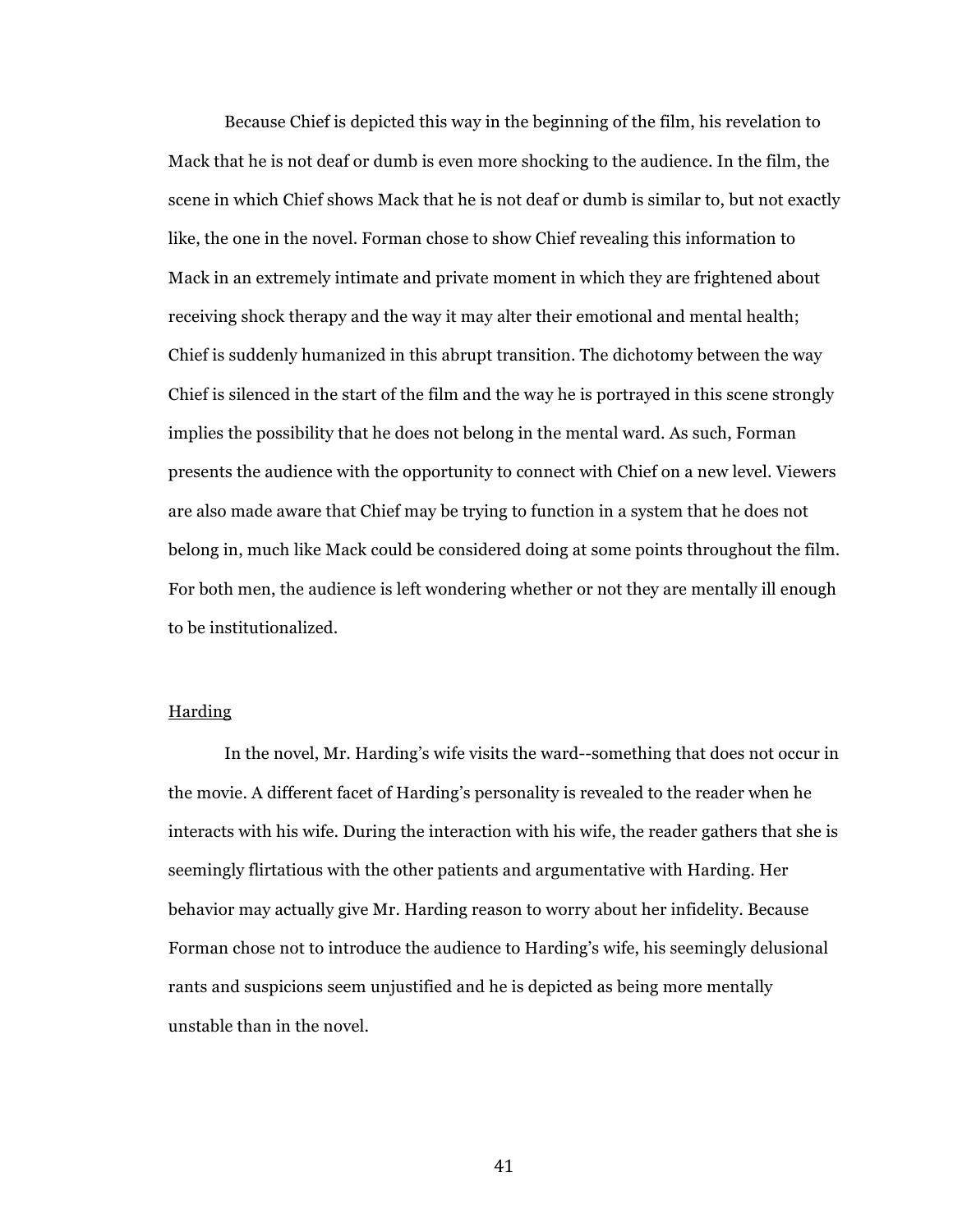# Cheswick

In the novel, when Cheswick returns from receiving shock therapy after an outburst during a group meeting, he briefly discusses the incident with the other patients and then unexpectedly drowns himself in a swimming pool. In the film, Forman gives no indication that Cheswick is depressed or suicidal in any way. By preserving the other key aspects of Cheswick's personality, Forman still captures the essence of his character in the film. The choice made to omit Cheswick's suicide helps to highlight Billy Bibbit's suicide later in the film. Billy's suicide acts as a catalyst for the reaction that results in Mack being lobotomized, and by emphasizing it as the only suicide in the film, Forman makes the incident more jolting for the audience.

#### Billy Bibbit

In the novel, Billy has a history of suicide attempts. Having not been told this information in the film, the audience is even more shocked when Billy commits suicide. Billy's suicide is perceived more as a result of Nurse Ratched's cruel taunting and less as a result of his mental illness.

### **Taber**

In the novel, Nurse Ratched describes Taber as a former patient who received a lobotomy and was subsequently released from the ward, going on to live a "normal" life. By choosing to show Taber as a current patient, and omitting his release from the hospital from the film, Forman gives the impression that recovery is not likely for any of the patients. This further emphasizes the way in which the mentally ill were stigmatized at the time, and portrays that hope for their recovery was modest.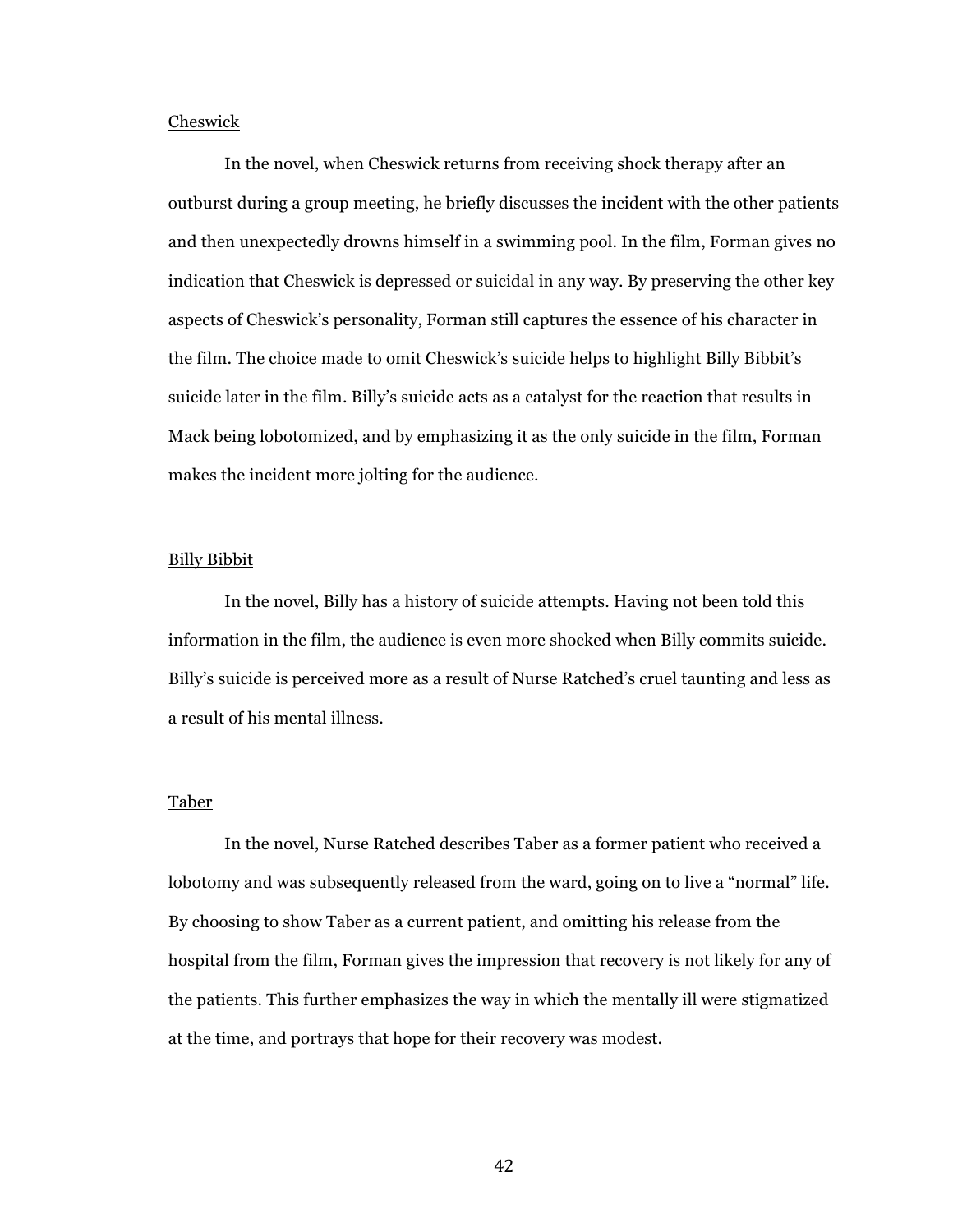### Bancini

Mr. Bancini is a catatonic patient in the film, which is very different from his portrayal in the novel. Conversely, he is portrayed as being more aggressive and violent than most of the other patients in the novel. Forman depicts violence and aggression in Taber, and thus omits this from Bancini's character. Instead, the director depicts Bancini as more unsettling or frightening than he is threatening. Although it is a different portrayal than in the novel, this depiction of Bancini stigmatizes his mental illness nonetheless.

# **Girl, Interrupted**

*Plot*

There are a few scenes in the film that are not described in Susanna's memoir, such as the scene when the patients break into the doctor's office to read their personal files. In this scene, both Lisa and Susanna's diagnoses are revealed. By informing the audience of their diagnoses, director James Mangold forces the audience to draw a connection between each character's actions and their respective illnesses.

In the final scene of the film, Lisa reaches a breaking point upon hearing Susanna harshly tell her that no one believes she is capable of recovering from her illness; her destructiveness is smothered upon hearing Susanna's opinion of her, and at the end of the film, Lisa is seen sedated, in a hospital bed. By inserting this scene into the film, Mangold creates a more dramatic juxtaposition between each characters' journey to recovery. Susanna is tested by Lisa's manipulation, to which she had succumbed previously in the film. Instead, Susanna perseveres, stays well, and is released from the hospital, recovered. Mangold also depicts Lisa's symptoms in this scene in an exaggerated manner. By showing Lisa doing something as drastic as attempting to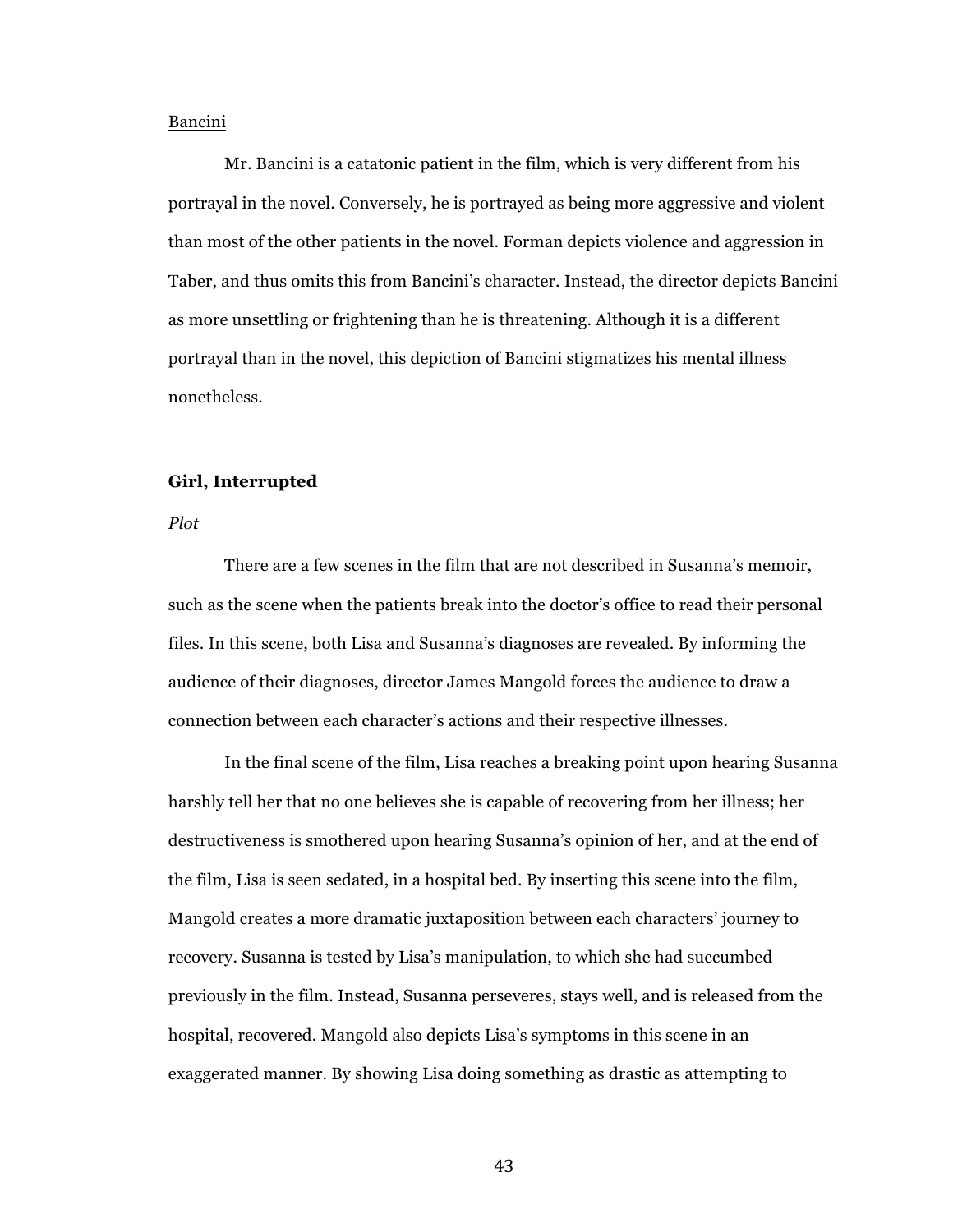murder Susanna, directly followed by thoughts of attempting suicide, the director makes the hope given for Lisa's recovery at the close of the film seem even more profound.

#### *Protagonist: Susanna*

The circumstances surrounding Susanna's release from the hospital are different in the film than in the memoir. In the memoir, Susanna writes that she was eventually discharged from the hospital because her boyfriend proposed; however, in the film, Mangold chose to center Susanna's release from the hospital on her overcoming her illness. This is a much more positive and profound way to represent Susanna's release from the hospital. Mangold allows the audience to experience Susanna's journey of understanding her illness and overcoming it, eventually becoming healthy enough to leave the hospital.

### *Antagonist: Lisa*

Susanna describes Lisa in the memoir as being someone who "kept [her] spirits up" (20). Susanna also describes her as being "funny" and states, "I can't think of her without smiling, even now" (20). In the book, Lisa performs harmless, light-hearted pranks, such as wrapping the furniture in the living room. Conversely, in the film, Mangold chose to depict Lisa as a very destructive and unempathetic person.

Lisa's relationships with the other patients are very different in the memoir as well. While she has a few competitive relationships with some characters in the memoir, the relationships are seemingly harmless and in no way malicious or damaging. In the film, Lisa is seen as emotionally harmful and untrustworthy. She is extremely unfeeling and, many times, brutally unkind.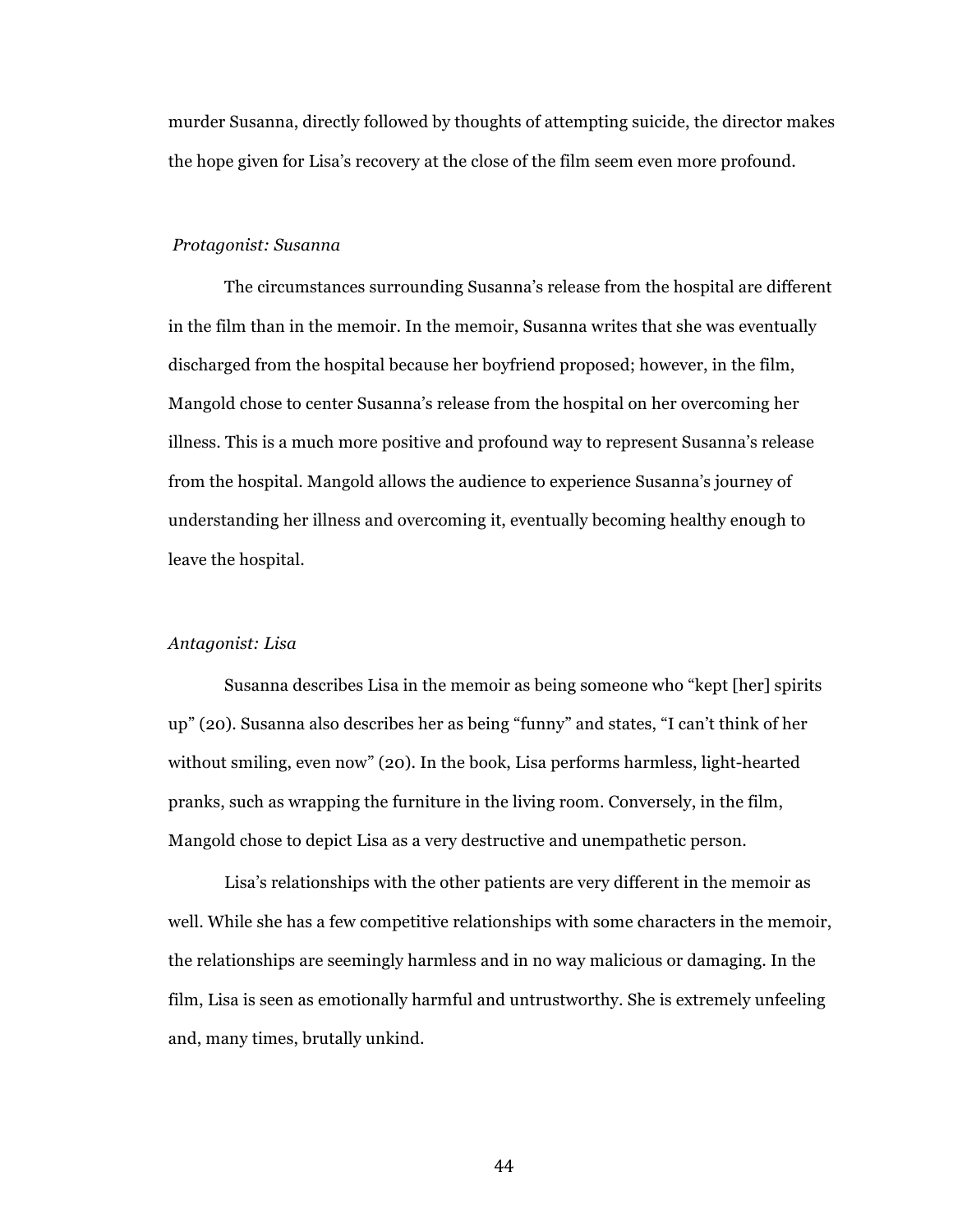There is one entirely fictionalized scene in the film that emphasizes Lisa's destructive personality traits more than any other scene: this scene, mentioned in a previous chapter, is when Lisa provokes Daisy's suicide. This scene is extremely pivotal in that it shows Lisa's detachment from basic human decency in an extremely drastic and repugnant way. Lisa is portrayed as more cruel and unfeeling at this moment than at any other point in the film thus far. By portraying Lisa in this manner, Mangold creates extremely negative stereotypes surrounding Lisa's diagnosed mental illness. Lisa's brutal and merciless actions work toward creating a stigma surrounding Antisocial Personality Disorder. Having Susanna present in this scene is also crucial, as it makes it clear that Susanna has truly realized that Lisa is an extremely mentally ill, horrific human being. Mangold includes this troubling scene to mark Susanna's breaking point with Lisa and to act as the catalyst for her recovery. More importantly, this scene confirms for the audience that Lisa is the most mentally ill of the patients.

### *Minor Characters*

#### **Polly**

Polly's history is explained in much greater detail in the memoir than in the film. Susanna directly states in the memoir that Polly purposely set herself on fire at the age of sixteen. She attempted suicide, and lived. It is also revealed that Polly is a diagnosed schizophrenic (59). In the film, all that is known of Polly's past is that she was a "sixth grade fire victim" as seen on a newspaper clipping in her file. Mangold made the choice to omit her diagnosis from the film in order to focus on the diagnoses of the protagonist and antagonist in the film. The director also chose to isolate suicidal tendencies to Susanna and Daisy in the film. By doing so, Mangold helped showcase the special connection Susanna felt with Daisy after witnessing her suicide. Additionally, by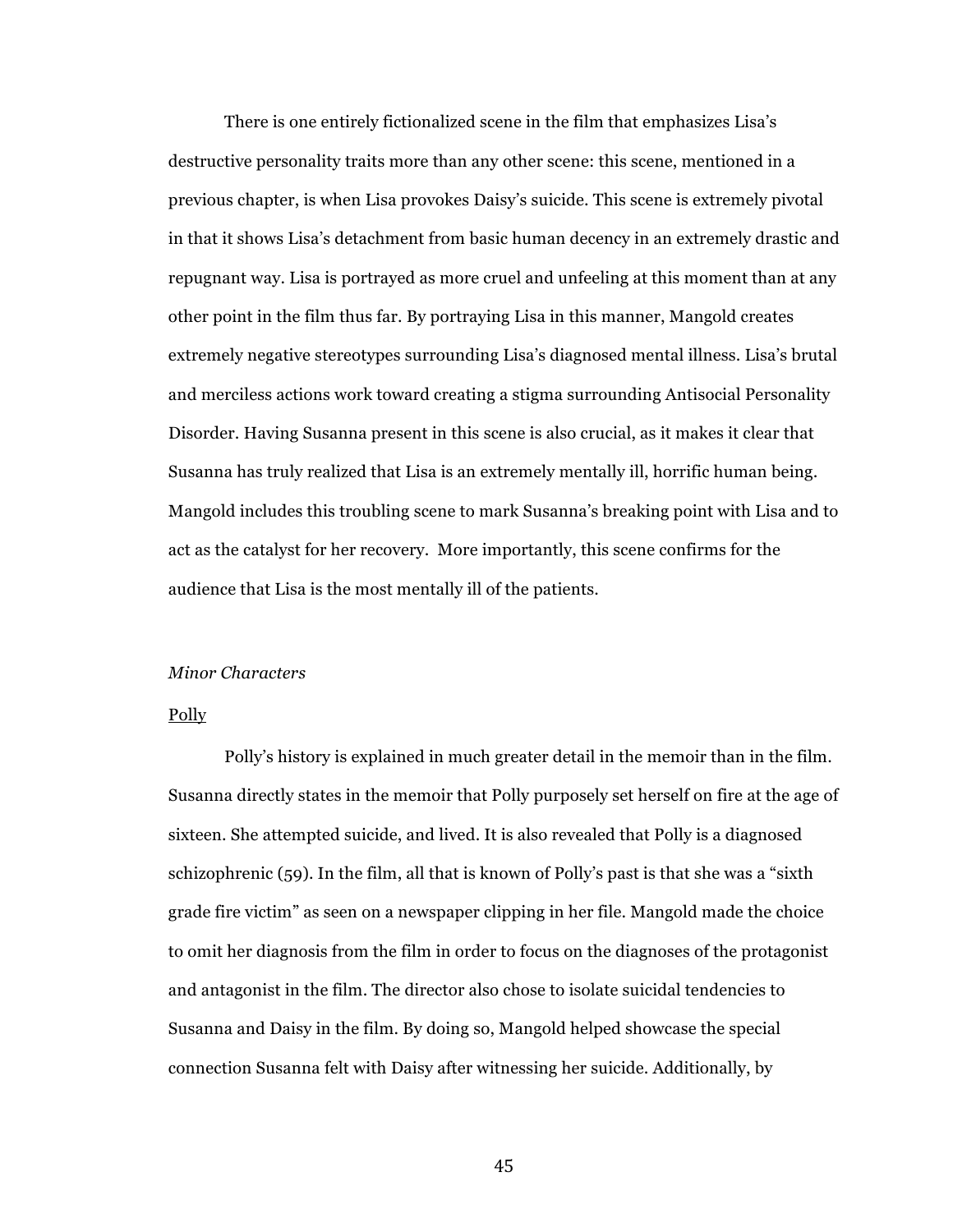portraying Polly in this way, Mangold depicts her character as being much less threatening.

# Georgina

In the memoir, it is revealed that Georgina is also a diagnosed schizophrenic. In the film, Georgina tells Susanna that she is diagnosed as a pathological liar, although, as mentioned previously, this is not a diagnosable illness in any edition of the DSM. Because Georgina says that she is a diagnosed pathological liar, it is difficult for the audience to believe what she says, even regarding her own diagnosis. By creating this tension in the audience's perception of her illness, Mangold prevents the audience from ever being sure about Georgina's level of sanity. Although this does make Georgina seem "crazier" than in the novel, leaving out her diagnosis avoids the possibility of creating a stigma surrounding Schizophrenia.

# **Daisy**

The circumstances surrounding Daisy's suicide are very different in the film than in the memoir. In the memoir, the women in the hospital are informed that Daisy committed suicide after being recently released. In the film, instead of attributing Daisy's suicide solely to her illness, the audience ascribes her suicide to Lisa's cruel goading. Mangold's choice to do so took the attention off of Daisy's illness, and further emphasized Lisa's capacity for evil.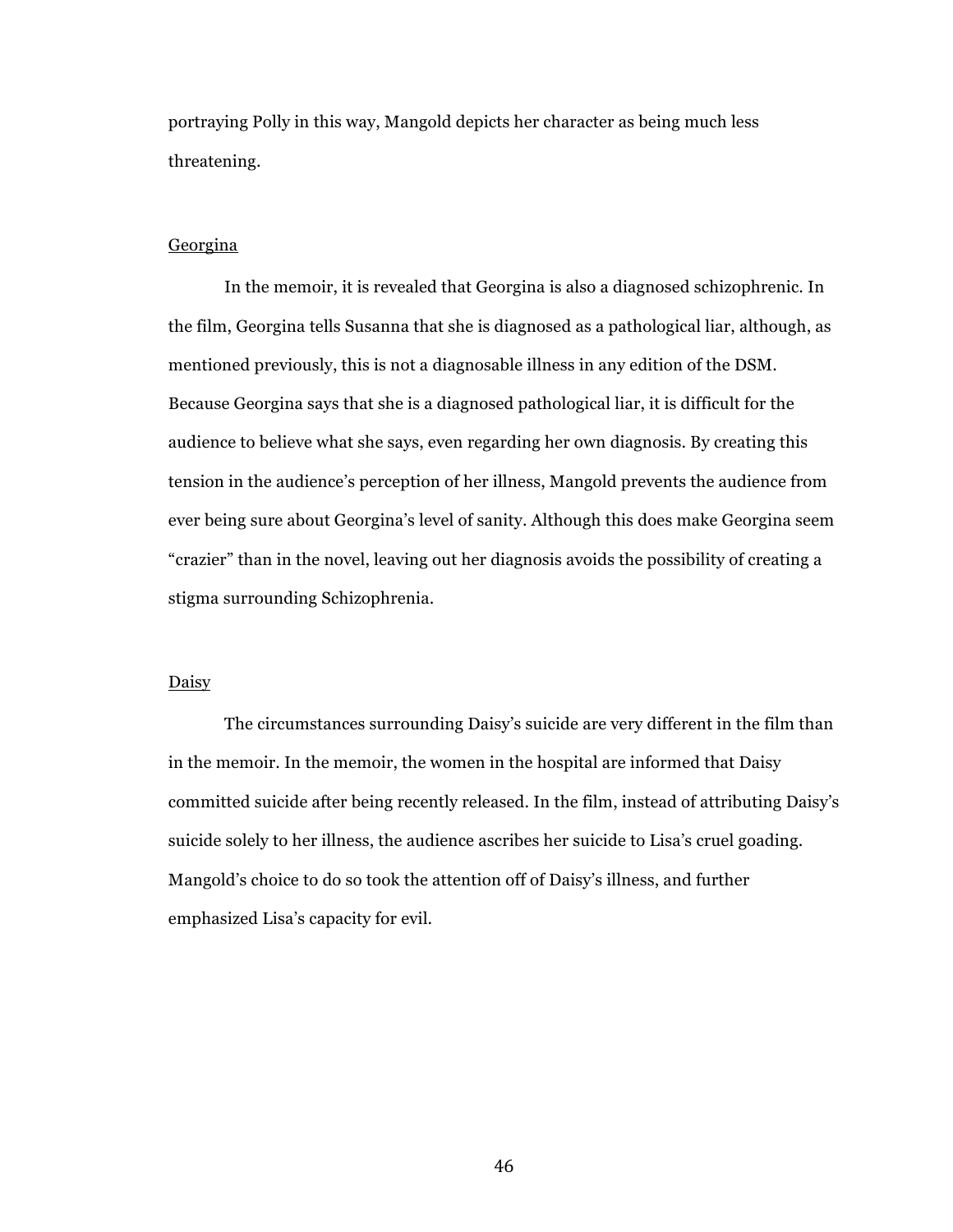### **It's Kind of a Funny Story**

### *Protagonist: Craig*

There are a few details about Craig's mental illness in the novel that are not seen in the film. For instance, in the book, Craig refers to his Tentacles and Anchors. He describes his Tentacles as "the evil tasks that invade [his] life," and the Anchors are "things that occupy [his] mind and make [him] feel good temporarily" (14, 15). For example, his stressful school assignments are Tentacles, but his love for art is an Anchor. Craig also refers to the Cycling, which he describes as "'going over the same thoughts over and over. When [his] thoughts race against each other in a circle'" (105).

Another dissimilarity is that Craig has conversations with an imaginary drill sergeant that is constantly influencing his decisions. These conversations occur frequently throughout the novel, but are never shown in the film. In the film, directors Anna Boden and Ryan Fleck make a deliberate effort to portray Craig as a normal teenage boy. By choosing to leave Craig's Anchors, Tentacles, Cycling, and imaginary drill sergeant out of the film, the directors avoid showing him exhibiting delusional behavior. Had the choice been made to include these details in the film, Craig's mental illness would have likely been stigmatized. Instead, Boden and Fleck try to make Craig's character as relatable as possible, and in doing so, the audience is able to identify with him more easily. Furthermore, in portraying Craig in this way, his ability to help the other patients in the hospital seems more plausible, because he seems well enough to do so.

### *Antagonist: The Stigma*

While Craig's mental illness is presented as an ongoing difficulty throughout the film, the force that truly prevents him from moving forward is the stigma surrounding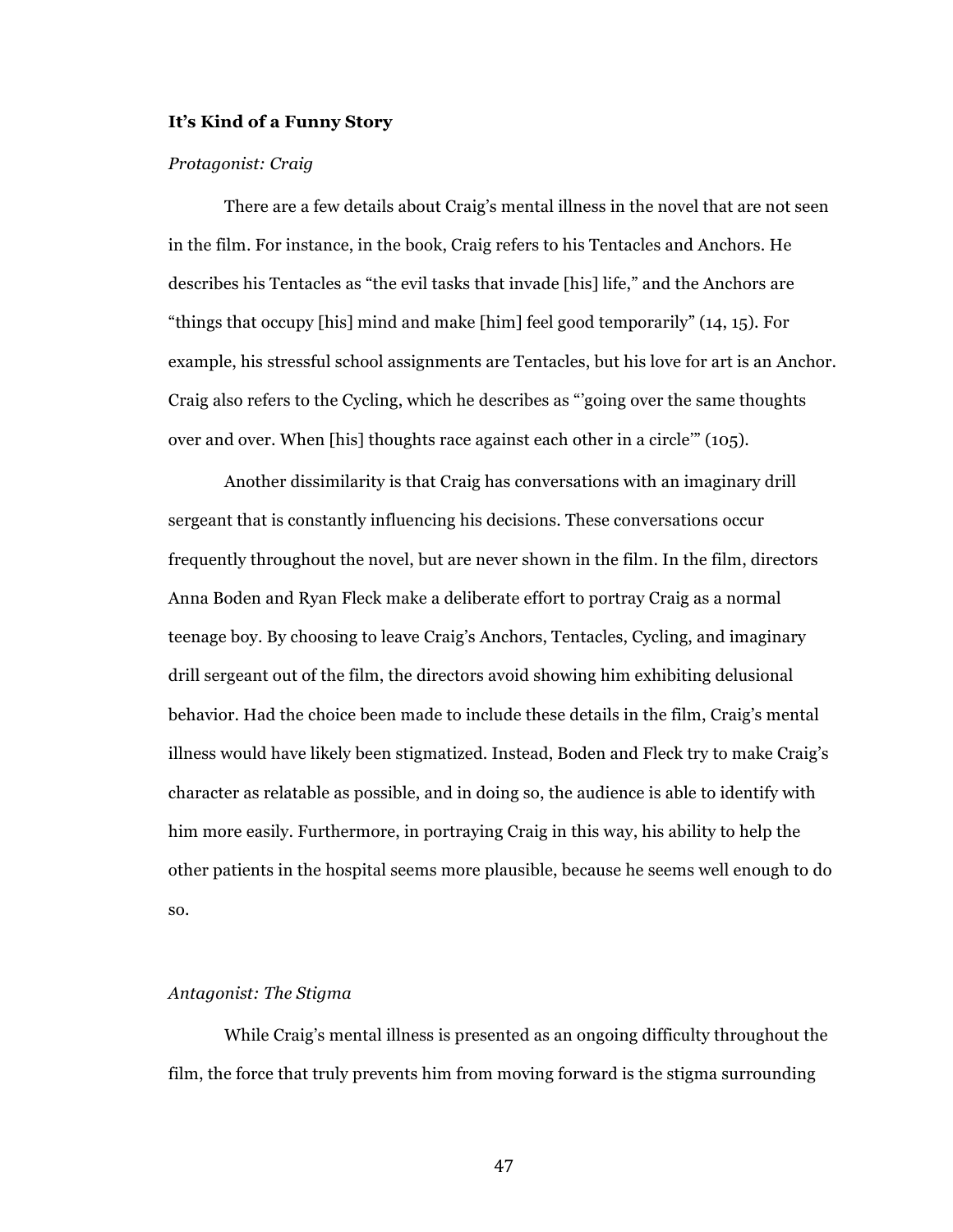mental illness. Craig's family and friends work on the side of the antagonist throughout much of the film. While Boden and Fleck depict Craig's friends just as judgmental as they are in the novel, the depiction of his family is very different.

In the novel, Craig's mother is unconditionally supportive and loving, and really wants to understand what Craig is going through on a deeper level. Craig's father is equally as supportive, and though he has a more difficult time communicating than the mother (he is often interrupting others, making jokes at inappropriate times), he is just as loving and caring. Craig's sister is also much more mature in the novel. She seems to truly grasp what Craig is going through and expresses to him many times, rather eloquently for a nine-year-old, that she wants him to get well and come home.

In the film, Craig's mother dotes on him, and is clearly very loving, but does not seem to want to truly comprehend Craig's situation. She seems to want to avoid talking about his depression in depth, and instead just wants to see him get well. Craig describes his father in a much more negative way than in the novel. His father ignores Craig's issues and feelings and seems to only be concerned with his summer school application. Craig's sister is a goofy, silly nine-year-old, who, while she loves her brother, finds it strange and difficult to understand that he's in the hospital, and just wants him to come home.

Boden and Fleck made a conscious choice to emphasize the way that stigma can affect a person's mental health and recovery from mental illness. It is clear that the stigma surrounding Craig's illness has affected his own perception of his illness. This creates a barrier between himself and his ability to fully accept and overcome his depression, anxiety, and suicidal thoughts. Craig's portrayal as a normal teenage boy, coupled with an emphasis on the factors that heighten the stigma surrounding his mental illness, truly convey how detrimental this stigma can be. The stigma worsens his symptoms and makes his recovery more difficult.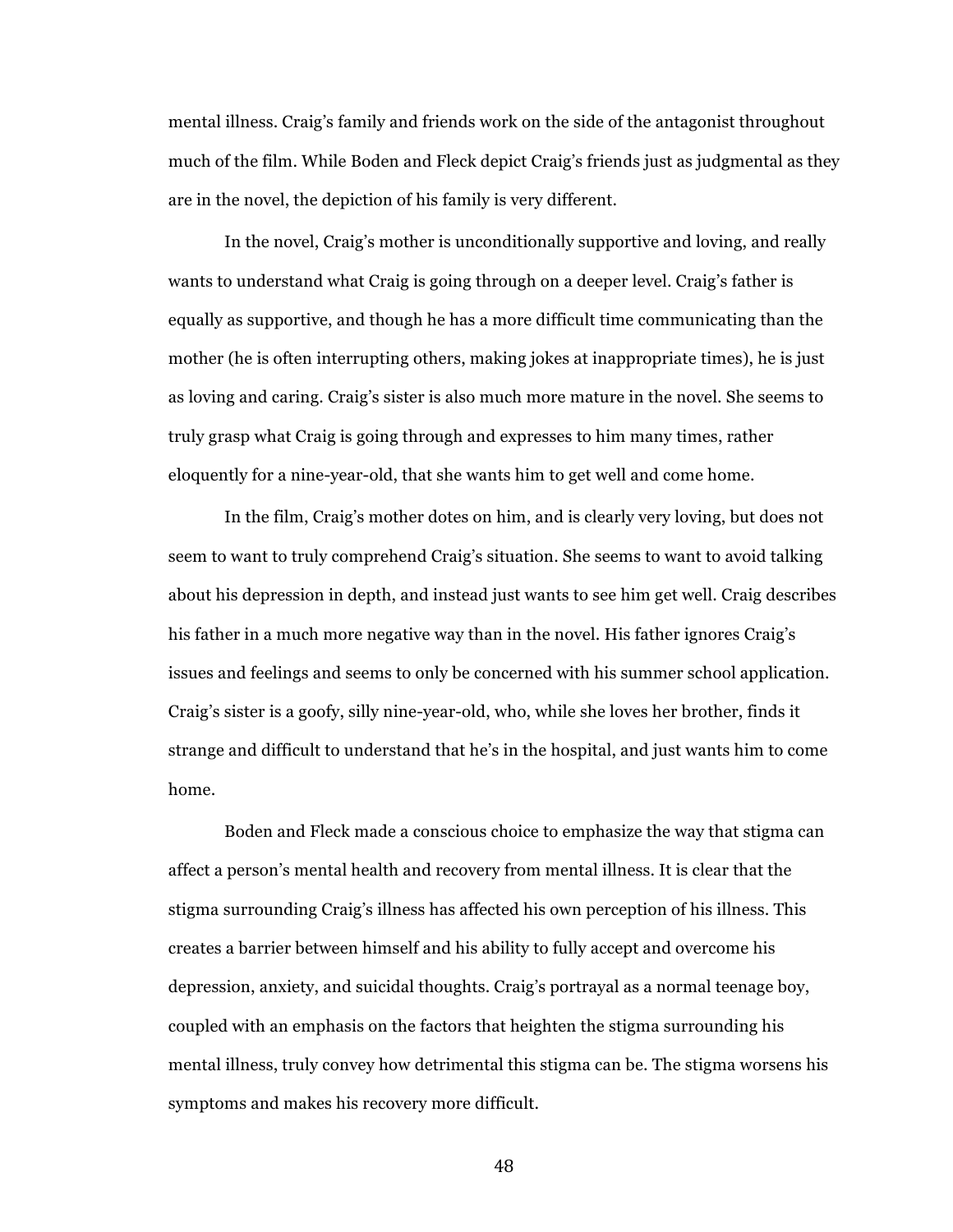# *Minor Characters*

Bobby is a much more minor character in the novel than he is in the film. He is described as a former drug addict. He tells Craig early on in his stay at the hospital that he is depressed, and has had issues with depression since he was a teenager. Boden and Fleck choose to leave out former drug addiction from Bobby's character and decide not to disclose the details of his mental illness until late in the film. Instead, the directors depict Bobby as surprisingly normal at the start of the film. Boden and Fleck let the audience into Bobby's personal life by allowing him to appear vulnerable in his distress over his interview for the group home and by showing him interacting with his daughter. He appears vulnerable in a more youthful, childish way, during the scene in which he becomes extremely upset and throws something akin to a temper tantrum following the interview for the group home. It is clear to the audience that Bobby is unwell to some degree, but the details of his illness are still never made clear by his actions alone. This perception makes the revelation of Bobby's six suicide attempts and battle with depression even more surprising to both the audience and to Craig. In revealing this information, Boden and Fleck draw an unexpected parallel between Craig's experience and Bobby's experience.

The portrayal of the other hospital patients is much more exaggerated in the film than in the novel. Muqtada's character in the novel, while still extremely depressed and unlikely to leave his bed, is much more conversational and coherent in the novel than in the film, where he barely speaks at all. Jimmy, the schizophrenic, shouts, "It'll come to ya!" many times throughout the novel, as he does in the film, but there are a few times when he converses briefly with other patients. In the film, Jimmy is incapable of saying anything else, and is often seen completely disengaged from the rest of the patients. In the novel, Humble is very well spoken, a little abrasive, but also fatherly toward Craig in the film. However, in the film, Humble's character is an extremely large, very odd man,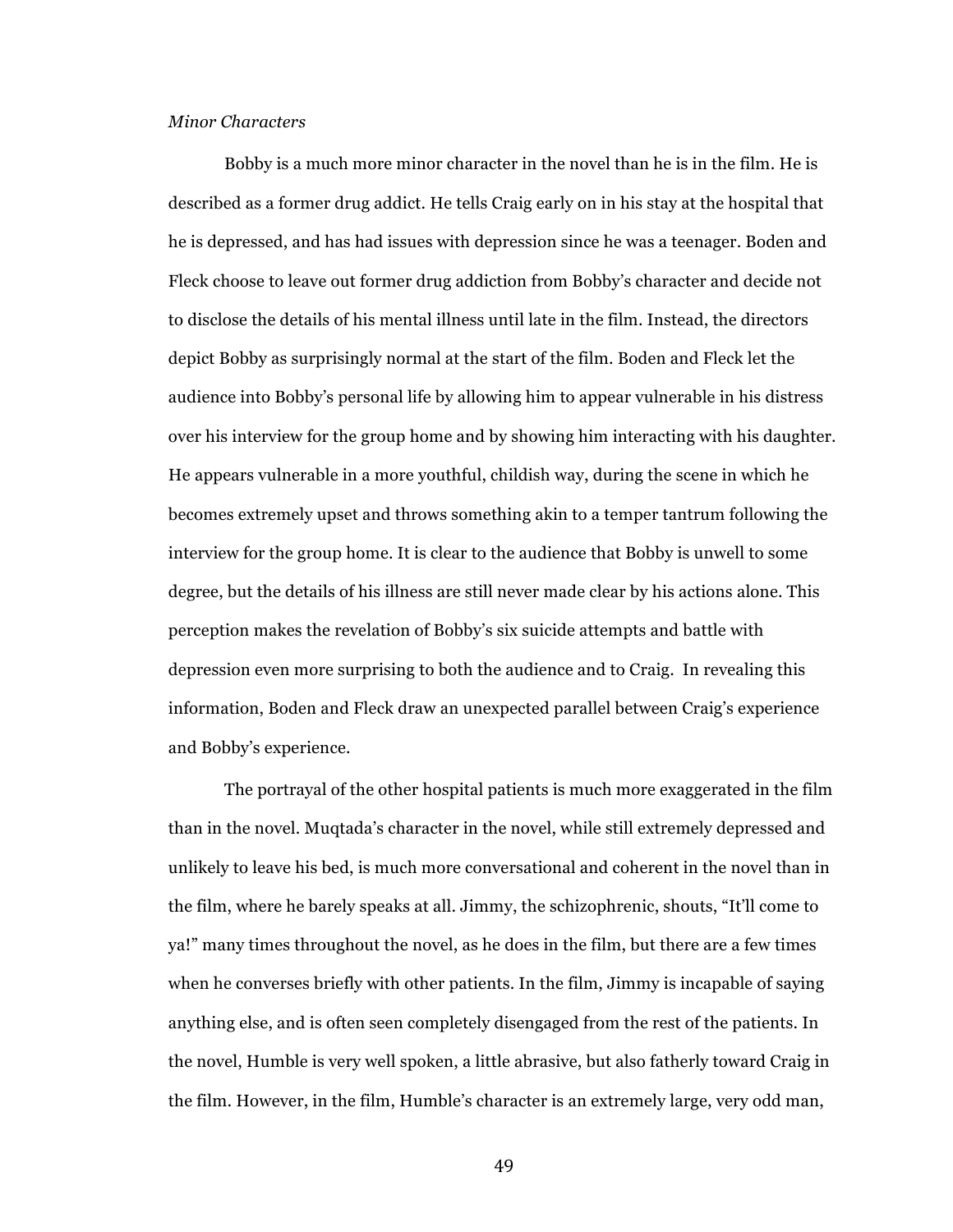with a cleft lip. Aside from having a much more off-putting personality, Humble also has a physical deformation. In this portrayal, the directors chose to equate physical disability or deformation with mental illness. The professor in the novel ended up in the hospital because she "'thinks someone tried to spray her apartment with insecticide'" (246). In the film, when Craig learns the professor's background story from Bobby, he is told that she ended up in the hospital because she thought that the government had put bugs in all the telephones. The scene depicting this back-story shows the professor looking outwardly paranoid, hiding in a building and disassembling all the phones to try to find the bug. This depiction of her history, as well as her paranoid appearance, makes the professor out to be much more unstable in the film than she seems in the novel.

The changes Boden and Fleck made in portraying these characters makes them more comical and "crazier" than they're depicted in the book. Although the characters' symptoms are more exaggerated and slightly quirkier than in the novel, they were not depicted as threatening or frightening. This portrayal of the other patients helps to emphasize how normal Craig and Bobby are perceived to be.

#### **Appropriate Adult**

#### *Protagonist: Janet*

The film is based heavily on Janet Leach's account of her relationship with Fred West. She was profoundly involved in the adaptation of her story throughout the production of the film (Bracchi & Wright, 2011). Although the adaptation is true to Janet's experience, her son, the victims' families, and Fred's daughter Anne-Marie have differing opinions. According to interviews with her son, Paul, Janet was not portrayed accurately. Paul points out that he was the only one of Janet's sons living with Janet at the time. However, there are two younger boys shown living with Janet in the film. He also claims to have been the one to answer Fred's calls on occasion. Paul says that his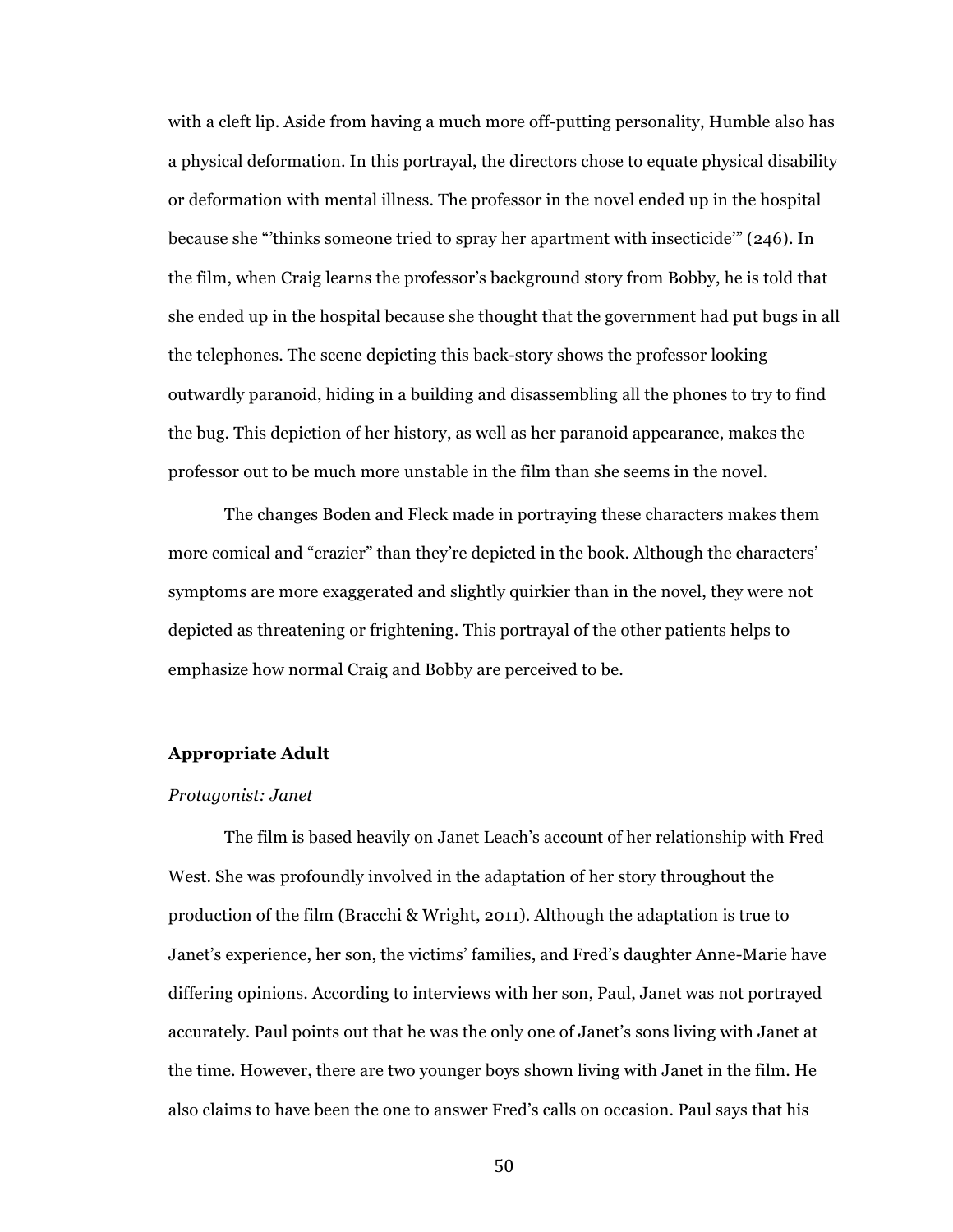mother's involvement with Fred has "'tainted'" his life (Bracchi & Wright), and that he has been "'diagnosed with post-traumatic stress disorder'" as a result of the experience ("Janet Leach's son", 2011).

In an interview with Anne-Marie Davis, daughter of Fred West, she claims that the filmmakers failed to respect the memories of Fred and Rosemary's victims and the grief of their families, and instead have "opted to fall on the side of Mrs. Leach" ("Daughter of Fred West", 2011). Director, Julian Jarrold, depicted Janet as a wellrounded, caring mother of young sons. The impression is given that Janet's sons are not as severely affected by her relationship with Fred West as Paul claims. Jarrold chose not to show Paul answering an abundance of Fred's calls--to which Paul heavily attributes his diagnosis of PTSD. By leaving this out, the severity of the effects this experience had on Paul is left undisclosed to the audience. It has also been disclosed, by Paul, that he was sent to live with his father, instead of Janet, when he was 11 years old. Not long after that, Paul was taken into "care" for five years ("Janet Leach's son", 2011). It's not clear why Paul was put in care away from his parents, but one could assume that Janet and Paul's father were unable to act as suitable parental figures. This fact was entirely left out of the film, and could have made a profoundly negative impact on the way the audience perceives Janet as relatable and pitied. The choices made by the director also portray Janet to be incapable of escaping Fred's manipulation, when, according to her son, she was very much capable of walking away but had allowed herself to become too emotionally attached ("Janet Leach's son", 2011). Jarrold's depiction of Janet paints her in a much more positive, mentally stable, victimized manner. It is clear that there was a purposeful effort made to portray Janet as a relatable character with whom the audience has the capacity to empathize.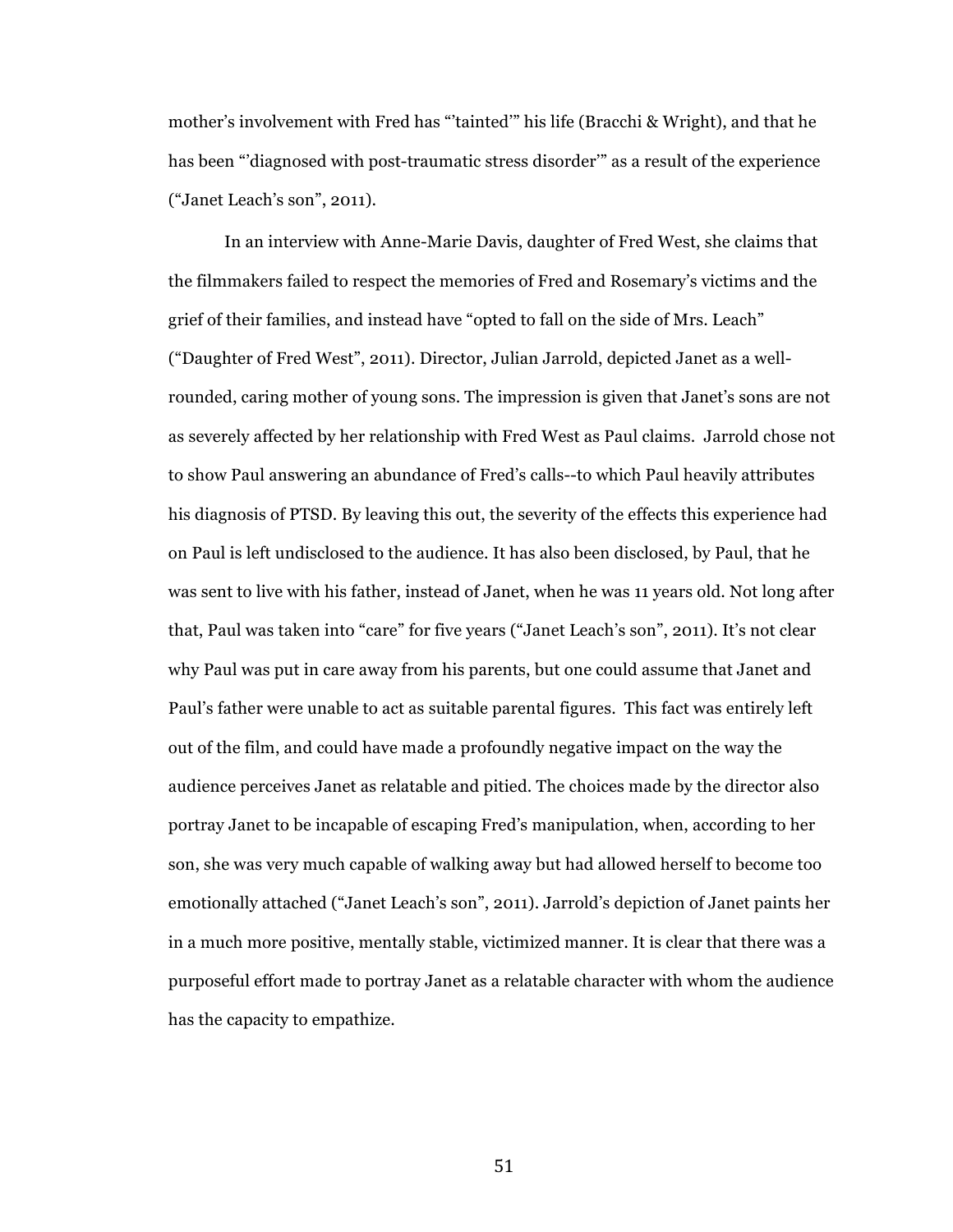### *Antagonist: Fred West*

Fred West's dialogue in the film is all "taken from transcript, without elaboration, and reflect [the tone from the originals]" (Masters, 2011). Two of his daughters, upon viewing the film, "were struck by how convincingly Dominic West had captured [Fred West's] qualities in his portrayal" (Masters, 2011). Other aspects of Fred's life are left out of the film. When Fred was a teen, he suffered two severe brain injuries. One injury occurred as a result of a motorcycle accident, another occurred when a woman he was harassing defended herself, which resulted in Fred falling down a flight of stairs. In both cases, Fred was unconscious for some time. Although Fred had a history of being crude toward women and having sex with under-aged girls, it was not until after his multiple brain injuries that his mother noticed his revolting "complacent attitude" toward his wrongdoings (Sounes, 1995). By the age of twenty, Fred was a "convicted thief and widely believed to be a child molester" and had been permanently shunned by his family (Sounes, 1995).

Fred's wife's past is also not addressed in the film. Rosemary was born to two mentally ill parents. Her father was a diagnosed schizophrenic and her mother suffered from severe depression following a nervous breakdown. Rosemary was also in her mother's womb while she was receiving multiple Electro-Convulsive Therapy treatments. From early childhood Rose exhibited strange tendencies, such as rocking herself while in her pram "so violently that the pram crept across the room" (Sounes, 1995). This developed into Rose rocking her head for hours at a time until she had "hypnotized herself into a state of semi-consciousness" (Sounes, 1995). For a child in today's society, this would be a great cause for concern (Sounes, 1995). Not only are things like this an "early indication of learning difficulties," but also, children of schizophrenics have a 10 percent chance of also being schizophrenic. Children of depressives have a heightened likelihood of suffering from depression, as well (Sounes, 1995). As Rose grew up, she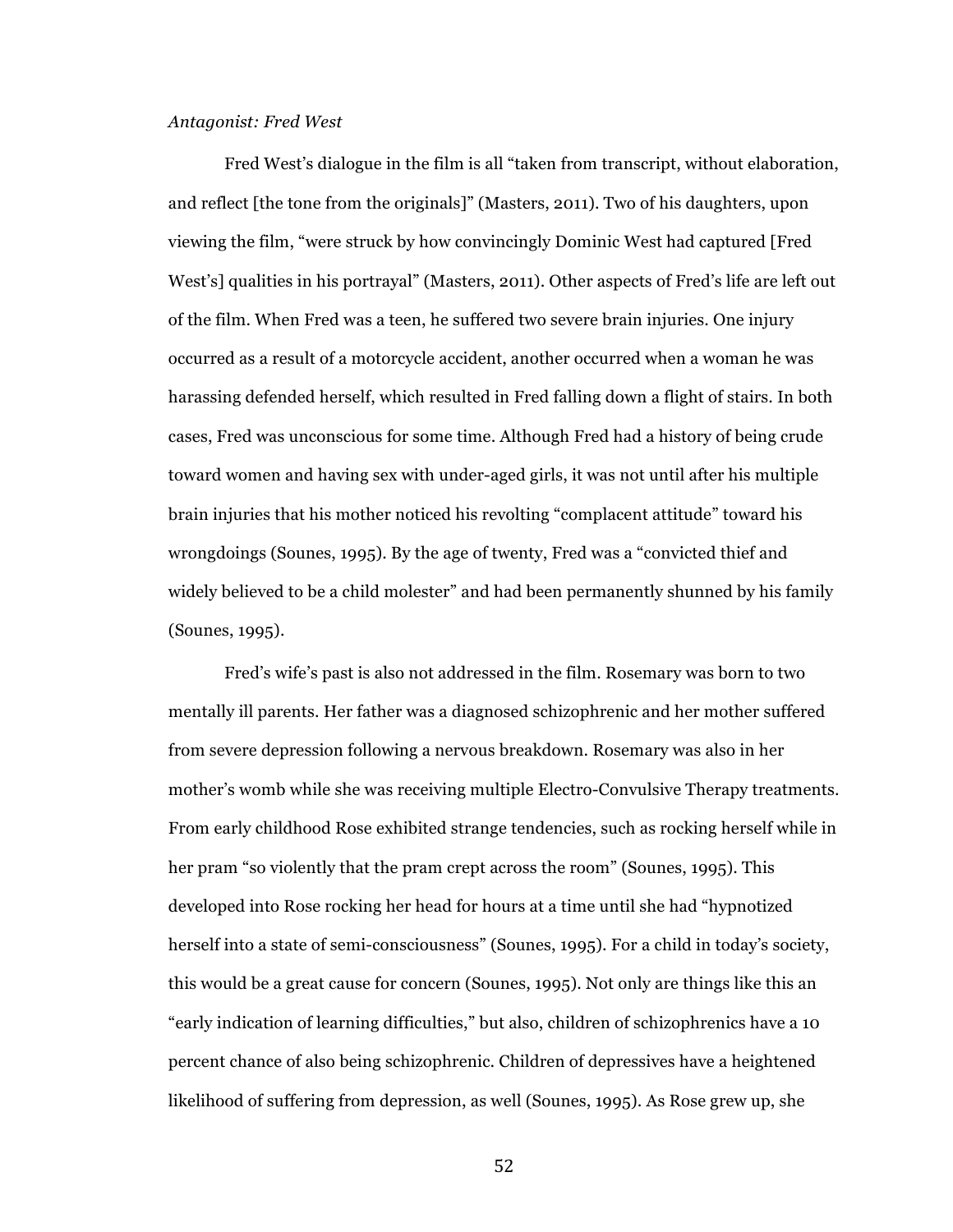became increasingly aggressive and sexually charged. She was oddly interested in sex at a young age, and resorted to touching her younger brother sexually. Eventually, she became obsessed with dating much older men because the boys her age were frightened of her (Sounes, 1995).

Rose and Fred met when she was only sixteen years old and he was twelve years her senior. While an obsession with aggressive, sadistic sex originated from Fred, Rose quickly took to his desires and made them her own. They very much worked together in committing acts of rape and murder, and became closer and closer as a couple when the fear of getting caught arose (Sounes, 1995).

Jarrold made a conscious decision to leave out these details about the serial killers' pasts. Information about Fred's past was not something Janet had access to at the time, and this made her experience unique. In including an explanation of Fred and Rosemary's past, the representation of Janet's experience and the way it affected her mental health would have been skewed. Additionally, had Jarrold included Fred and Rosemary's history, the audience would have been presented with a reason for their actions. Knowing that their capacity for such horrifying crimes could be, in part, explained by a biological problem takes away from the terrifying mystery of how it was possible for Fred and Rose to be so horrifyingly malevolent. Furthermore, directly connecting acts of pure evil with schizophrenia, depression, or brain damage, could have created severely inaccurate stigma surrounding these illnesses.

Fred and Rosemary are extreme cases of possible mental illness manifesting into the capability of committing gruesome crimes, and thus not representative of the mentally ill population at large. Jarrold's choice helped the film avoid creating any frightening and negative stereotypes about any specific mental illness. Additionally, Jarrold chose to depict Fred as potentially having a diagnosable illness, though it is never mentioned outright. Rosemary is depicted as being pure evil and no signs are given that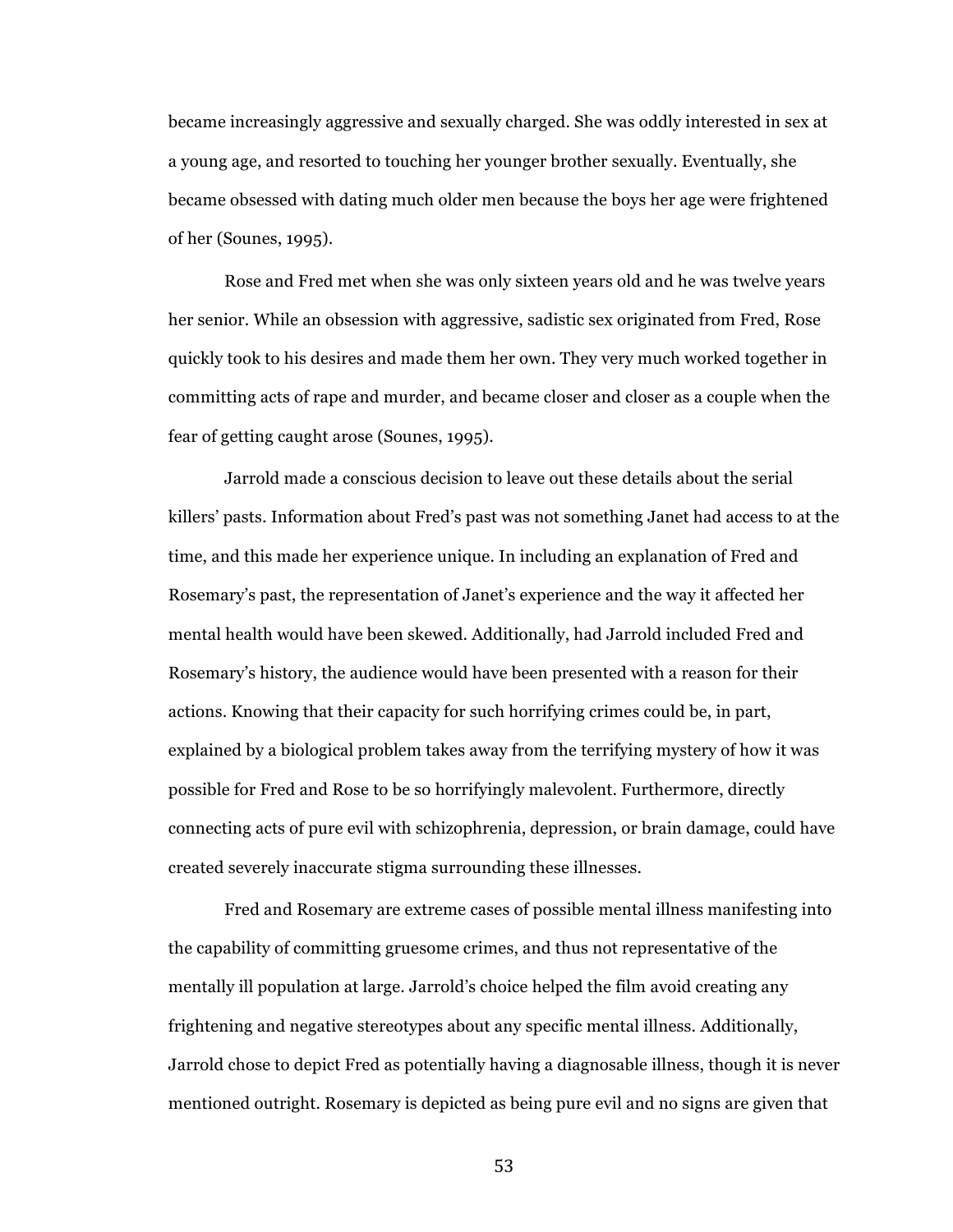she might have a diagnosable illness. This also allows the audience to empathize with Fred. Sympathy is evoked by seeing the way that Rosemary manipulates Fred because the impression is given that he might not be aware of the level of manipulation, or have the ability to stop it. Without this, the audience's connection with Fred would not have been possible.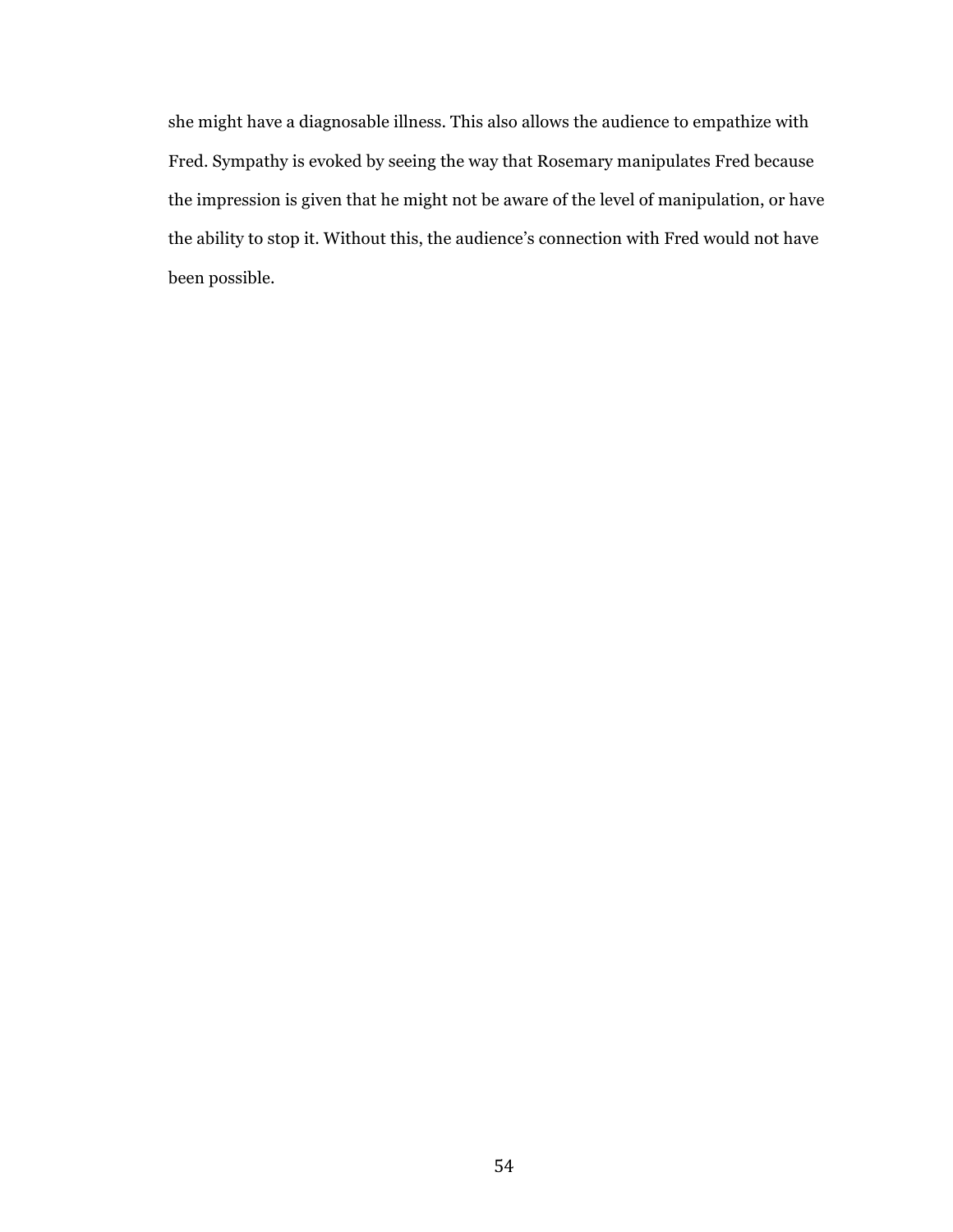# **CHAPTER 6**

### **EVOLUTION OF MENTAL ILLNESS ON THE SCREEN**

In analyzing these four films, the wide range of time periods in which the films were set, coupled with the time that each film was released, allows for a unique set of comparisons. *One Flew Over the Cuckoo's Nest* and *Girl, Interrupted* were released in 1975 and 1999, respectively, and each provides a distinctive representation of a mental hospital and mentally ill patients in the 1960s. The events in *It's Kind of a Funny Story* occurred in 2004, but the film was released in 2010. *Appropriate Adult* accounts events that happened throughout the early 1990s, but was released in 2011. Each film examines the past events they depict through a particular lens. Each is distinctly useful as a film truly representative of mental illness. Because of this, conclusions can be drawn about the progression of the portrayal over time.

In the progression from *One Flew Over the Cuckoo's Nest*, to *Girl, Interrupted*, the depiction of the protagonist changed from undiagnosed to diagnosed. Mack, as an undiagnosed criminal has a more negative portrayal than Susanna. Although the audience does not find Mack entirely inaccessible, his sanity is continually questioned throughout the film; he also has a history of violence that could be perceived as threatening. Susanna, on the other hand, is diagnosed with an easily stigmatized mental illness, but is also represented as being the most sane and relatable patient in the film. The depiction of the protagonist became more positive and less stigmatizing over the time between the two films.

The relationship between the protagonist and the antagonist progressed from being between a patient and a nurse, to between a patient and another patient. This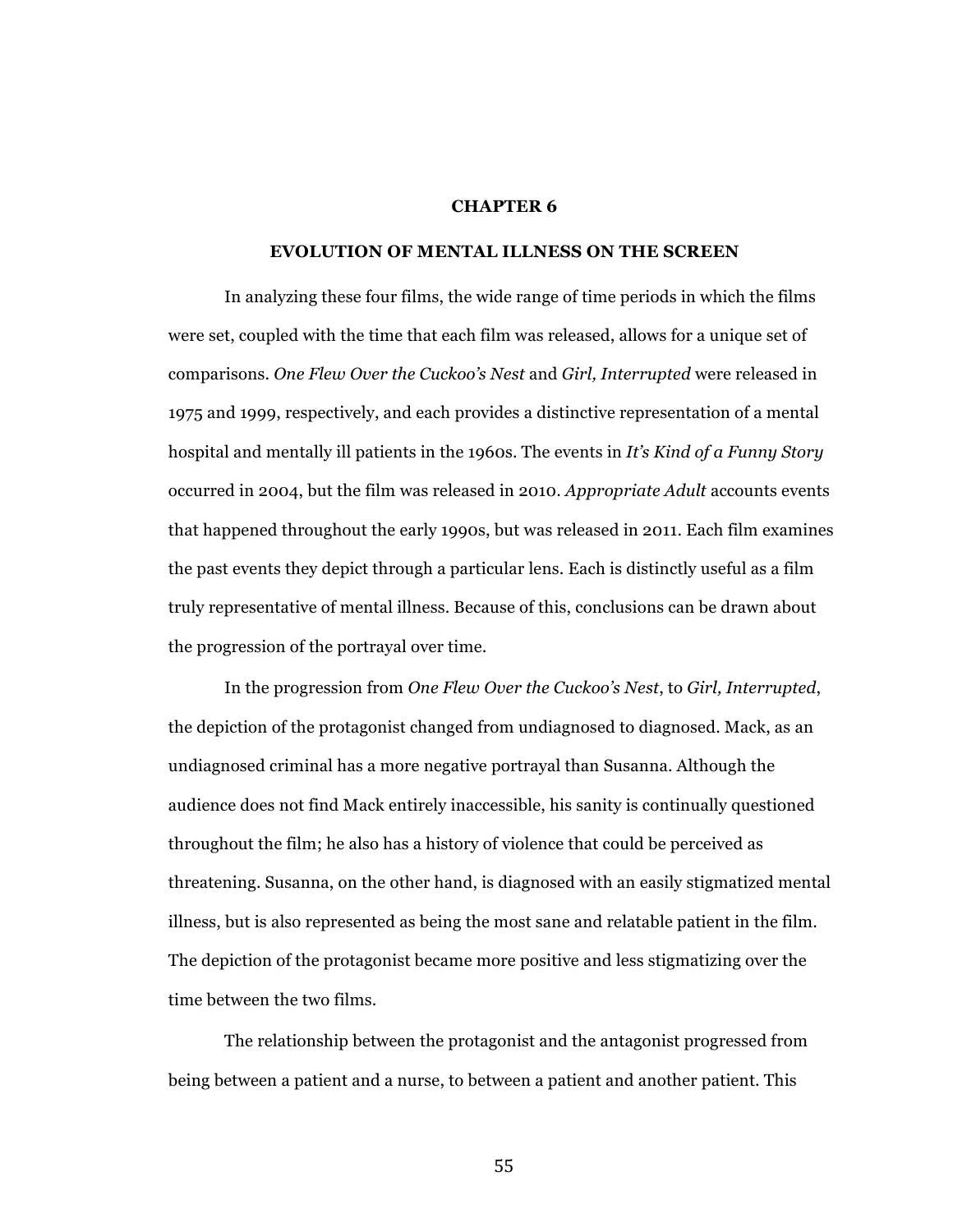transition alone worked to lessen the stigma surrounding healthcare providers of the time. In *Girl, Interrupted*, the head nurse, Valerie, is extremely maternal and undoubtedly wants each of the patients to recover. The doctors are present and shown throughout the film treating the patients and working toward reviving their mental health. The audience even gets glimpses of the notes doctors have made about Susanna's diagnosis and recovery. On the other hand, in *One Flew Over the Cuckoo's Nest*, the nurses and doctors are seemingly apathetic to the patients' wellbeing. The antagonist, Nurse Ratched is in clear and conscious opposition to Mack's recovery, and her ostensible indifference to the patients' wellbeing ultimately leads to the death of two of the men. Eventually, the antagonist prevails and Nurse Ratched defeats Mack, in the end.

The antagonist in *Girl, Interrupted*, Lisa, is a diagnosed sociopath who seems to be in opposition not only to Susanna's recovery, but to all of the patients' recoveries. She is a scientifically accurate representation of her illness; although the fact that she is a patient and not a nurse works to destigmatize healthcare, the fact that Lisa is depicted as the "craziest" patient could stigmatize her illness. She does not defeat Susanna, however, and is left in the hospital while Susanna leaves, healthy and happier. This represents a shift in the antagonist from being directly rivaling the protagonist and eventually defeating him, to acting in opposition to all of the patients and failing to overcome the protagonist, in the end.

The quantity of symptoms depicted diminished slightly over time, as well. While many of the minor characters in both films are stigmatized to some degree, the general sense is that, in *One Flew Over the Cuckoo's Nest*, the other patients are collectively more out of control than the patients in *Girl, Interrupted*. Furthermore, Mangold chose to make a change to the source material and leave out the characters' diagnoses from the film. Extracting a diagnosis from their character portrayal worked to avoid stigmatizing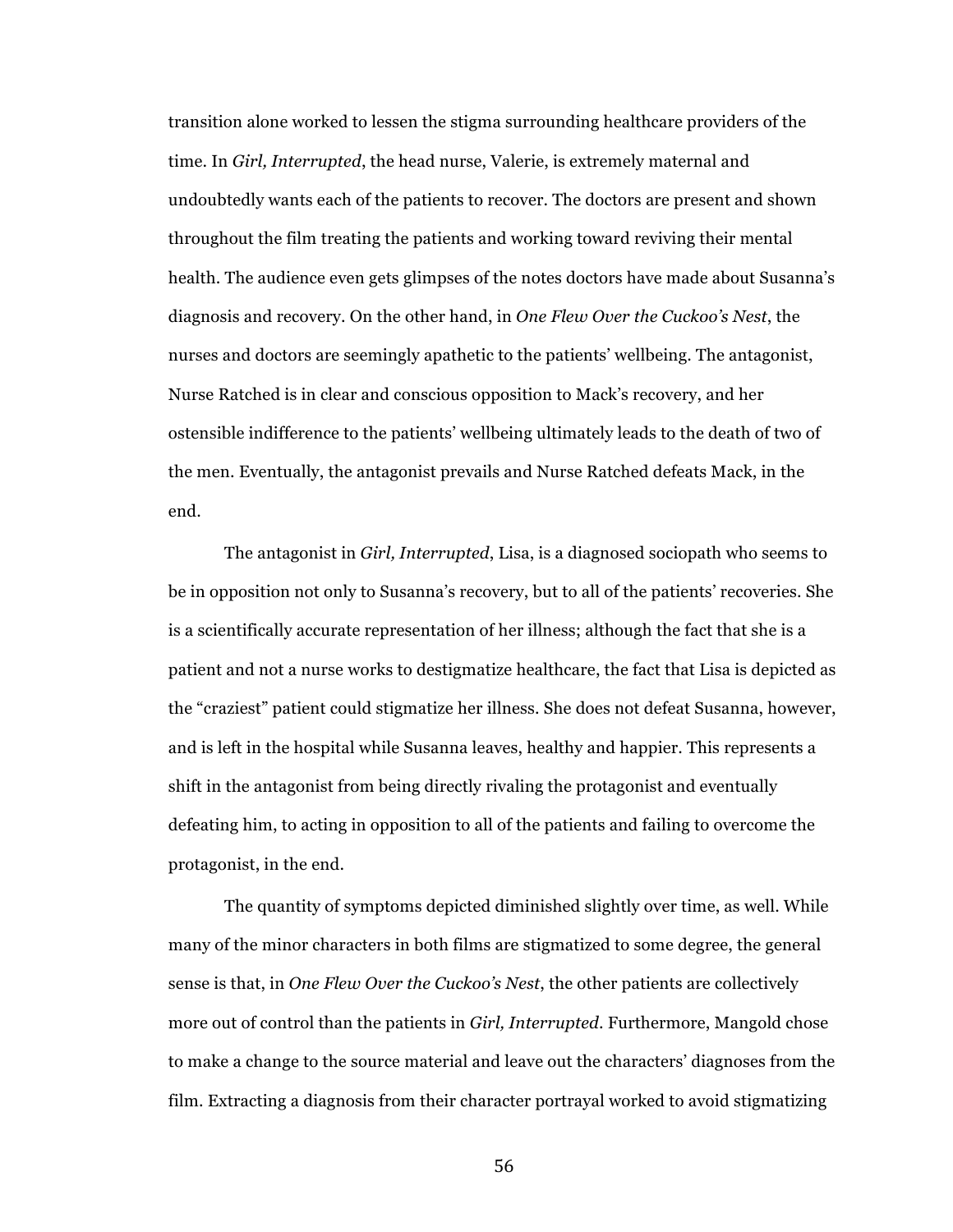specific illnesses. The overall atmosphere created by the patients in *Girl, Interrupted* is much more cheery and lighthearted, while in *One Flew Over the Cuckoo's Nest*, the group of patients seems more threatening and unapproachable. This difference in the minor characters' portrayal from 1975 to 1999 is a positive change toward a less stigmatizing representation.

*It's Kind of a Funny Story* was released in 2010 and the events are set in modern time. The protagonist in the film, Craig, is depicted as a normal teenage boy aside from his known suicide attempt and self-disclosed depression and anxiety. Boden and Fleck made the choice to leave out the traits from the novel that made Craig seem more delusional and unstable in order to normalize his character. Craig, like Susanna, is seen as the healthiest and most stable patient in the hospital, and is portrayed as having the capacity to help the other patients with their recovery.

The antagonist of the film, *It's Kind of a Funny Story,* is not a tangible one, as seen in *One Flew Over the Cuckoo's Nest* and *Girl, Interrupted*. The force that works against Craig in the film is the stigma surrounding his mental illness. His family, friends, and even his own prejudices work toward heightening the stigma surrounding his illness; this stigma acts as a barrier between Craig and his recovery. Craig only spends five days in the hospital before he is released. He faces his illness head-on and acquires the courage to stand up to his family and friends in order to improve his own happiness. By doing so, he overcomes the stigma.

There is only one diagnosed character in the film, Jimmy the schizophrenic, whose illness is portrayed in a stigmatizing fashion; although, it is not entirely negative. The rest of the minor characters embody about the same amount of undiagnosed symptoms as seen in *Girl, Interrupted*: violence and aggression, delusional behavior, paranoia and anxiety, nonsuicidal self-harm, depression, and suicidal tendencies. The ways in which the minor characters exhibit these characteristics is in no way frightening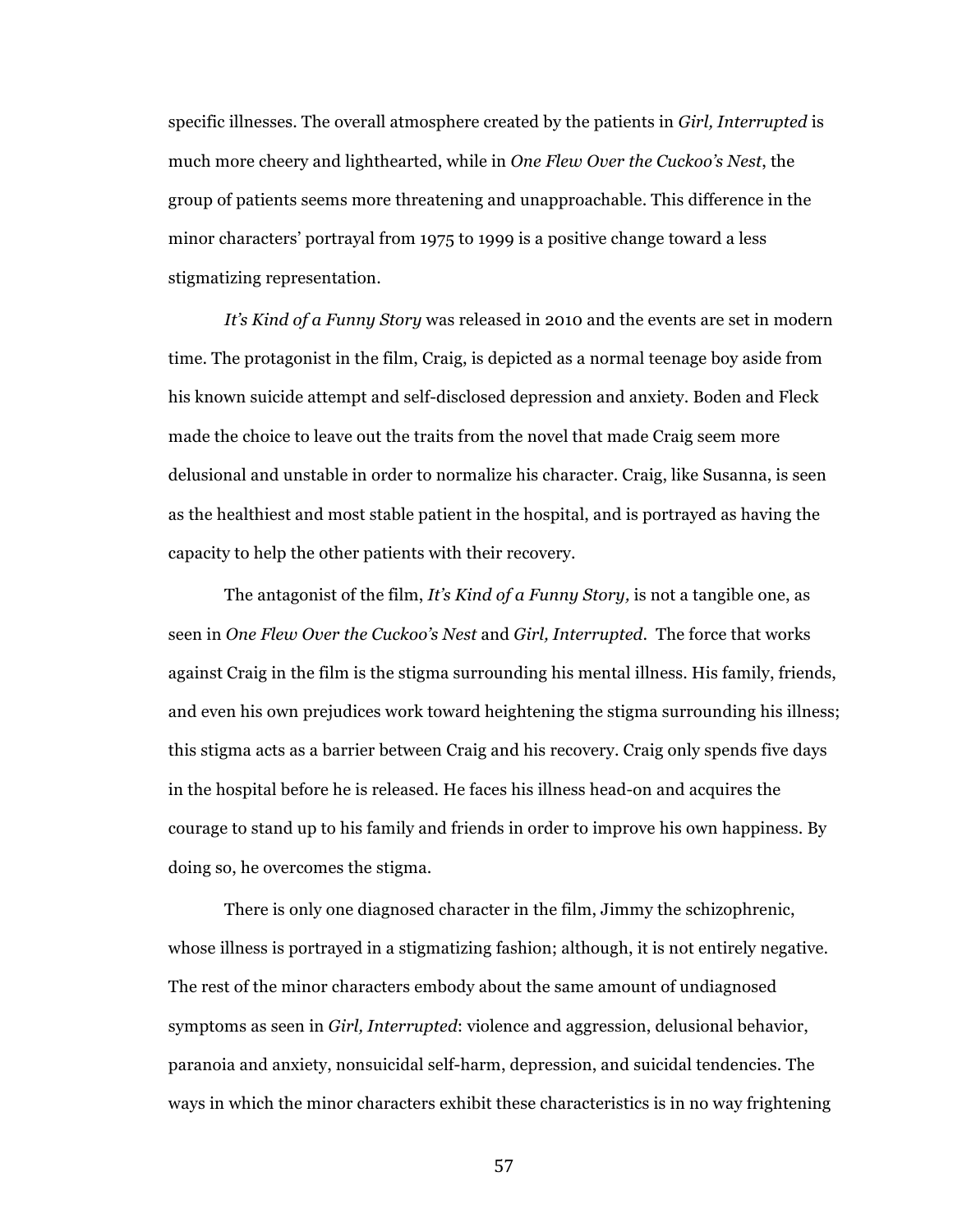or threatening. Instead, the characters display their symptoms in a humorous way. In the previous two films, the way in which the minor characters provided comic relief was through ridicule and mockery for being so "crazy." In *It's Kind of a Funny Story*, however, the comedic manner in which the minor characters are often portrayed is lighthearted in nature and leaves the audience feeling positive and optimistic about their recovery. The film also shows signs of recovery in many of the minor characters, several a result of Craig's help.

Overall, the illustration of mental illness from the two aforementioned films to *It's Kind of a Funny Story* has improved over time. Choices were made by the directors to make the protagonist seem more relatable and normalized, something not done to the same extent in the previous two films. The antagonist is not another character; this alone extracts the possibility of stigmatizing healthcare or the illness of another patient, because there are no negative traits given to an antagonistic character that could potentially stigmatize her behavior. Additionally, there are many more characters in *It's Kind of a Funny Story* that show signs of or reach complete recovery than in the other films, notably Bobby and Muqtada. The overarching feel of the film is that mental illness is not scary, even the most normal people can need help with a mental illness, and it can be overcome, even in the most seemingly hopeless of cases. The film marks a clear positive progression in the representation of mental illness in film.

With *Appropriate Adult* comes an entirely new take on representing mental illness in film. Unlike the other three films, it is not set in a mental hospital, and the characters are not patients. Mental illness representation is injected into the film in different ways. The protagonist, Janet, is never diagnosed with an illness, nor is any typical sign of mental illness present in her character through most of the film. The audience does, however, question her sanity throughout the film because of her escalating obsession with Fred. It is not until the end of the film that Janet is shown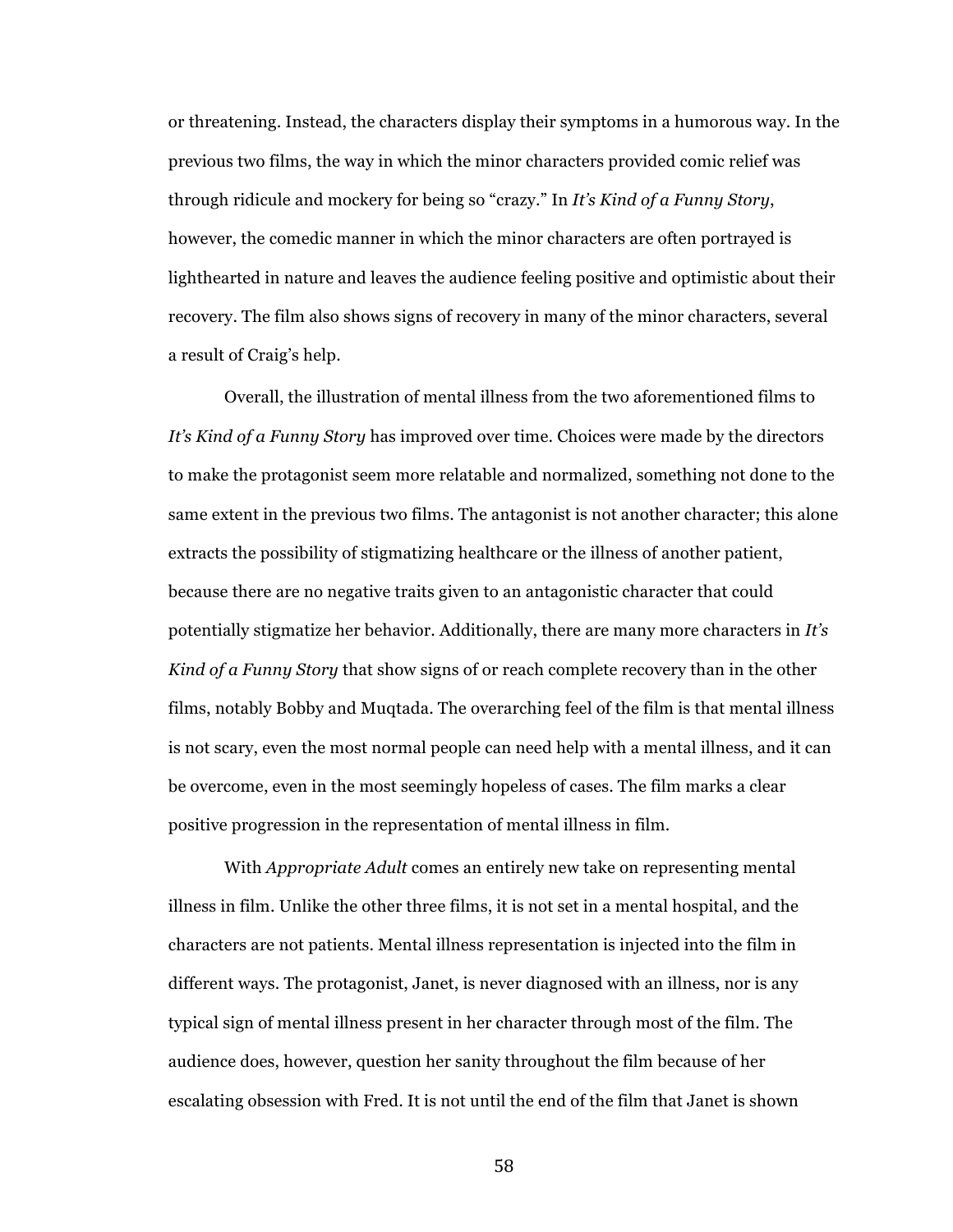exhibiting typical signs of a mental illness, when she attempts suicide after hearing that Fred had killed himself.

Jarrold made the decision to leave out Fred and Rosemary's history of mental illness. Their depictions are very different. Rosemary is portrayed as an evil woman who controls and manipulates Fred throughout the film. With Fred, on the other hand, it is implied by the fact that he needs an appropriate adult that he has some kind of mental instability or disability. Because the audience knows he has a mental disability, they are able to humanize him in a way that is not possible with Rosemary. This allows the audience to feel more sympathetic toward Fred, as Janet felt in the film. Furthermore, in choosing not to disclose a possible diagnosis, the director avoided a connection between being a serial killer and a specific mental illness.

In the scene, previously mentioned, during which Janet's partner Mike has a manic episode, he is taken to the hospital to be stabilized. It is interesting to note that this is the only occasion in this film during which someone is in the hospital for a mental illness. In *Appropriate Adult*, the audience feels optimistic about Mike getting treated at the hospital. It seems like a very normal experience, as opposed to the other three films, which portray hospitalized patients in a more negative light and as a response to something that is not normal. Additionally, Jarrold uses Mike's episode to show the relationship of care-giving between Mike and Janet. This occurrence helps to emphasize how the roles are reversed when Janet needs Mike in a time of mental instability.

The film, *Appropriate Adult,* represents three different types of mental illness: one instance of no prior mental illness that manifests into a suicide attempt, one of mental instability that is not diagnosed, and one of a diagnosed mental illness. As such, the film allows the audience to view mental illness from different perspectives. Through Janet's character, Jarrold conveys that mental illness can develop in someone who seems to have no history of it. By omitting the existence of a diagnosed illness in Fred, Jarrold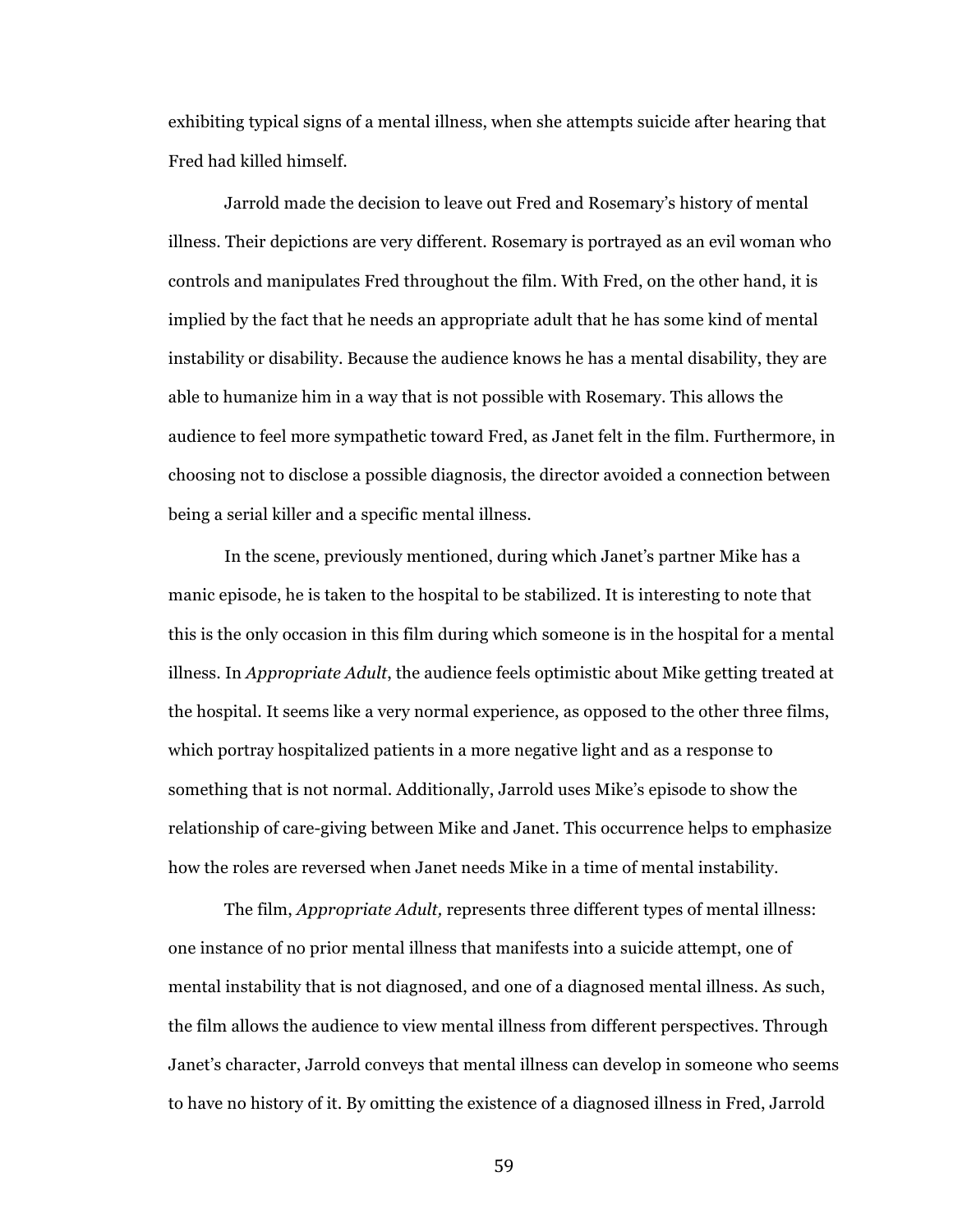conveys that not all instances of extreme violence and evil are connected to a mental illness. The director uses Mike's portrayal of Bipolar Disorder to help clear up misconceptions about manic episodes.

Lastly, an interesting evolution is seen in the titles of the films over time. *One Flew Over the Cuckoo's Nest* includes a stigmatizing euphemism for the mentally ill, "cuckoo." The title *Girl, Interrupted*, takes a step in a positive direction by not containing a colloquial or derogatory term in the title. However, the word "interrupted" still implies that a girl's life is being described obstructed or held back from progressing normally in some way. *It's Kind of a Funny Story* makes no insinuation of mental illness in its title but still notes an underlying seriousness of the issue of mental health. The presence of humor is indicated in the title, paralleling the film's use of humor and lightheartedness throughout. A positive light is shed on the film from the title alone. Finally, *Appropriate Adult* is a straightforward, non-stigmatizing title describing precisely what the film is about. For an audience that knows what an appropriate adult is according to British law, there is only an allusion to some character in the film having some kind of mental disability or illness; however, for an audience that is not aware of what an appropriate adult is in British law, the title could be perceived as commenting on what could actually constitute an adult being deemed appropriate. If examining the title in regards to the film's plot, the title could be questioning whether any adult's behavior is truly appropriate. In any case, the title does not include any terms that create stigma or negative feelings.

Over time, the depiction of mental illness in film changed dramatically. At first, as seen in *One Flew Over the Cuckoo's Nest*, healthcare is stigmatized through the negative portrayal of the antagonist, and the protagonist's sanity is unclear. The minor characters represent a host of mental illness symptoms and are stigmatized as being inaccessible, at times violent, and not relatable. In *Girl, Interrupted*, a stigma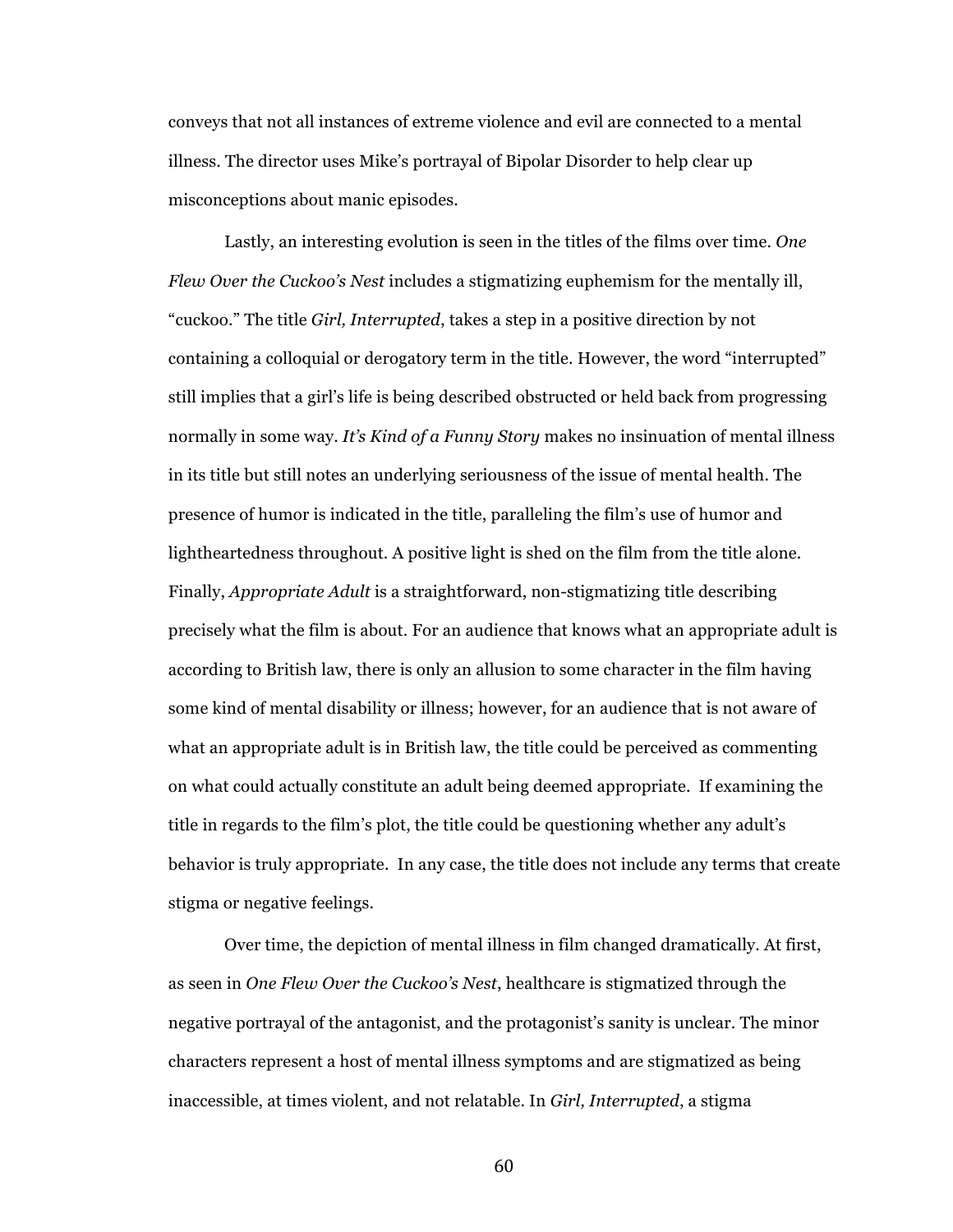surrounding healthcare is no longer seen, but the antagonist creates a negative perception surrounding her diagnosed illness. The protagonist is much more normalized, and the number of undiagnosed illnesses in the film is less than in *One Flew Over the Cuckoo's Nest*. Portraying fewer symptoms leaves less room for stigmatizing the mentally ill, and the characters that exhibit these characteristics are overall less out of control than the minor characters in *One Flew Over the Cuckoo's Nest*.

From here, the time period depicted changes, as does the representation of mental illness. *It's Kind of a Funny Story* normalizes mental illness significantly more than the other films through the depiction of the protagonist. Potential of a stigma surrounding an antagonist is removed by making the antagonist something other than another character in the film. Also, in portraying stigma as the antagonist, the audience learns more about mental health and the ways in which contributing to the stigma surrounding mental illness can be detrimental to recovery. Moreover, there is a sense that mental illness is widely conquerable, unlike the other films. *Appropriate Adult* takes this opportunity to insert aspects of mental illness into a film without making it the central focus. Since *It's Kind of a Funny Story* normalizes mental illness more than before, *Appropriate Adult* has room to represent mental illness without being overly concerned about making sure the film is lighthearted and positive. Because of this, the film looks at aspects of mental illness that have not been extensively focused on before.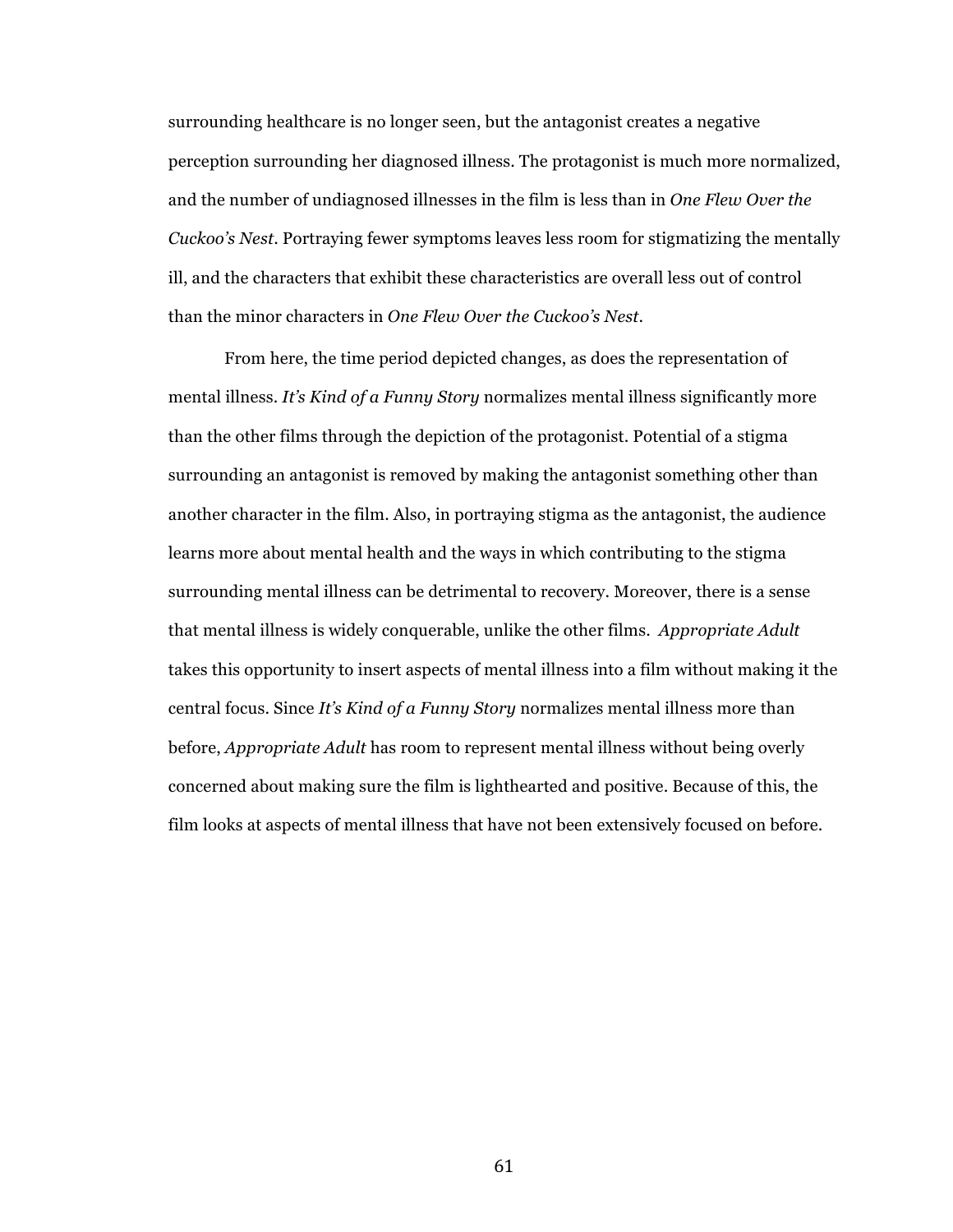#### **CHAPTER 7**

# **CONCLUSION**

Based on these four films, there has been a definite positive progression in the way mental illness is represented. The overall depiction given to the audience went from one stigmatizing healthcare and the mentally ill, with *One Flew Over the Cuckoo's Nest*, to one making it possible to empathize with someone as mentally ill as a serial killer in *Appropriate Adult*. In regards to specific diagnoses, the representation progressed from the stigmatizing portrayal of Lisa's Antisocial Personality Disorder in *Girl, Interrupted*, to the completely normalizing and non-threatening portrayal of Mike's Bipolar Disorder in *Appropriate Adult*. Not only did the depiction of diagnosed disorders progress vastly, the sheer number of undiagnosed symptoms portrayed decreased significantly over time. In *One Flew Over the Cuckoo's Nest*, the undiagnosed symptoms observed are violence and aggression, delusional behavior, paranoia and anxiety, catatonic states, child-like behavior, obsessive-compulsive tendencies, depression, and suicidal tendencies. The number decreased over time, and in *Appropriate Adult* the only undiagnosed symptoms illustrated are violence and aggression, depression, and suicidal tendencies. Reducing the number of perceived different illnesses in itself reduces the opportunity for stigmatizing these illnesses.

While this overall progression is positive in nature, it is necessary to consider why these changes were made, and if they are sustainable. Both *One Flew Over the Cuckoo's Nest* and *Girl, Interrupted* received many more accolades than *It's Kind of a Funny Story*. *One Flew Over the Cuckoo's Nest* won the Oscar for Best Picture, Best Actor in a Leading Role (Mack, played by Jack Nicholson), and Best Actress in a Leading Role (Nurse Ratched, played by Louise Fletcher); the film won the Golden Globe awards for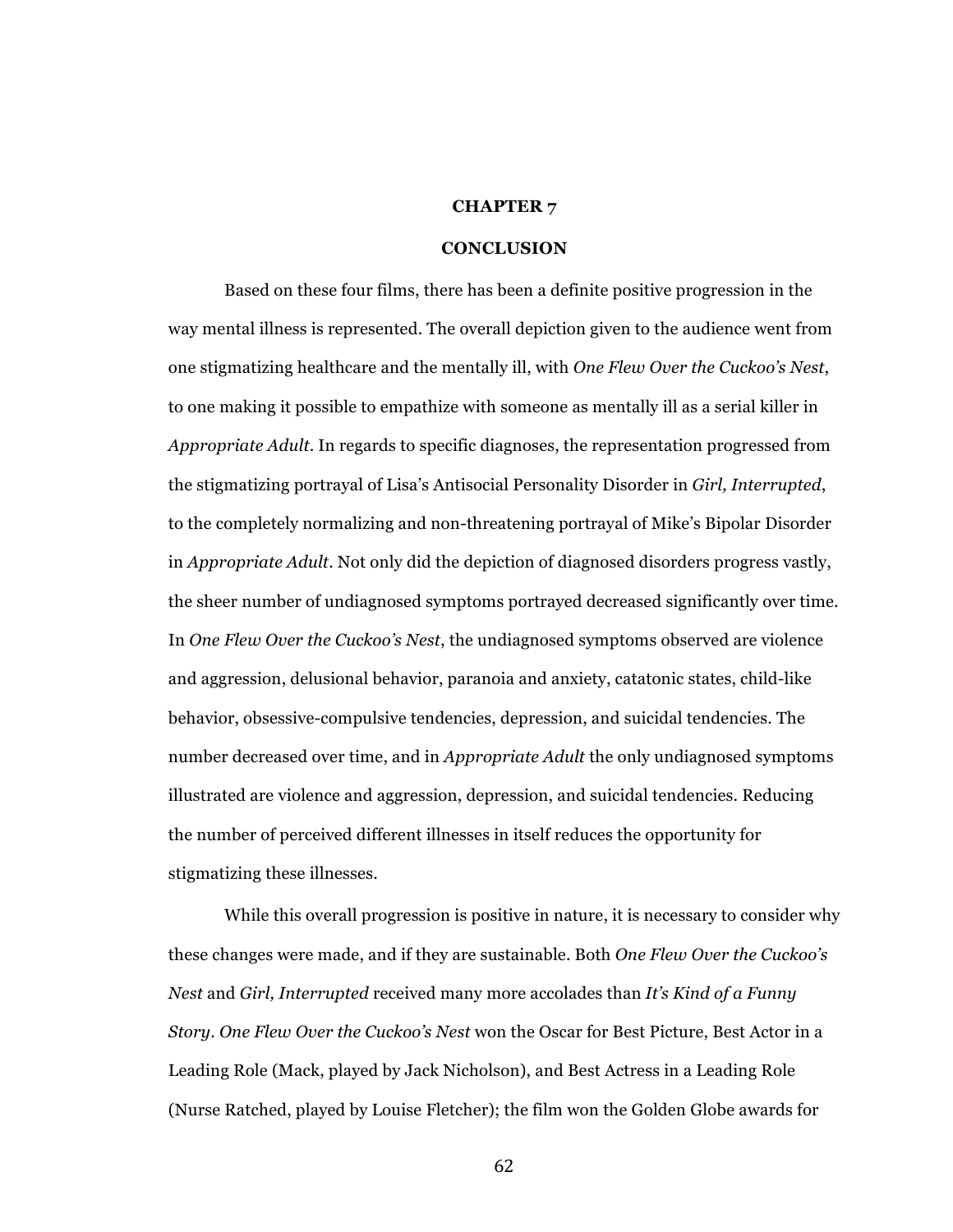the same categories, and the British Academy of Film and Television Arts (BAFTA) award for Best Actor and Best Actress, as well. Angelina Jolie, who portrayed Lisa in *Girl, Interrupted*, won the Academy Award, the Golden Globe, and the Screen Actors Guild Award for the best actress in a supporting role. *It's Kind of a Funny Story*, however, was not even nominated for such prestigious awards. It is important to note that the actors given awards in the two previous films portrayed some of the most stigmatizing characters of their respective films. Louise Fletcher's portrayal of Nurse Ratched contributed greatly to the way healthcare was stigmatized in the film. Jack Nicholson's portrayal of Mack, while not as negative as the source material, still left the audience unsure about what to think concerning his potential mental illness; he could have been perceived as one of the "craziest" of the men there, or he could have been written off as merely a criminal. Neither option is a positive one. In *Girl Interrupted*, Angelina Jolie's depiction of Lisa was arguably the most extreme and stereotyping performance in the film. It can be suggested that *It's Kind of a Funny Story*'s lack of a stereotypically "crazy" protagonist or antagonist is what prevented it from receiving any awards; the film did not contain any extreme or profoundly robust roles.

*Appropriate Adult*, however, won the BAFTA TV Awards for Best Leading Actor and Actress with Dominic West and Emily Watson. Emily Watson also won the Screen Actors Guild Award for Outstanding Performance by a Female Actor in a Television Movie or Miniseries, and was nominated for the comparable Golden Globe award. Considering the aforementioned awards, or lack-thereof for *It's Kind of a Funny Story*, conclusions can be drawn about the choices made about certain portrayals. Clearly, it has been the "craziest," most extreme roles that win awards, prior to *Appropriate Adult*. It is cause for concern that a more light-hearted, overall positive film, with less conflict between characters, will not be as desirable for filmmakers, because films like this may be less likely to reach the same level of critical acclaim. Although a stigmatizing portrayal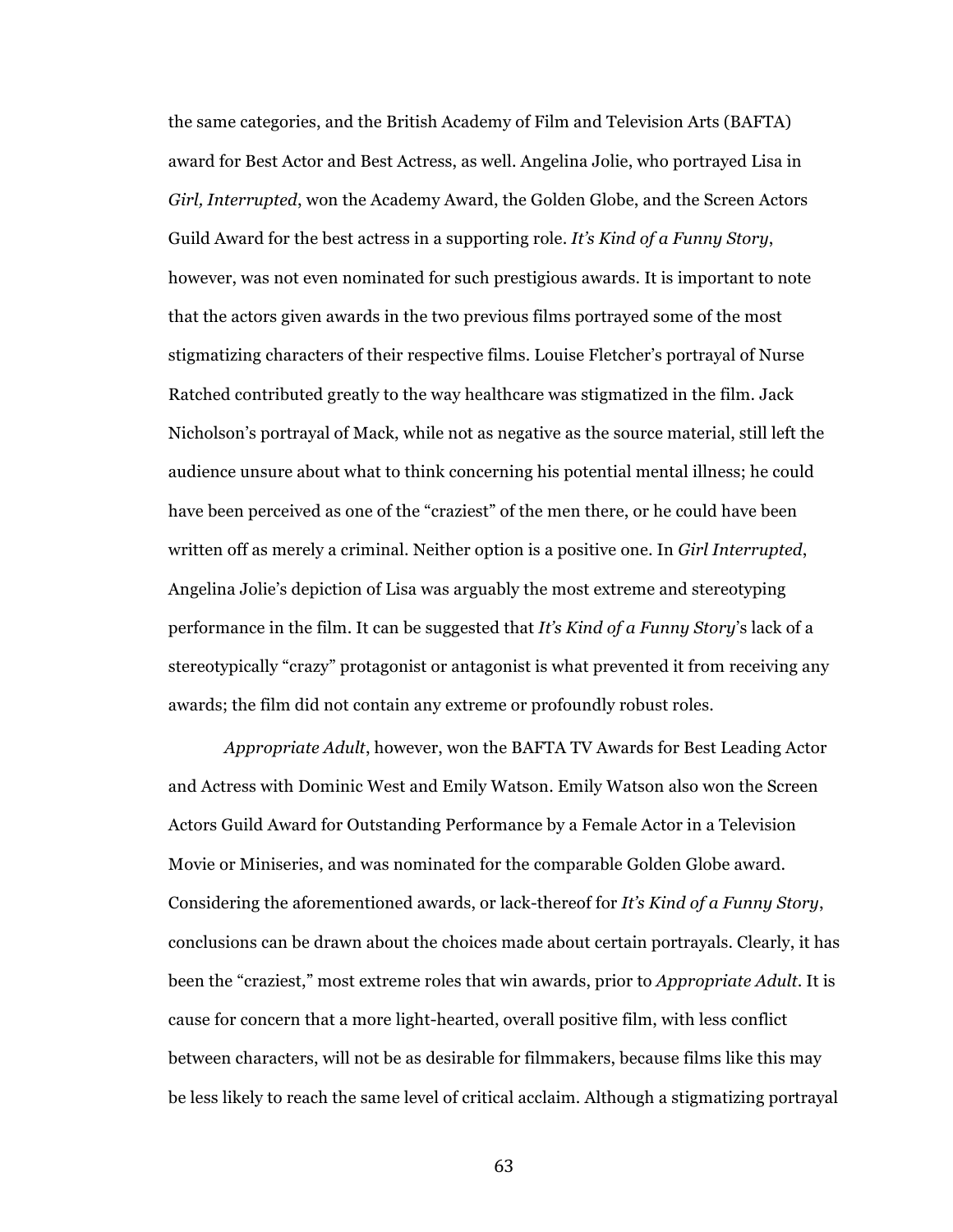is not seen in *Appropriate Adult*, the awards given to the actors could be because of the believable, much more realistic and less carelessly stigmatizing portrayals of mental illness.

Although there has been an overall positive progression between the films, it is worrisome that an upbeat, optimistic film about mental illness does not seem to be appreciated to the same extent as more negative or darker portrayals. *Appropriate Adult*, while it is the less stigmatizing film seen here, does, in some ways, equate being a serial killer with the possibility of mental illness. Our society has more to overcome to truly reach a completely accurate, non-stigmatizing, optimistic view on mental illness. A point must be reached where this type of portrayal is appreciated and understood. This, again, comes down to mental health literacy. The effects of a lack of mental health literacy are vast and severe (Jorm, 2000). Irrefutably, clearing up misconceptions exacerbated by our entertainment media, especially films, as well as taking deliberate steps towards achieving a higher level of mental health literacy are both necessary to truly change our society's misapprehensions surrounding mental illness.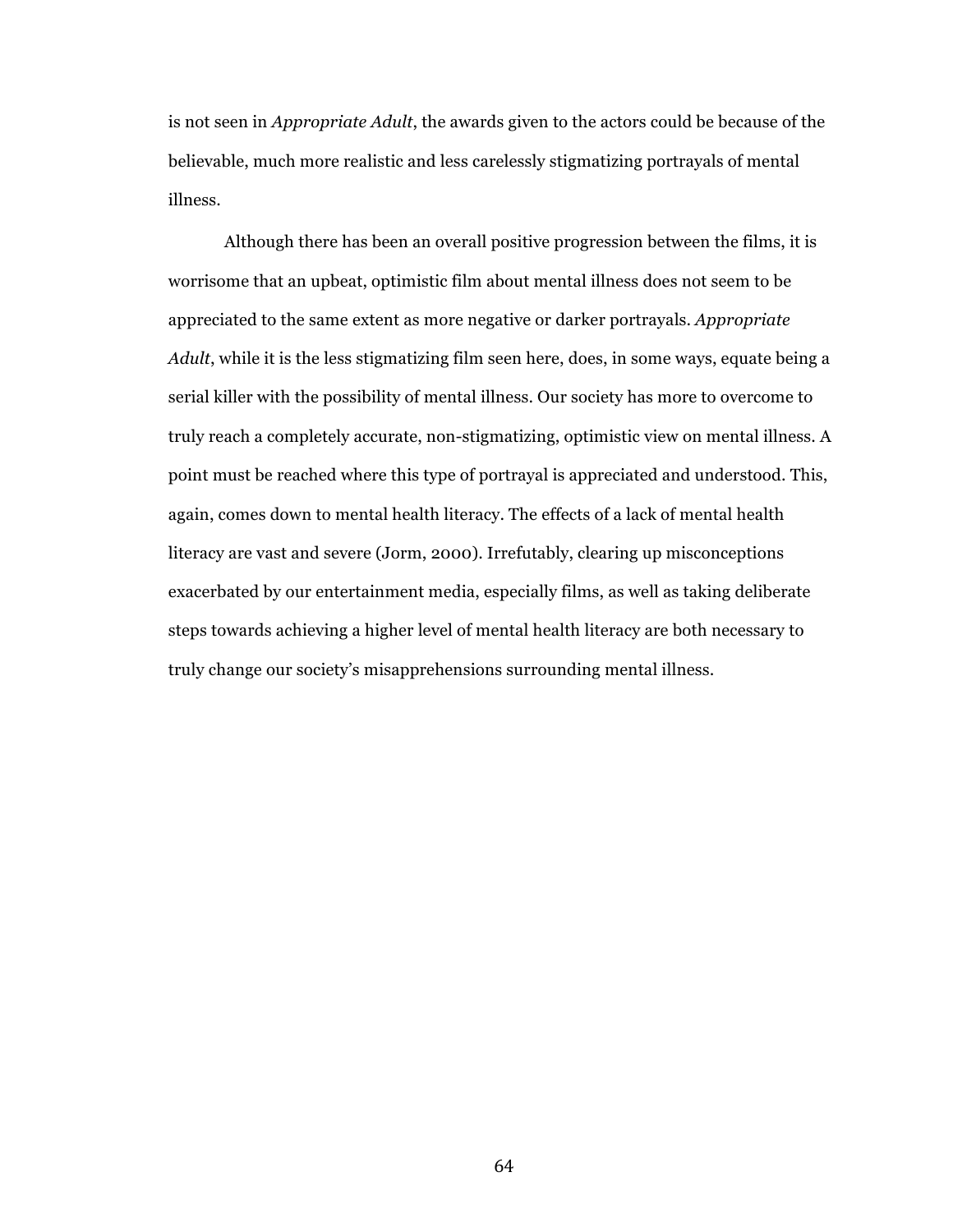# **REFERENCES**

- Acosta-Alzuru, A. and Kreshel, P. (2002). I'm an American Girl … whatever that means: girls consuming American Girl identity. Journal of Communication, 52 (1), 139- 161.
- Allen, Michael Patrick, and Anne E. Lincoln. "Critical Discourse and the Cultural Consecration of American Films\*." *Social Forces* 82, no. 3 (2004): 871–93.
- Anderson, M. "'One Flew over the Psychiatric Unit': Mental Illness and the Media." *Journal of Psychiatric and Mental Health Nursing* 10 (2003): 297–306.
- Baker, P., Berman, A., Browning, B., Maher, M., Misher, K., Rawlinson, P., Walker, J.K. (Producers), & Boden, A., Fleck, R. (Directors). (2010). *It's Kind of a Funny Story*  [Motion picture]. United States: Misher Films.

Bluestone, George. *Novels Into Film*. The Johns Hopkins Press, 1966.

Bodie, C., Kacandes, G., Kaysen, S., Konrad, C., Ryder, W., Wick, D. (Producers), & Mangold, J. (Director). (1999). *Girl, Interrupted* [Motion picture]. United States: Columbia Pictures.

Boozer, Jack. *Authorship in Film Adaptation*. 1st ed. University of Texas Press, 2008.

- Bortolotti, Gary R., and Linda Hutcheon. "On the Origin of Adaptations: Rethinking Fidelity Discourse and 'Success' - Biologically\*." *New Literary History* 38 (2007): 443–58.
- Bracchi, P., & Wright, S. (2011). A very inappropriate drama: Why police can never forgive serial killer Fred West's confidante whose story is being told on TV. *Daily Mail*. Retrieved from http://www.dailymail.co.uk.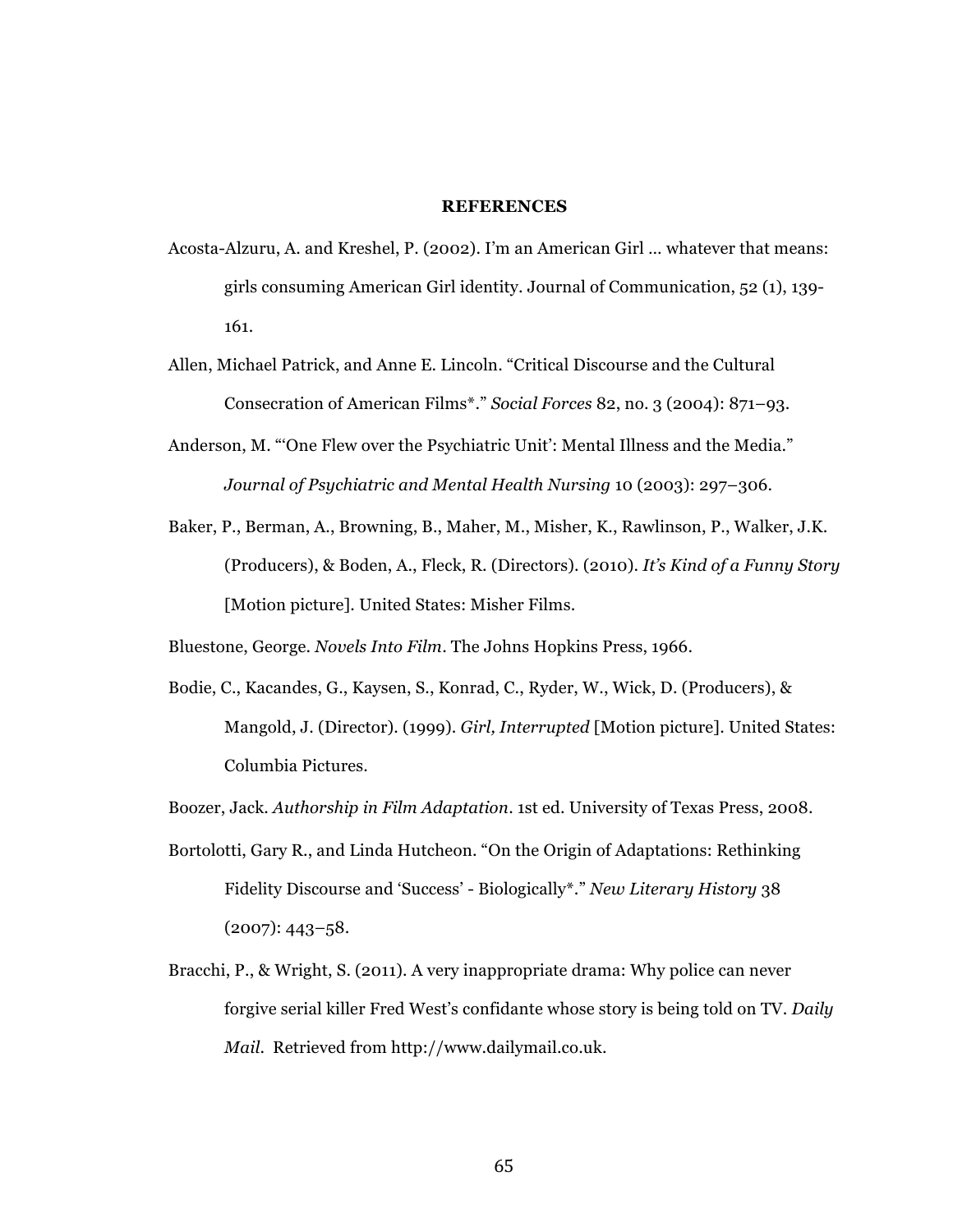- Byrne, Peter. "Why Psychiatrists Should Watch Films (or What Has Cinema Ever Done for Psychiatry?)." *Advances in Psychiatric Treatment* 15 (2009): 286–96.
- Cartmell, Deborah, and Imelda Vhelehan. *Adaptations: From Text to Screen, Screen to Text*. Routledge, 1999.

Center for History and New Media. "Zotero Quick Start Guide," n.d. http://zotero.org/support/quick\_start\_guide.

- Chouinard, Vera. "Placing the 'Mad Woman': Troubling Cultural Representations of Being a Woman with Mental Illness in Girl Interrupted." *Social & Cultural Geography* 10, no. 7 (2009).
- "Daughter of Fred West condemns ITV drama Appropriate Adult" (2011, September 3). *Gloucester Citizen*. Retrieved from http://www.gloucestercitizen.co.uk.
- Douglas, M., Fink, M., Zaentz, S. (Producers), & Forman, M. (Director). (1975). *One Flew Over the Cuckoo's Nest* [Motion picture]. United States: Fantasy Films.
- Holland, K. "The Unintended Consequences of Campaigns Designed to Challenge Stigmatizing Representations of Mental Illness in the Media." *Social Semiotics* 22, no. 3 (2012): 217–36.
- "Janet Leach's son: Fred West show upset family" (2011, September 6). *Gloucester Citizen.* Retrieved from http://www.gloucestercitizen.co.uk.
- Jorm, A.F. "Mental Health Literacy: Public Knowledge and Beliefs about Mental Disorders." *The British Journal of Psychiatry* 177, no. 5 (2000): 396–401.
- Jorm, A.F., A.E. Korten, P.A. Jacomb, H. Christensen, B. Rodgers, and P. Pollitt. "Mental Health Literacy: A Survey of the Public's Ability to Recognize Mental Disorders and Their Beliefs about the Effectiveness of Treatment." *The Medical Journal of Austrailia* 166, no. 4 (1997): 182.

Kaysen, S. (1993). *Girl, Interrupted.* United States: Turtle Bay Books.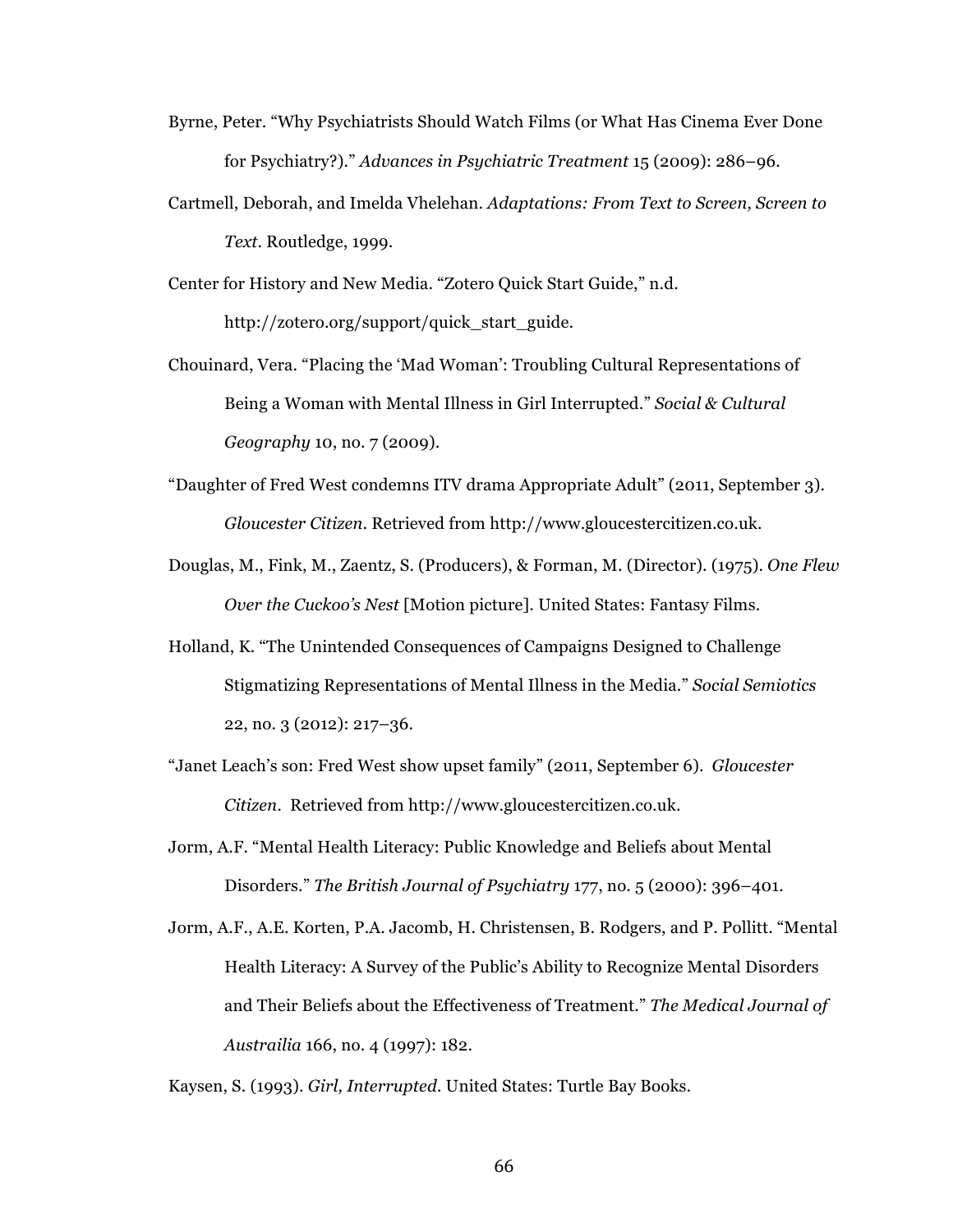- Kesey, K. (1962). *One Flew Over the Cuckoo's Nest.* United States: Viking Press & Signet Books.
- Kimmerle, Joachim, and Ulrike Cress. "The Effects of TV and Film Exposure on Knowledge About and Attitudes Toward Mental Disorders." *Journal of Community Psychology* 41, no. 8 (2013): 931–43.
- Masters, B. (2011). Fred West's final crime. *The Guardian*. Retrieved from http://www.theguardian.com.
- McKay, N. (Writer), & Jarrold, J. (Director). (2011, September). *Appropriate Adult* [Television series]. In L. Gilchrist & J. Pope (Producers). United Kingdom: ITV.

McKee, Alan. *Textual Analysis: A Beginner's Guide*. SAGE Publications, 2003.

- Nunnally, Jum. "The Communicaiton of Mental Health Information: A Comparison of the Opinions of Experts and the Public with Mass Media Presentations." *Behavioral Science* 2, no. 3 (1957): 222–30.
- Pirkis, Jane, R. Warwick Blood, Catherine Francis, and Kerry McCallum. "One-Screen Portrayals of Mental Illness: Extent, Nature, and Impacts." *Journal of Health Communication* 11 (2006): 523–41.
- Sellors, C. Paul. "Collective Authorship in Film." *The Journal of Aesthetics and Art Criticism* 65, no. 3 (2007): 263–71.
- Sounes, H. (1995). *Fred & Rose: The full story of Fred and Rose West and the Gloucester House of Horrors*. London: Time Warner Books.
- Swaminath, G., and A. Bhide. "'Cinemadness': In Search of Sanity in Films." *Indian Journal of Psychiatry* 51, no. 4 (2009).
- United Kingdom Parliament. (2012). *Police and Criminal Evidence Act of 1984: Code of Practice for the Detention, Treatment and Questioning of Persons by Police Officers.* United Kingdom: TSO.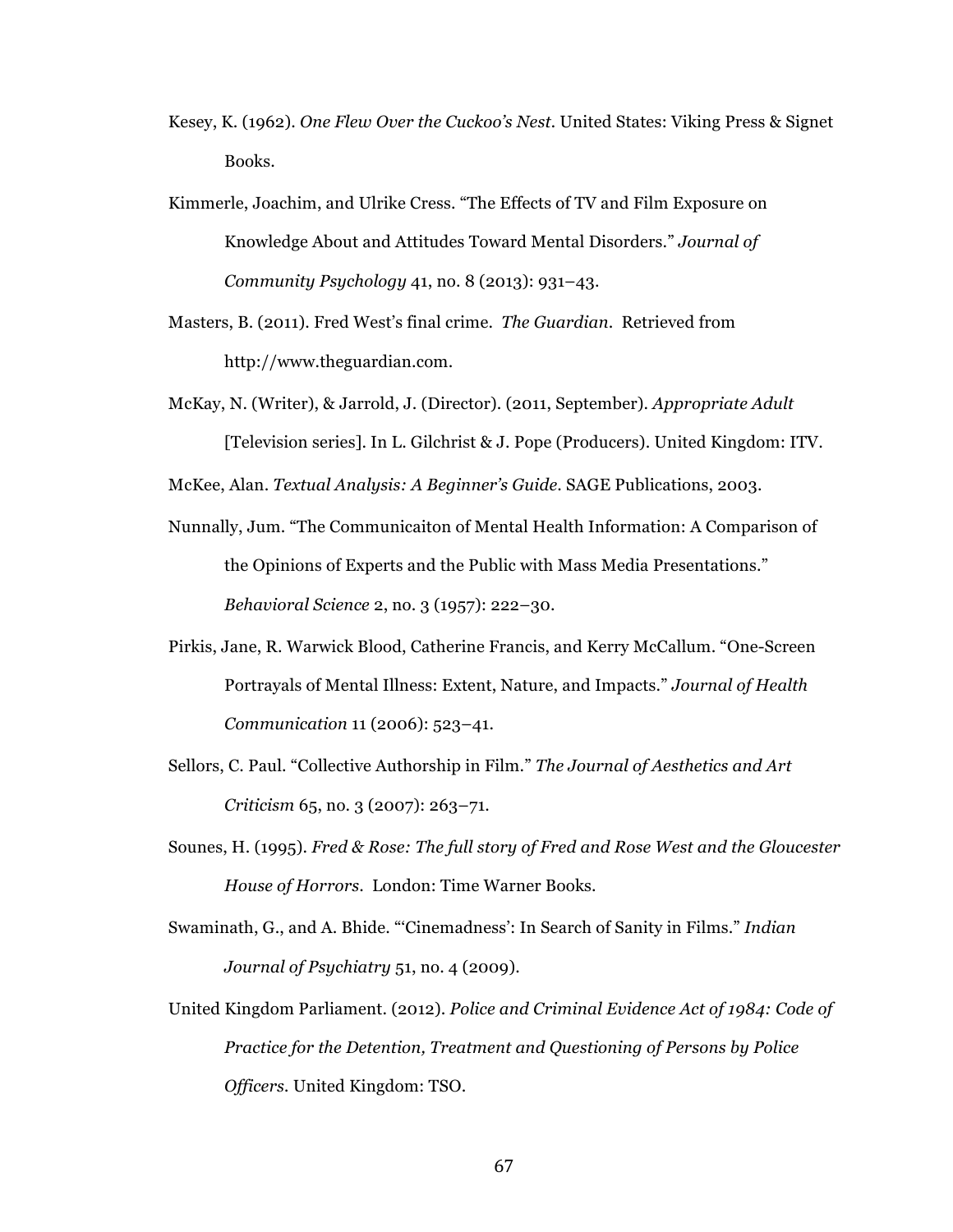Vizzini, N. (2006). *It's Kind of a Funny Story*. United States: Hyperion.

- Wahl, Otto F. "Mass Media Images of Mental Illness: A Review of the Literature." *Journal of Community Psychology* 20 (1992).
- Wahl, Otto F., and J. Yonatan Lefkowits. "Impact of a Television Film on Attitudes toward Mental Illness." *American Journal of Community Psychology* 17, no. 4 (1989): 521–28.
- Wedding, Danny, and Ryan M. Miemiec. *Movies and Mental Illness: Using Films to Understand Psychopathology*. 4th ed. Hogrefe Publishing, 2014.
- Welch, Mark. "Shine: Still a Glittering Moment, or Now a Little Bit Tarnished?" *International Journal of Mental Health Nursing* 16 (2007): 198–202.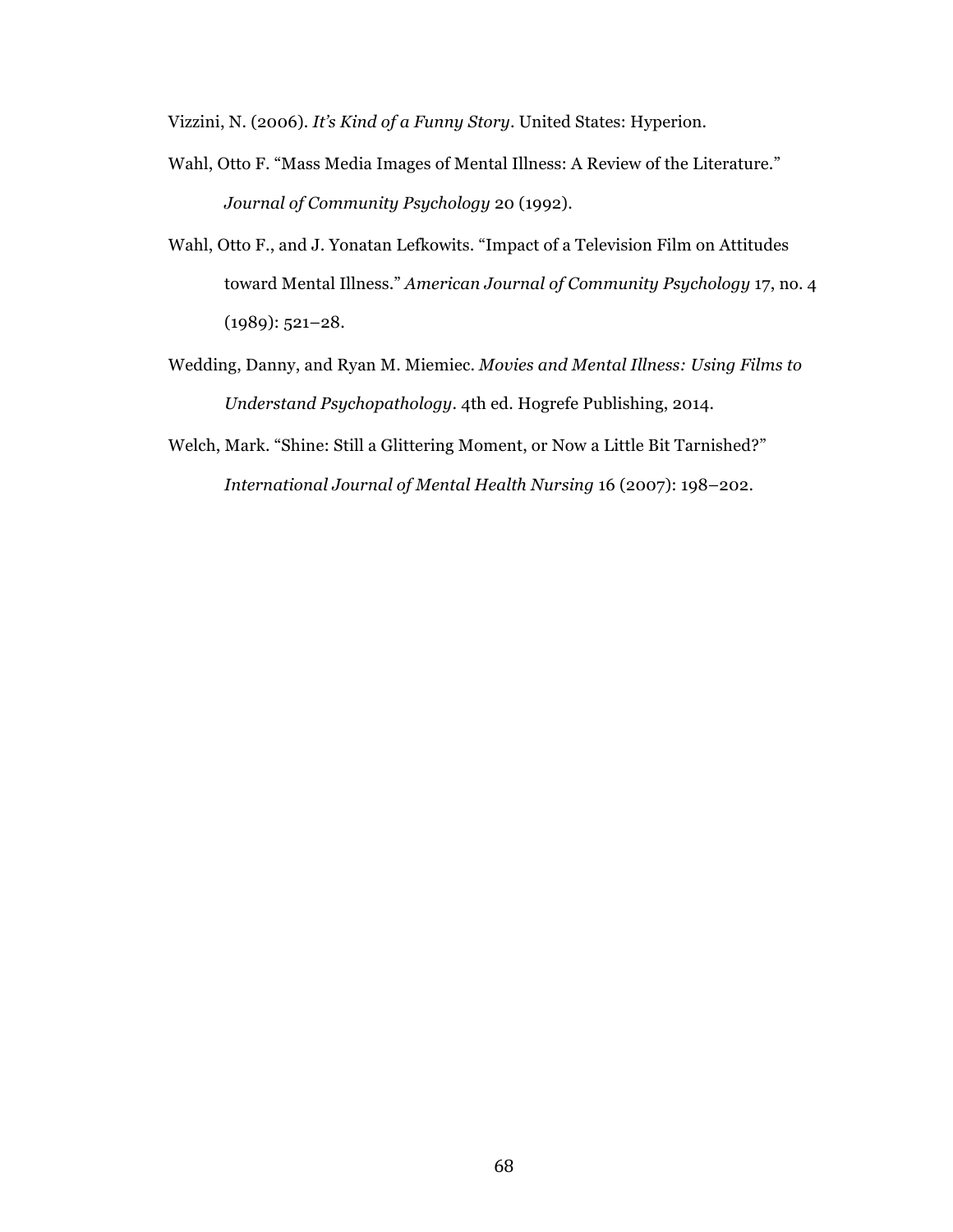#### **APPENDIX A**

#### **BORDERLINE PERSONALITY DISORDER**

To be diagnosed with Borderline Personality Disorder, according to both the most current DSM  $(5<sup>th</sup>$  ed.; DSM-5; American Psychiatric Association, 2013) and the edition of the DSM (4th ed.; DSM-4; American Psychiatric Association, 1994) that was used at the time of the film release, a patient must exhibit five or more of the following characteristics:

1. Frantic efforts to avoid real or imagined abandonment. (Note: Do not include suicidal or self-mutilating behavior covered in Criterion 5.)

2. A pattern of unstable and intense interpersonal relationships characterized by alternating between extremes of idealization and devaluation.

3. Identity disturbance: markedly and persistently unstable self-image or sense of self.

4. Impulsivity in at least two areas that are potentially self-damaging (e.g., spending, sex, substance abuse, reckless driving, binge eating). (Note: Do not include suicidal or selfmutilating behavior covered in Criterion 5.)

5. Recurrent suicidal behavior, gestures, or threats, or self-mutilating behavior.

6. Affective instability due to a marked reactivity of mood (e.g., intense episodic dysphoria, irritability, or anxiety usually lasting a few hours and only rarely more than a few days).

7. Chronic feelings of emptiness.

8. Inappropriate, intense anger or difficulty controlling anger (e.g., frequent displays of temper, constant anger, recurrent physical fights).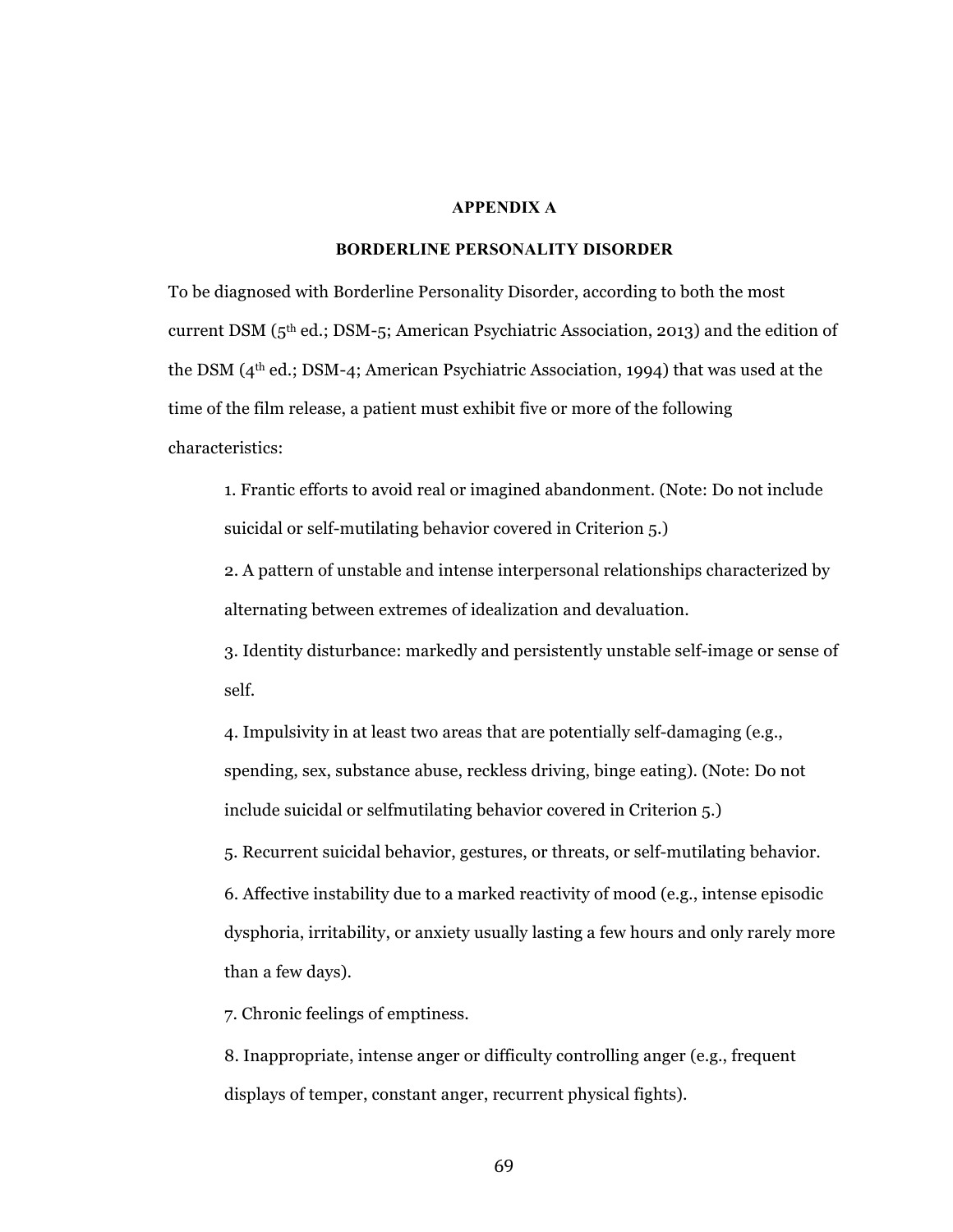9. Transient, stress-related paranoid ideation or severe dissociative symptoms.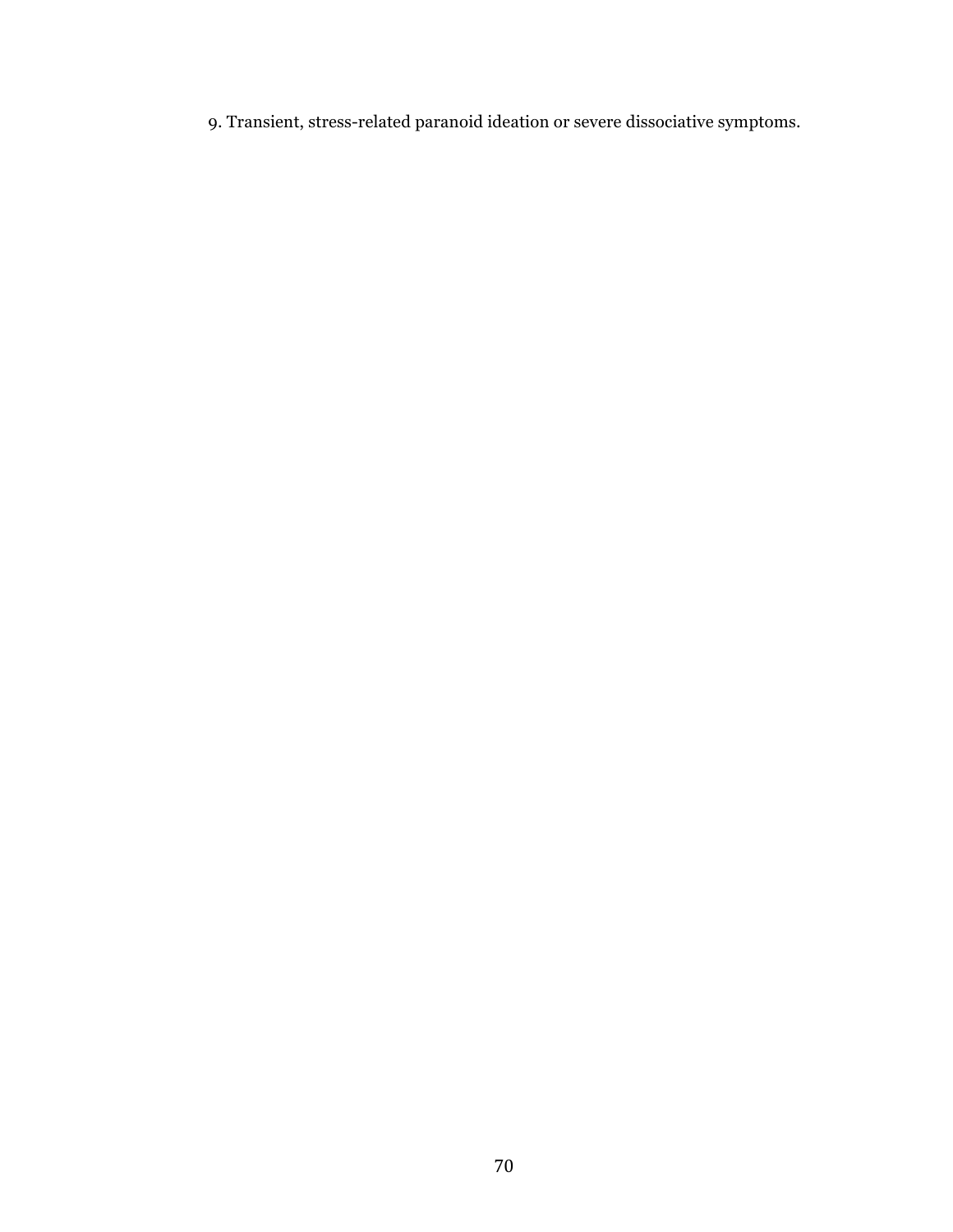### **APPENDIX B**

# **ANTISOCIAL PERSONALITY DISORDER**

A diagnosis of Antisocial Personality Disorder requires a "pattern of disregard for and violation of the rights of others" in the form of at least three of the following:

1. Failure to conform to social norms with respect to lawful behaviors, as

indicated by repeatedly performing acts that are grounds for arrest.

2. Deceitfulness, as indicated by repeated lying, use of aliases, or conning others for personal profit or pleasure.

3. Impulsivity or failure to plan ahead.

4. Irritability and aggressiveness, as indicated by repeated physical fights or assaults.

5. Reckless disregard for safety of self or others.

6. Consistent irresponsibility, as indicated by repeated failure to sustain consistent work behavior or honor financial obligations.

7. Lack of remorse, as indicated by being indifferent to or rationalizing having hurt, mistreated, or stolen from another (American Psychiatric Association, 1994; American Psychiatric Association, 2013).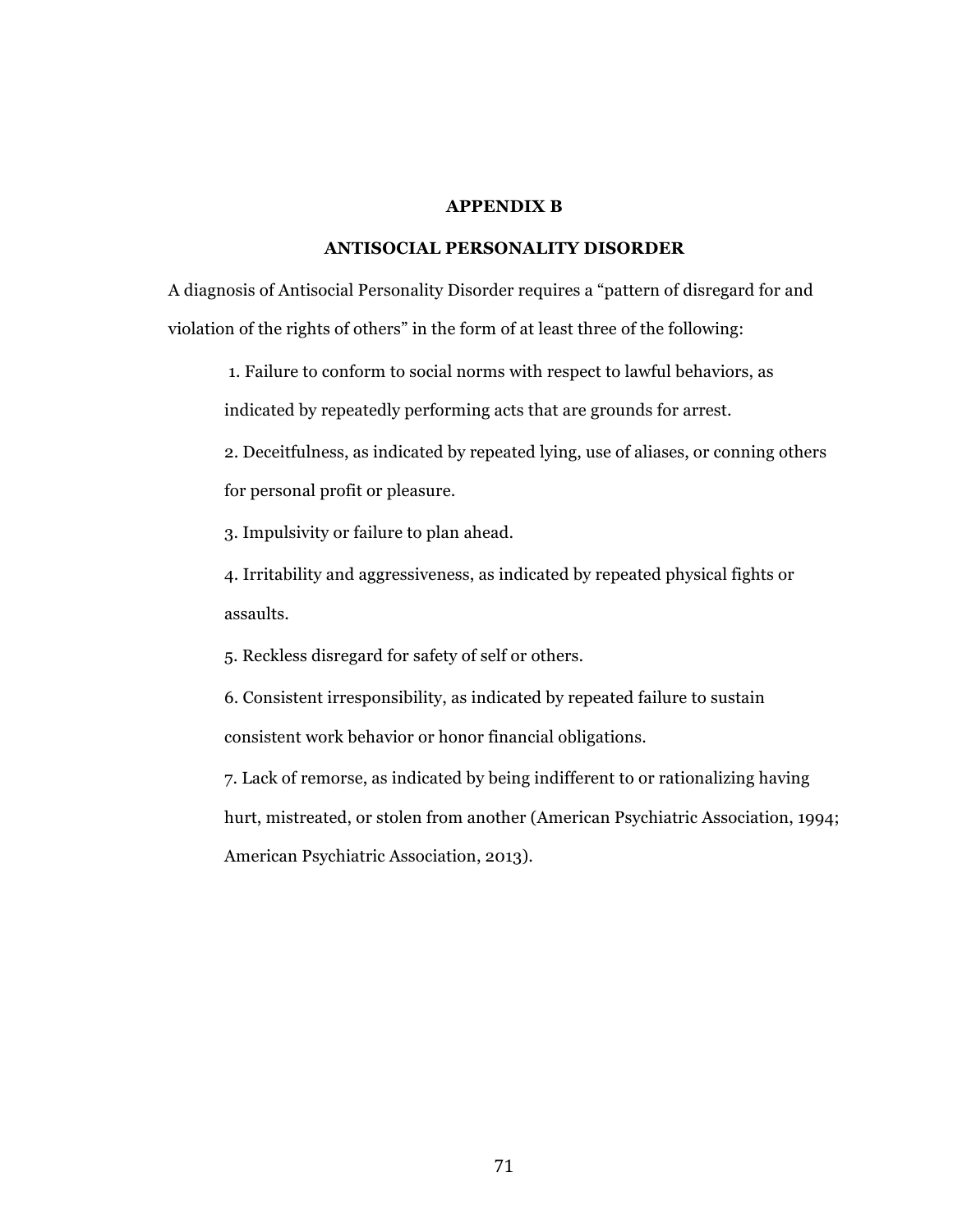## **APPENDIX C**

# **SCHIZOPHRENIA**

In order to be diagnosed with Schizophrenia, according to both the DSM-4 (the edition used at the time of the events in the film and at the time of its release) and the current DSM-5, a person must present two or more of the following:

(1) delusions

(2) hallucinations

(3) disorganized speech (e.g., frequent derailment or incoherence)

(4) grossly disorganized or catatonic behavior

(5) negative symptoms, i.e., affective flattening, alogia, or avolition

Note: Only one Criterion A symptom is required if delusions are bizarre or

hallucinations consist of a voice keeping up a running commentary on the

person's behavior or thoughts, or two or more voices conversing with each

other (American Psychological Association, 1993; American Psychological Association,

2013).